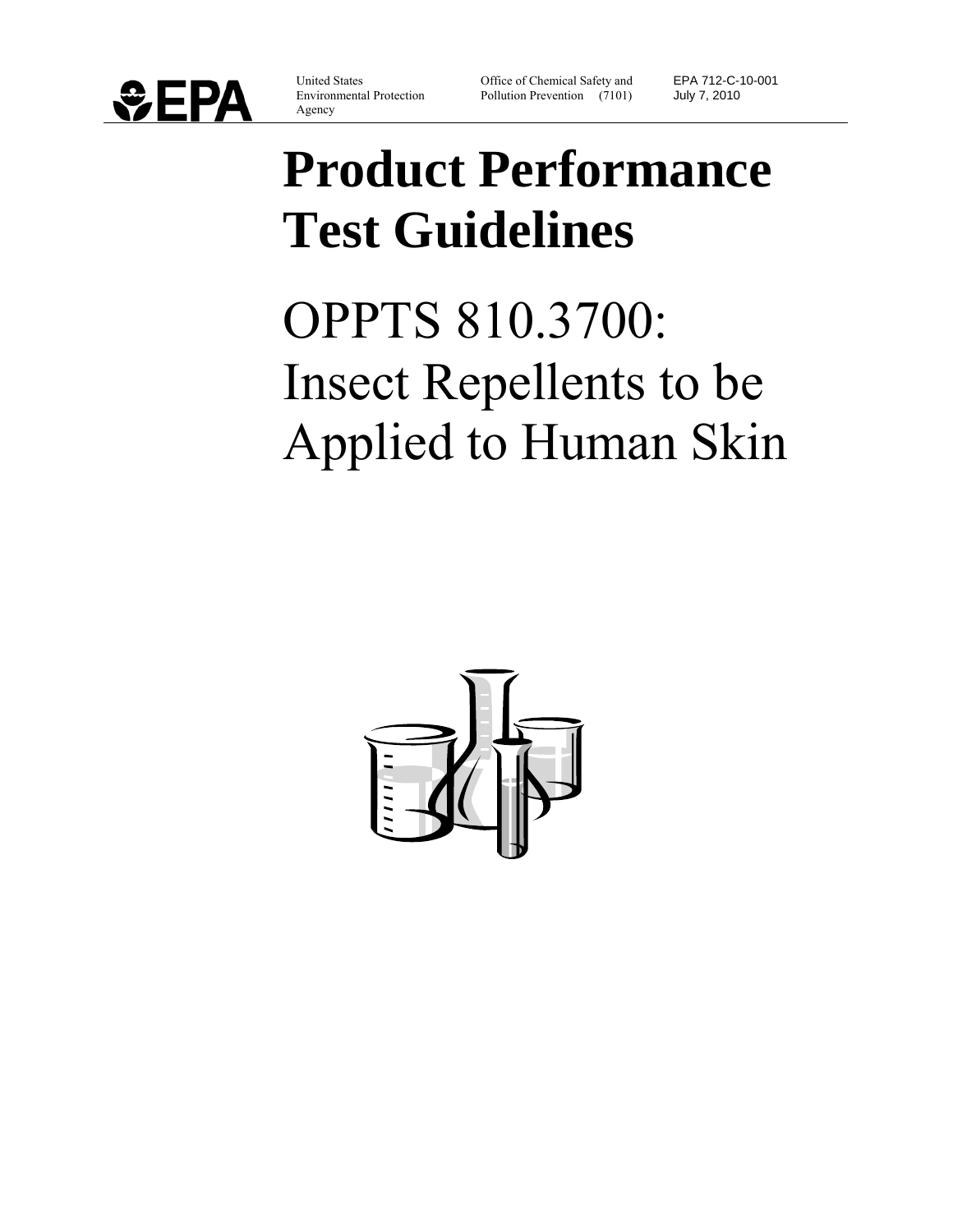#### **NOTICE**

 This is one of a series of test guidelines established by the Office of Chemical Safety and Pollution Prevention (OCSPP) (formerly the Office of Prevention, Pesticides and Toxic Substances (OPPTS) prior to April 22, 2010),United States Environmental Protection Agency for use in testing pesticides and chemical substances to develop data for submission to the Agency under the Toxic Substances Control Act (TSCA) (15 U.S.C. 2601, *et seq.*), the Federal Insecticide, Fungicide and Rodenticide Act (FIFRA) (7 U.S.C. 136, *et seq.*), and section 408 of the Federal Food, Drug and Cosmetic Act (FFDCA) (21 U.S.C. 346a), referred to hereinafter as the harmonized test guidelines.

 The harmonized test guidelines serve as a compendium of accepted scientific methods for research intended to provide data to inform regulatory decisions under TSCA, FIFRA, and/or FFDCA. This document provides guidance for conducting appropriate tests, and is also used by EPA, the public, and the companies that are required to submit data under FIFRA. These guidelines are not binding on either EPA or any outside parties, and EPA may depart from them where circumstances warrant and without prior notice. The methods described in these guidelines are strongly recommended for generating the data that are the subject of the guidelines, but EPA recognizes that departures may sometimes be appropriate. You may propose and alternatives to the methods described in these guidelines, with your supporting rationale. The Agency will assess such proposals on a caseby-case basis.

 For additional information about the harmonized test guidelines and to access the guidelines electronically, please go to http://www.epa.gov/oppts and select "Test Methods & Guidelines" from the navigation menu at the top of the screen. You may also access the guidelines in [http://www.regulations.gov](http://www.regulations.gov/) grouped by Series under Docket ID #s: EPA-HQ-OPPT-2009-0150 through EPA-HQ-OPPT-2009-0159, and EPA-HQ-OPPT-2009-0576.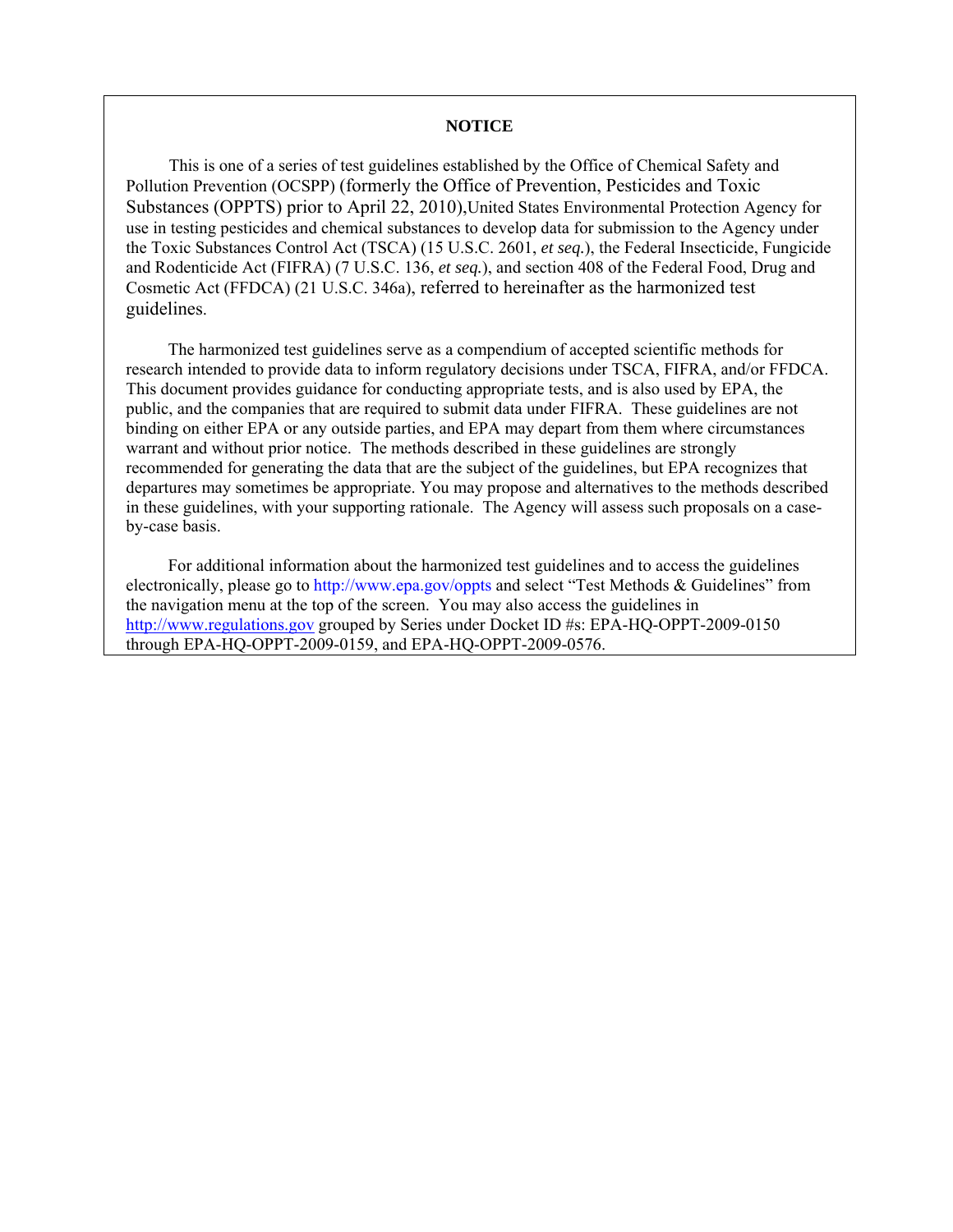#### **OPPTS 810.3700: Insect Repellents to be Applied to Human Skin**

#### **(a) Introduction.**

- **(1) Scope and Purpose.** This guideline provides recommendations for the design and execution of studies to evaluate the performance of pesticide products intended to repel insects and other arthropods in connection with the products' registration under the Federal Insecticide, Fungicide, and Rodenticide Act (FIFRA) (7 U.S.C. 136, *et seq.*). This guidance applies to products in any formulation—such as lotion, liquid, or spray—intended to be applied directly to human skin. It does not apply to products applied to or impregnated into clothing or fabric, or used to repel insects from indoor or outdoor spaces. This guidance recommends appropriate study designs and methods for selecting subjects, statistical analysis, and reporting.
- **(2) General Considerations.** Any protocol developed using this guidance must meet the requirements set forth in several statutes and regulations, including, but not limited to, the Federal Insecticide, Fungicide, and Rodenticide Act (FIFRA, 7 U.S.C. 136, *et seq.*) under which EPA regulates repellents, and EPA's rules for the protection of human subjects of research, 40 CFR part 26, subparts K through Q. Because these studies would support a FIFRA registration and involve intentional exposure of human subjects to the test repellents, review of each protocol by an Institutional Review Board (IRB), by EPA, and by EPA's Human Studies Review Board (HSRB) is required before the study is initiated. (See 40 CFR §26.1109, §26.1125, and §26.1601.)

This guideline does not supersede or overrule the regulations governing research conducted on human subjects contained in 40 CFR part 26, subparts K through Q, or any other Agency regulations. To the extent there are any unintended conflicts between this guideline and any EPA regulation, the regulation at issue governs.

#### **(3) Related Requirements.**

- **(i) FIFRA Informed Consent Requirement.** Any research conducted under this guideline is subject to  $\S 12(a)(2)(P)$  of FIFRA, which defines it as an unlawful act for any person "to use any pesticide in tests on human beings unless such human beings (i) are fully informed of the nature and purposes of the test and of any physical and mental health consequences which are reasonably foreseeable therefrom, and (ii) freely volunteer to participate in the test." Regulations implementing this statutory provision and defining associated record-keeping requirements can be found at 40 CFR §169.2(j) and  $(k)$ .
- **(ii) EPA's Rule for the Protection of Human Subjects of Research.** Any research conducted under this guideline is covered by the requirements of EPA regulations for the protection of human subjects of research set out at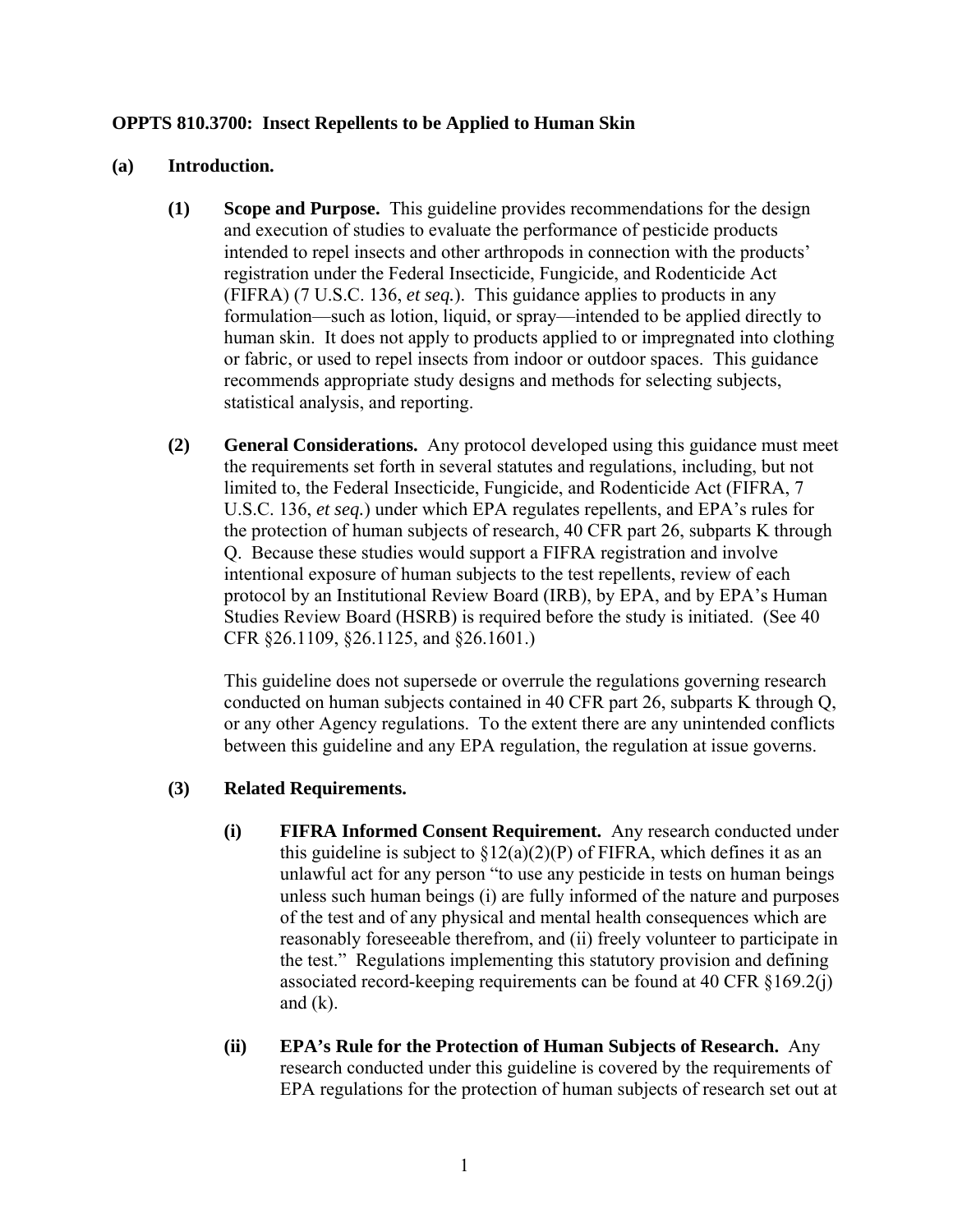40 CFR part 26, subparts K, L, and M. Persons conducting and submitting topical repellent efficacy studies should ensure compliance with all applicable requirements of that rule; the following paragraphs highlight a few of them:

- **(A) Applicability.** Subparts K and L of 40 CFR part 26 apply to regulated third parties who conduct or sponsor research involving intentional exposure of human subjects which is intended for submission to EPA for consideration under the pesticide laws— FIFRA and §408 of the Federal Food, Drug, and Cosmetic Act (FFDCA) (21 U.S.C. 346a). (40 CFR §26.1101) Efficacy testing of topically applied repellents typically meets the regulatory definitions of "research" with "human subjects" involving "intentional exposure," and must therefore be conducted and submitted to EPA in compliance with the requirements of these subparts. (See definitions at 40 CFR §26.1102.) Subpart M applies to any person who submits data from research with human subjects for consideration in connection with any action that may be performed by EPA under FIFRA or section 408 of FFDCA.
- **(B) Prohibition of research involving pregnant or nursing women or children.** 40 CFR §26.1203 as amended effective August 22, 2006, provides:

"Under no circumstances shall a person conduct or sponsor [covered] research that involves intentional exposure of any human subject who is a pregnant woman (and therefore her fetus), a nursing woman, or a child."

**(C) Required review by Institutional Review Board (IRB).** 40 CFR §26.1109(a) provides:

> "An IRB shall review and have authority to approve, require modifications in (to secure approval), or disapprove all research activities covered by this subpart."

#### **(D) Required Pre-testing submissions to EPA.** 40 CFR §26.1125 provides:

"Any person or institution who intends to conduct or sponsor human research covered by §26.1101(a) shall, after receiving approval from all appropriate Institutional Review Boards (IRBs), submit to EPA prior to initiating such research all information relevant to the proposed research specified by §26.1115(a), and, to the extent not already included: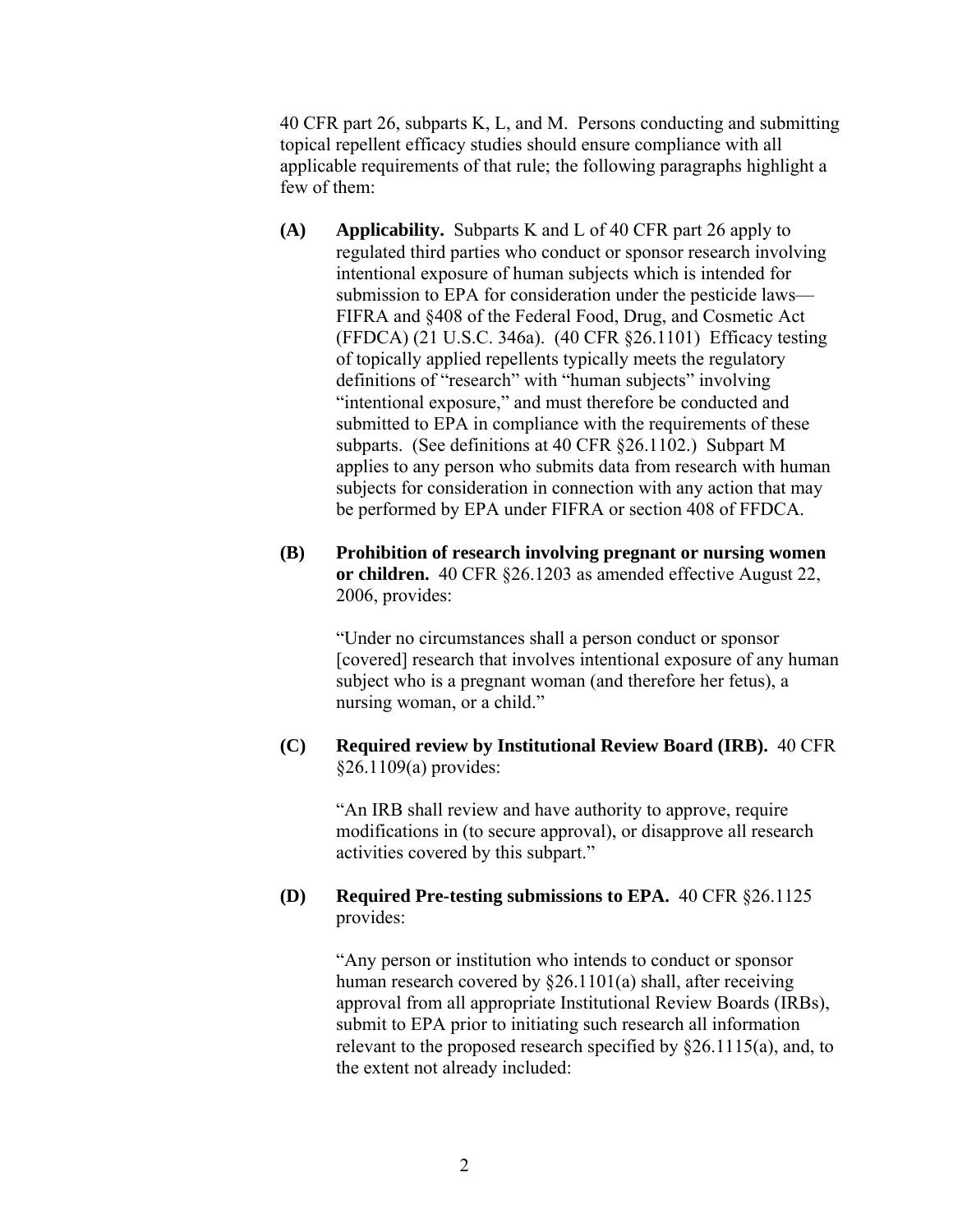- (a) A discussion of:
	- (1) The potential risks to human subjects;
	- (2) The measures proposed to minimize risks to the human subjects;
	- (3) The nature and magnitude of all expected benefits of such research, and to whom they would accrue;
	- (4) Alternative means of obtaining information comparable to what would be collected through the proposed research; and
	- (5) The balance of risks and benefits of the proposed research.
- (b) All information for subjects and written informed consent agreements as originally provided to the IRB, and as approved by the IRB.
- (c) Information about how subjects will be recruited, including any advertisements proposed to be used.
- (d) A description of the circumstances and methods proposed for presenting information to potential human subjects for the purpose of obtaining their informed consent.
- (e) All correspondence between the IRB and the investigators or sponsors.
- (f) Official notification to the sponsor or investigator, in accordance with the requirements of this subpart, that research involving human subjects has been reviewed and approved by an IRB."

#### **(E) Required post-testing submissions to EPA.** 40 CFR §26.1303 provides:

"Any person who submits to EPA data derived from human research covered by this subpart shall provide at the time of submission information concerning the ethical conduct of such research. To the extent available to the submitter and not previously provided to EPA, such information should include:

- (a) Copies of all of the records relevant to the research specified by §26.1115(a) to be prepared and maintained by an IRB.
- (b) Copies of all of the records relevant to the information identified in  $\S 26.1125(a)$  through (f).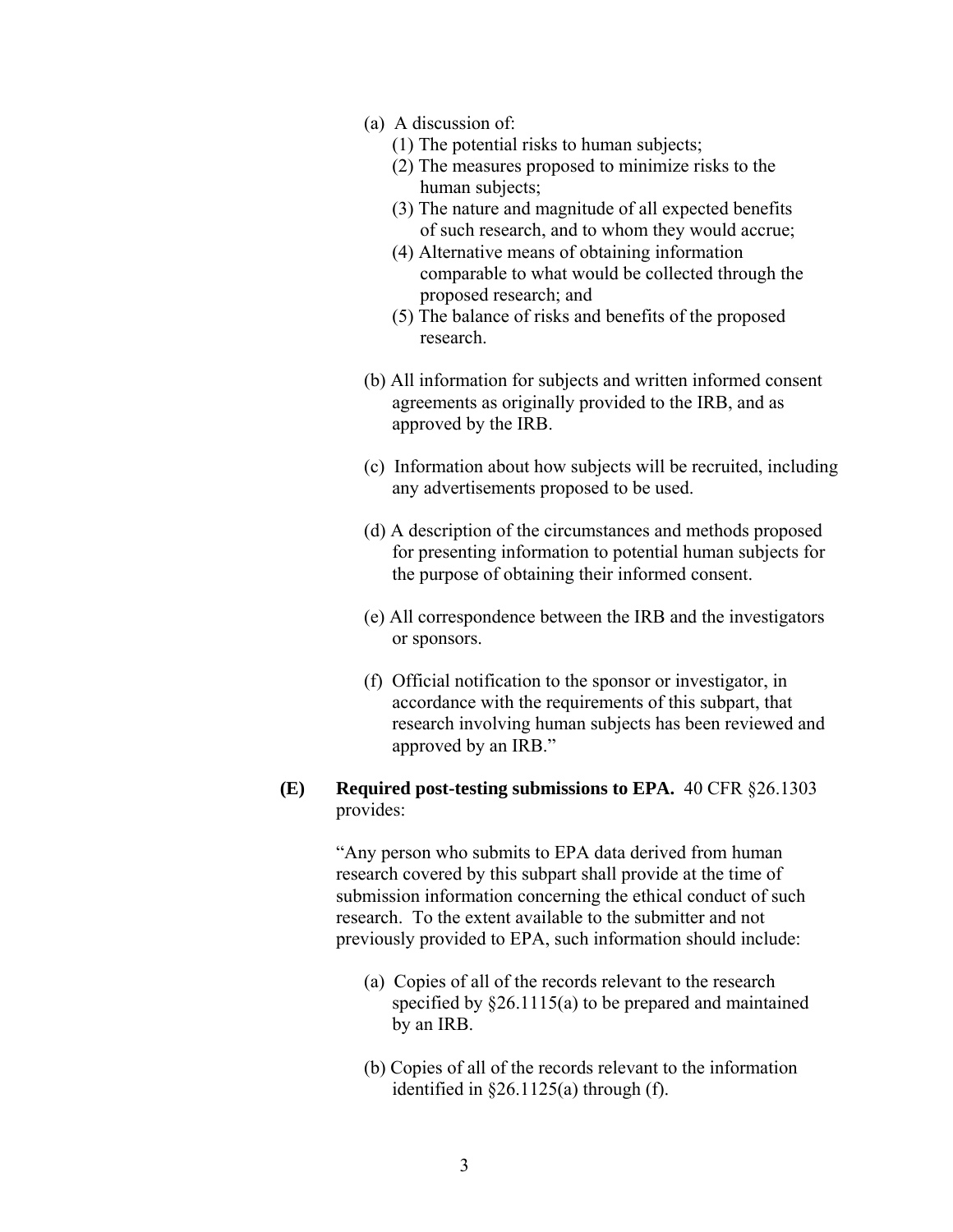- (c) Copies of sample records used to document informed consent as specified by §26.1117, but not identifying any subjects of the research."
- **(F) Prohibition of EPA reliance on unethical human research.** 40 CFR §26.1705 provides:

" . . . EPA shall not rely on data from any research initiated after April 7, 2006, unless EPA has adequate information to determine that the research was conducted in substantial compliance with subparts A through L of this part, or if conducted in a foreign country, under procedures at least as protective as those in subparts A through L of this part."

- **(iii) Good Laboratory Practice Standards.** Good Laboratory Practice Standards (GLP) as defined in 40 CFR part 160 apply to both laboratory and field studies of repellent efficacy. According to 40 CFR §160.17: "EPA may refuse to consider reliable for purposes of supporting an application for a research or marketing permit any data from a study which was not conducted in accordance with this part." 40 CFR §160.12(b) requires with any submitted research data "[a] statement describing in detail all differences between the practices used in the study and those required by this part." Additionally, 40 CFR part 158 specifies that "applicants must adhere to the good laboratory practice (GLP) standards described in 40 CFR part 160 when conducting studies." (40 CFR  $$158.70(b)$ ).
- **(iv) State Requirements.** Investigators and Sponsors should ensure research is conducted in compliance with any applicable state laws or regulations, which are independent of and additional to those cited here.
- **(4) Organization of the Guideline.** This guideline begins with definitions of special importance in understanding this guideline (Section b). Sections (c) through (h) provide general guidance applicable to all topical repellent efficacy testing, whether conducted in the laboratory or in the field, and to all target species. Each of these six sections discusses one of the primary stages of repellent testing.
	- (c) Development of protocols for repellent studies.
		- (1) Scientific design of repellent studies.
		- (2) Ethical justification for repellent studies.
		- (3) Subject selection and informed consent.
		- (4) Protection of subject privacy and confidentiality
	- (d) Review of protocols for repellent studies.
	- (e) Changes to IRB-approved research before execution.
	- (f) Execution of repellent studies.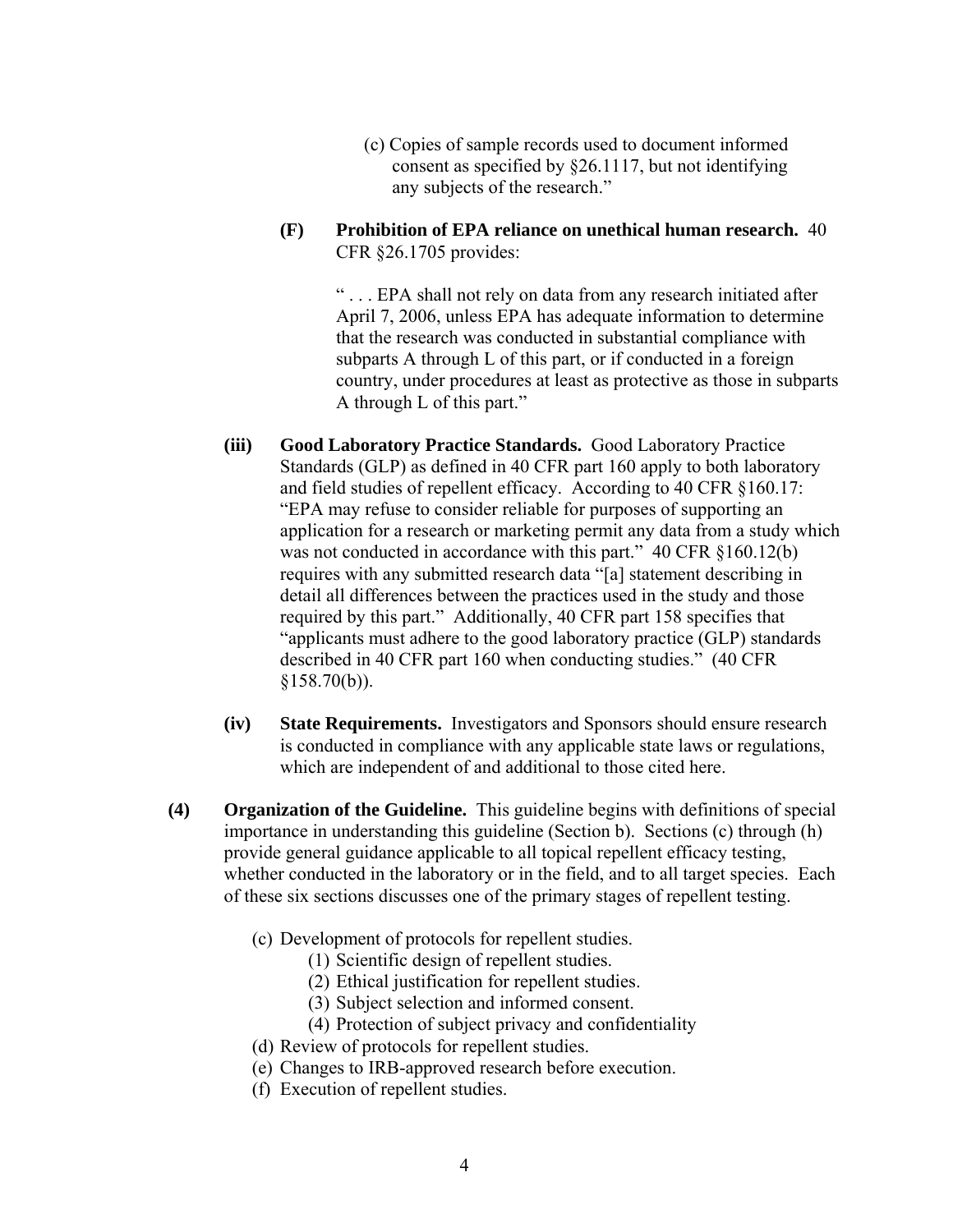- (g) Reporting of completed repellent studies.
- (h) Retention of records.

Sections (i) through (l) provide guidance specific to different kinds of testing of repellents. Section (i) addresses empirical estimation of a typical consumer dose, and sections (j) through (m) address testing of repellency in the laboratory or field to particular species of arthropods.

- (i) Specific guidance for dose-determination studies.
- (j) Specific guidance for laboratory studies of mosquito or biting fly repellency.
- (k) Specific guidance for field studies of mosquito or biting fly repellency.
- (l) Specific guidance for laboratory studies of tick or chigger repellency.

The final section (m) lists references considered in the development of this guideline.

Three appendices are attached as well:

| Appendix A: Checklist of Elements Required by 40 CFR §26.1125.   |
|------------------------------------------------------------------|
| Appendix B: Framework for Science and Ethics Reviews of Proposed |
| Human Research.                                                  |
| Appendix C: Checklist of Elements Required by 40 CFR §26.1303.   |

- **(b) Definitions.** The following definitions are of special importance in understanding this guideline. They apply only in the context of this guideline and are not intended to be more generally applicable.
	- **(1)** The following events may indicate a failure of repellent efficacy.
		- **(i)** A *landing* is the act of a flying or jumping insect or other arthropod alighting on human skin without probing or biting.
		- **(ii)** A *probe* is the act of penetrating human skin by the mouthparts of an insect or other arthropod without ingestion of blood.
		- **(iii)** A *bite* is the act of penetrating human skin by the mouthparts of an insect or other arthropod with ingestion of blood, typically associated with abdominal swelling and color change.
		- **(iv)** A *crossing* is the act of passage by a tick or chigger from an area of untreated skin to an area of treated skin. A crossing may be quantified either or both by the distance the tick or chigger moves onto treated skin or by how long the tick or chigger remains on treated skin.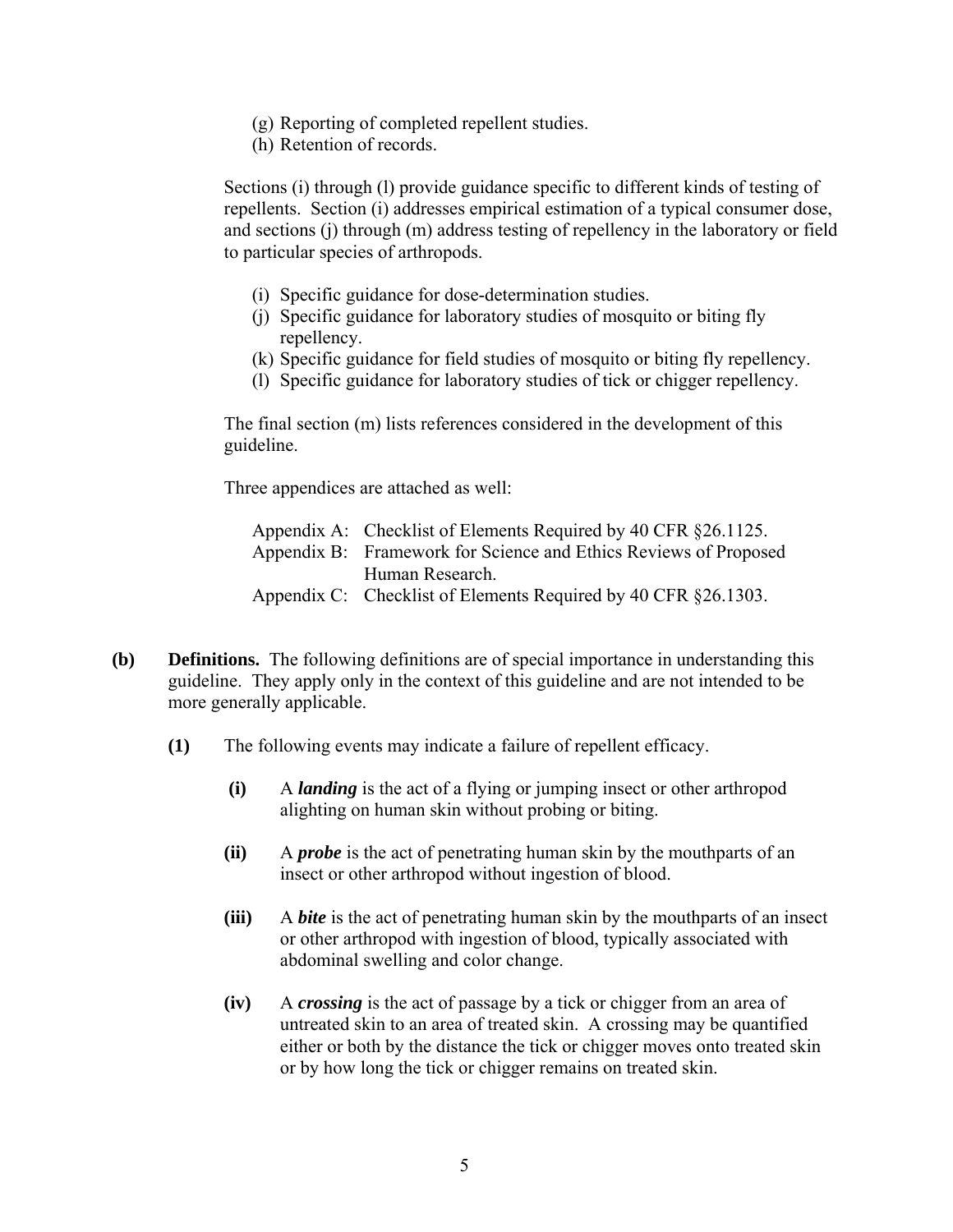- **(2)** An *unconfirmed event* is a landing, probe, bite, or crossing not followed by another similar event within 30 minutes.
- **(3)** A *confirmed event* is one landing, probe, bite, or crossing followed by another similar event within 30 minutes. The first event is confirmed by the second; the second event is the *confirming event*.
- **(4)** A *human subject* is a living individual about whom an investigator conducting research obtains either data through intervention or interaction with the individual or identifiable private information. By this definition, both untreated control subjects and treated subjects are considered human subjects of repellent efficacy testing.
- **(5)** *Questing* is the behavior of ticks or chiggers actively seeking a host.
- **(6)** A *repellent* is a product intended to disrupt the host-seeking behavior of insects or other arthropods, driving or keeping them away from treated human skin.
- **(7)** *Complete Protection Time (CPT)* is the time from application of a repellent until efficacy failure as it is defined in each study—for example, the time from application until the first efficacy failure event confirmed within 30 minutes by a second similar event.
- **(8)** *Dose determination* is a testing procedure used to estimate a "typical consumer dose" of a topical repellent.
- **(c) Development of protocols for repellent studies.** The first major stage of repellent testing is development of a protocol. Under EPA's amended rules for the protection of human subjects—40 CFR part 26—protocol development is the focus of far more attention than was the case before that rule took effect in April 2006. A detailed protocol must be approved by an Institutional Review Board (IRB) and, accompanied by supporting documentation meeting the requirements of 40 CFR §26.1125, must then be reviewed by EPA and the HSRB before research is initiated.

It is critical to all later stages of repellent testing that protocols contain the elements required by EPA's Good Laboratory Practices regulations at 40 CFR §160.120 and meet all other applicable scientific and ethical standards. The broad topics of scientific design, ethical justification, subject selection and informed consent, and protection of subject privacy and confidentiality are discussed in detail below.

**(1) Scientific Design of Research.** To be scientifically justified, the proposed research should address an important research question that cannot be answered by existing data. In addition, the design should be such as to be likely to provide a definitive answer to the research question. The design should include a detailed description of the experimental design, addressing topics (i) through (x).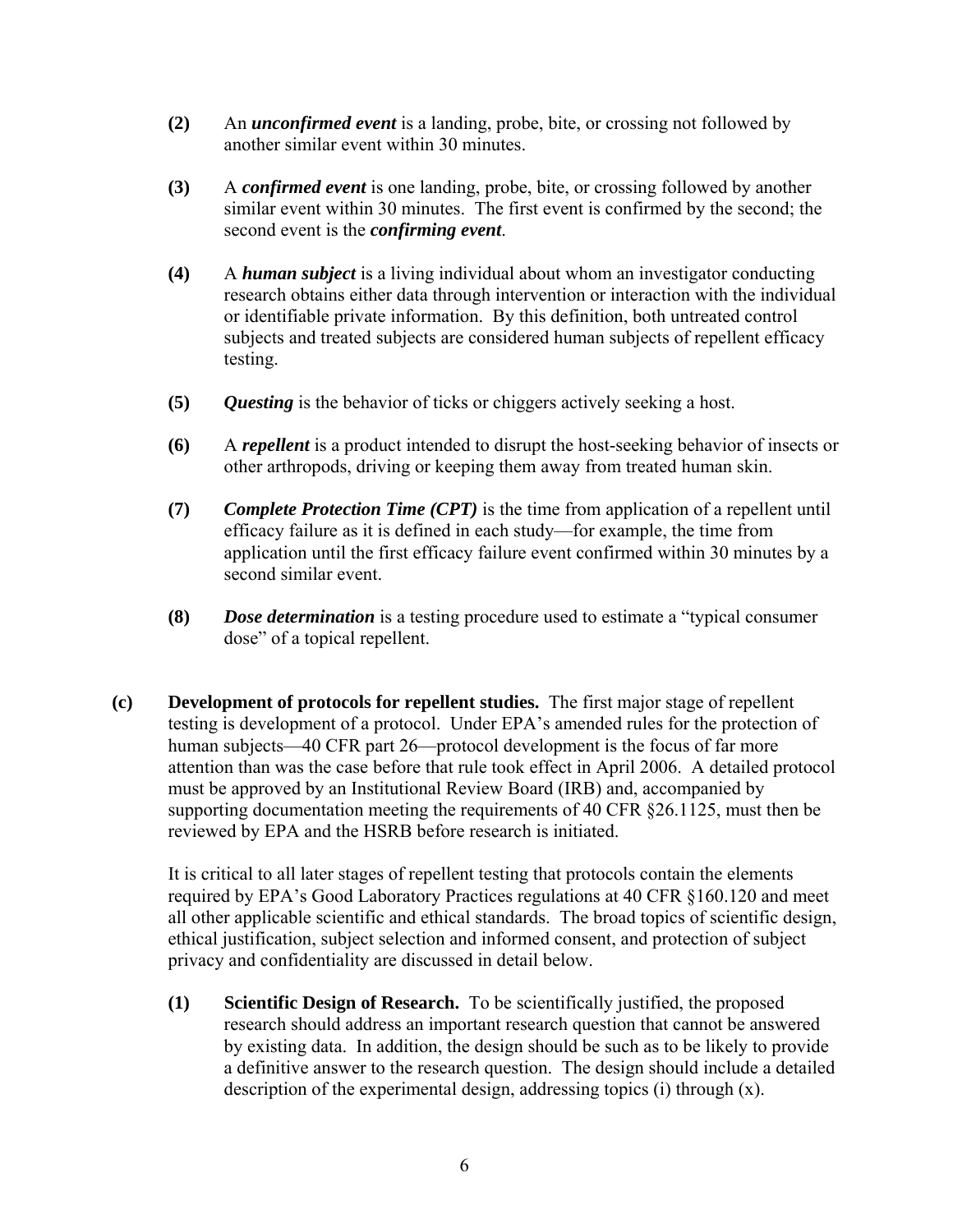- **(i) Objectives.** The objective of most repellent efficacy testing to support registration is to estimate how long after treatment a repellent will continue to protect users from the target pest; this period of effective repellency is measured as CPT. Sometimes the objective of repellent efficacy testing is to compare the efficacy of one treatment to another treatment or to an untreated control; this ratio is expressed as Relative Protection (RP). In dose-determination testing associated with repellent testing the objective is typically to estimate a "typical consumer dose" for use in later repellent testing. In all cases the scientific objective should be stated clearly.
- **(ii) Test materials.** Repellent efficacy should be tested using the end-use formulation as registered or as proposed for registration. Test materials should be stored at ambient temperature and humidity before use.
- **(iii) Choice of endpoints and measures.** Endpoints chosen for the study should be appropriate for the specific objectives of proposed research and likely to provide a robust answer to the research question while minimizing the risks to subjects. Considerations in endpoint selection for dose determination and repellency include:
	- **(A) Dose determination.** To estimate a "typical consumer dose" the endpoint of concern is a rate of application, typically expressed either by weight as  $mg/cm^2$  of treated skin surface or volumetrically as  $ml/cm<sup>2</sup>$  of treated skin surface. Because each subject is likely to apply a different amount of repellent in uncontrolled trials, the "typical dose" should be calculated as the mean of multiple applications by each of many subjects.
	- **(B) Repellency.** The endpoint of repellency testing should be selected to show a failure of repellent efficacy for subjects treated with a "typical consumer dose." Efficacy failure in a test to determine Complete Protection Time (CPT) may be defined either as the first event—i.e., the first landing, bite, or crossing—or as the first confirmed event—i.e., the first landing, bite, or crossing confirmed within 30 minutes by another similar event. The Agency encourages the use of the first confirmed failure event to estimate complete protection time for individual subjects, and the median CPT across all subjects in each treatment arm as the summary measure of CPT.
		- (*1*) In repellency testing with mosquitoes or biting flies the study design should choose either landings or bites as the event showing failure of repellent efficacy. The Agency encourages the choice of landings for field testing to reduce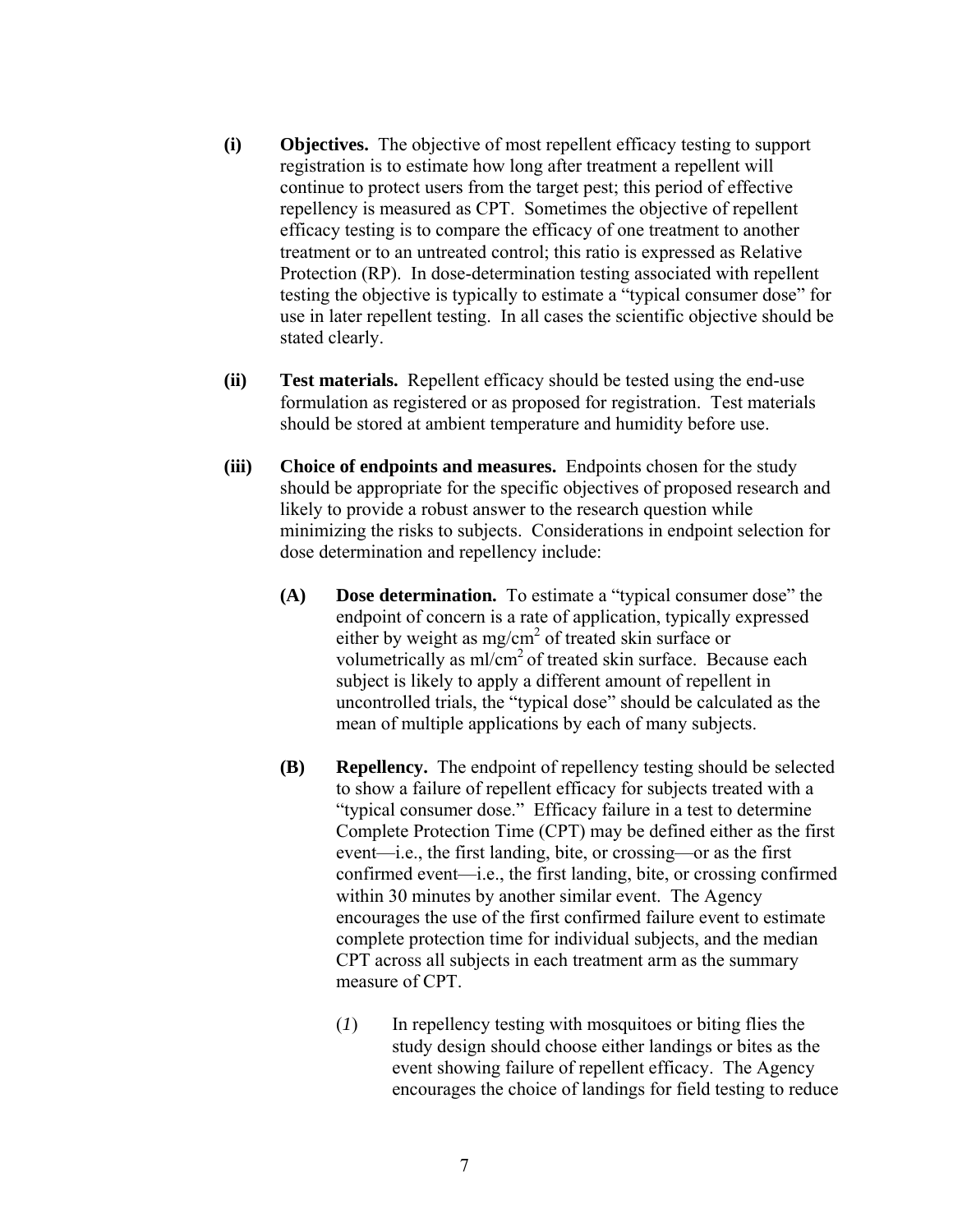the risk of exposing subjects to vector-borne diseases. Even in laboratory testing using laboratory-reared, diseasefree insects, the choice of landings reduces the risk of an adverse reaction to bites. A proposal to use bites as an endpoint in either field or laboratory testing should be justified.

- (*2*) In repellency testing with ticks or chiggers the appropriate event to show failure of repellent efficacy is a "crossing" from untreated skin onto treated skin.
- **(iv) Duration.** Repellency testing should continue long enough to fairly assess the duration of protection provided by the repellent, and long enough that all or nearly all subjects experience efficacy failure.

If testing ends before some subjects experience a failure of efficacy the resulting data-set is said to be "right-censored." Right-censorship of data poses challenges for meaningful and accurate analysis. Right-censorship can be reduced through appropriate care in study design—for example, by planning a test of longer duration or, when appropriate, by pre-treating subjects well before their first exposure to target pests. Methods for analyzing right-censored datasets are discussed in paragraph  $(c)(1)(xi)$ below.

**(v) Sample size.** The sample should be large enough to be likely to yield a definitive answer to the research question being addressed, and its size should be justified statistically in each protocol, taking into account the specific characteristics of the proposed research and the desired accuracy and precision of the results. Researchers are encouraged to consult a statistician to help determine appropriate sample size.

Withdrawal of test subjects from the study before failure of efficacy decreases the sample size and may compromise the validity or utility of test results. The protocol should fully describe how the proposed sample size was determined, and how data for subjects who withdraw from the test prematurely will be treated.

Other factors which may affect sample size are the number of treatments, the experimental design, and the heterogeneity of the target population (e.g., by age, sex) and of the environment (different habitats, different conditions, different species and population densities).

**(vi) Allocation of subjects to treatments.** Subjects should be allocated to treatments randomly and, to the extent possible, blindly.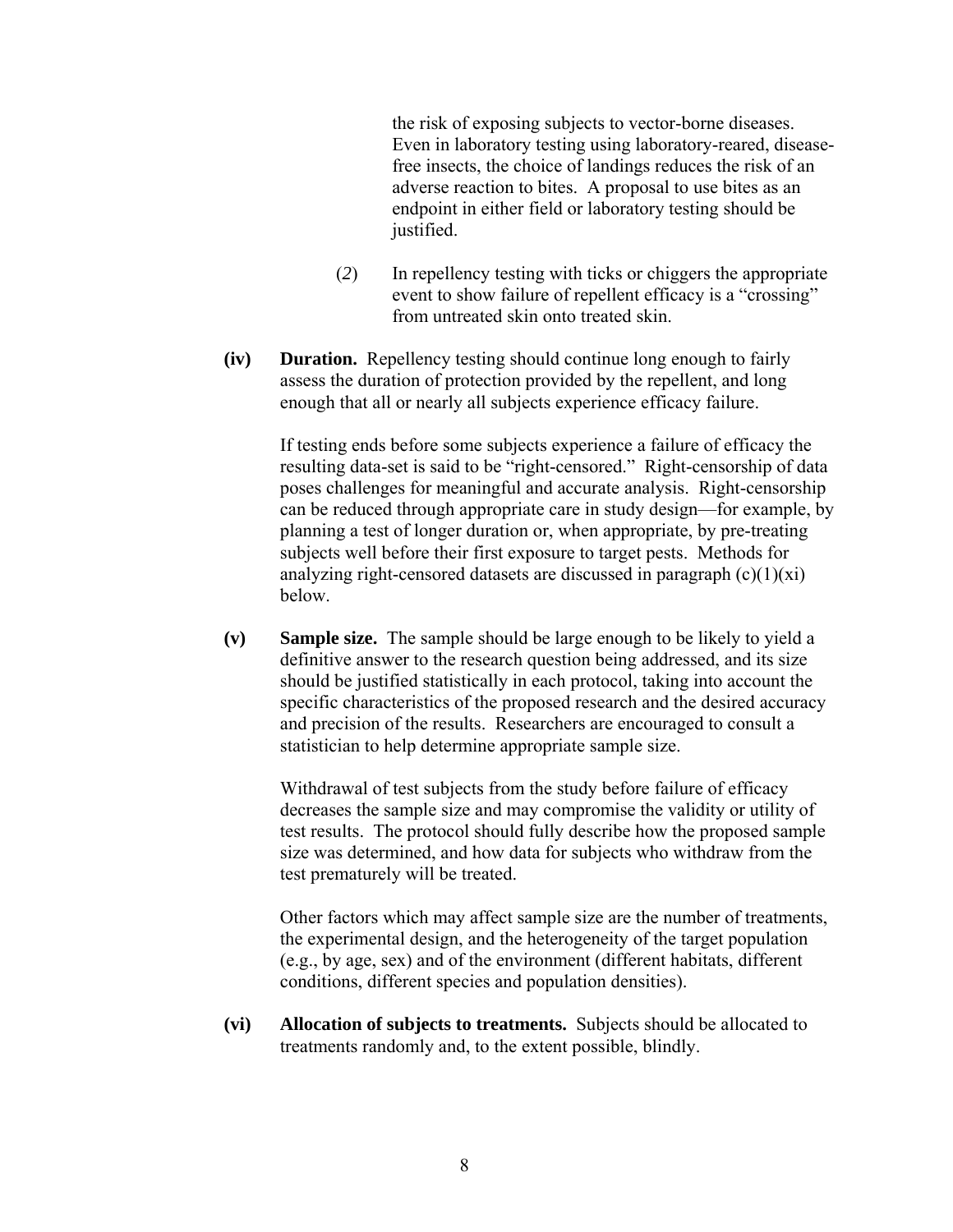Multiple treatments per subject may be permissible if all treatments contain the same active ingredient at comparable concentrations, but care must be taken in the study design and execution to prevent crosscontamination or confounding interference. It is particularly important for subjects receiving different treatments on different limbs not to rub their limbs together or otherwise contaminate the repellent treatments, to keep results independent. The number of treatments per subject should be limited by the feeding behavior of the target species. For example, for mosquito species feeding close to the ground on lower limbs, treatments should be applied only to subjects' lower legs, and only two treatments per subject will be possible. Treating the same subject more than once with the same treatment does not increase the sample size; a single subject can only be counted once in determining the sample size.

When assessing relative protection provided by more than one product tested simultaneously, a Latin square design, in which each subject is tested with each treatment over the course of the study, is often appropriate.

- **(vii) Untreated controls.** To minimize risks to untreated control subjects, both the number of untreated subjects and the duration of their exposure should be minimized. Untreated controls should be exposed intermittently, and then only long enough to confirm adequate pest pressure throughout the study. Recent research (Barnard, *et al.* 2002) has shown that treated subjects should not serve as their own untreated controls.
- **(viii) Positive controls.** Positive controls are desirable to support comparison of results from different repellency studies or from testing on different days or at different locations. The recommended positive control material is 20% deet in ethanol, applied at a standard dose rate of 1 ml per 600  $\text{cm}^2$ . Positive controls are particularly valuable when the objectives of the study include comparisons between formulations, and when testing spans different days. To minimize the likelihood of interference, subjects treated with the test material should not also serve as concurrent positive controls.
- **(ix) Preparation of subjects.** Before treatment with a test repellent or use as an untreated or positive control, subjects' limbs should be washed with an unscented detergent and carefully rinsed and dried. Subjects should avoid alcohol, tobacco, and scented products (perfume, cologne, hair spray, lotion, soap, etc.) for at least twelve hours before and throughout the test. Subjects should avoid activities that increase perspiration, and avoid abrading, rubbing, touching, or wetting the treated area.
- **(x) Treatment of subjects.** Subjects in trials designed to estimate a typical consumer dose should self-treat with the repellent, which should be provided in the type of container and delivery system (e.g., pump spray,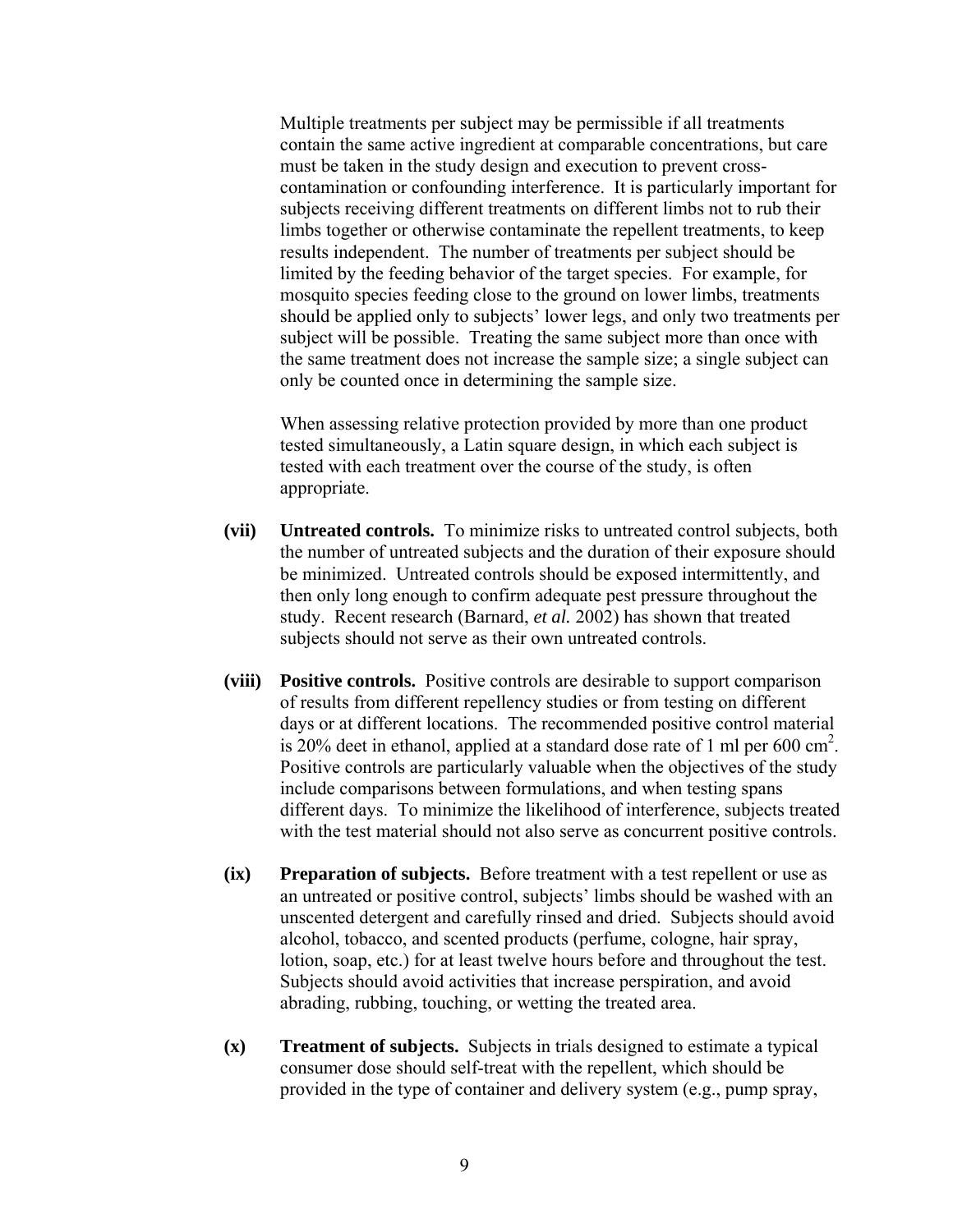aerosol spray, towelette, or lotion) and with the directions for use intended for commercial distribution. Subjects in repellency trials should all be treated at the same standard dose rate, and treatment should be delivered so as to ensure consistent application and uniform coverage.

**(xi) Statistical analysis plan.** Protocols should include a full description, explanation, and justification for the statistical methods proposed to analyze both dose determination and repellency test results, taking into account the specific study objectives and variables.

The statistical analysis plan should provide for testing results for normal distribution. When results are normally distributed, it may be appropriate to report the mean CPT across all treated subjects with its standard error. When the data do not fit a normal distribution—more typical of repellency datasets—it may be possible to transform them to fit a distribution for which a parametric method of analysis can be employed. When the data do not fit and cannot be transformed to fit an underlying distribution, non-parametric analyses, such as Kaplan-Meier survival analysis<sup>[1](#page-11-0)</sup>, are suggested.

If the study objective is to determine CPT across all subjects, any rightcensorship of repellency data will lead to underestimation of both the mean and the variance around it. Because right-censorship is common in repellency testing, EPA recommends use of the median CPT with its 95% confidence limits as the summary measure of CPT.

- **(xii) QA/QC plan.** Protocols should provide for periodic quality assurance inspections adequate to ensure the integrity of the study and consistent with the requirements of EPA's Good Laboratory Practices regulations (40) CFR part 160.)
- **(2) Ethical Justification for Research.** Because repellent efficacy testing is never directly beneficial to the subjects of the research, the risks to subjects must be minimized for the research to be ethically justified. The expected benefits to society from the knowledge likely to be gained in the research must also outweigh the minimized risks to subjects. (40 CFR §26.1111)
	- **(i) Alternatives to research with human subjects.** If the research question can be answered without conducting new research with human subjects, human research is not justifiable. Investigators should consider possible alternatives to human research; protocols should discuss possible alternatives to human research and explain why they are infeasible or would not answer the research question.

<span id="page-11-0"></span> $\overline{a}$ <sup>1</sup> For guidance see, for example, WHO (2009) Guidelines for Efficacy Testing of Mosquito Repellents for Human Skin: WHO/HTM/NTD/WHOPES/2009.A. Annex 3: Estimation of Median and Confidence Interval of Complete Protection Time Using the Kaplan-Meier Survivor Function.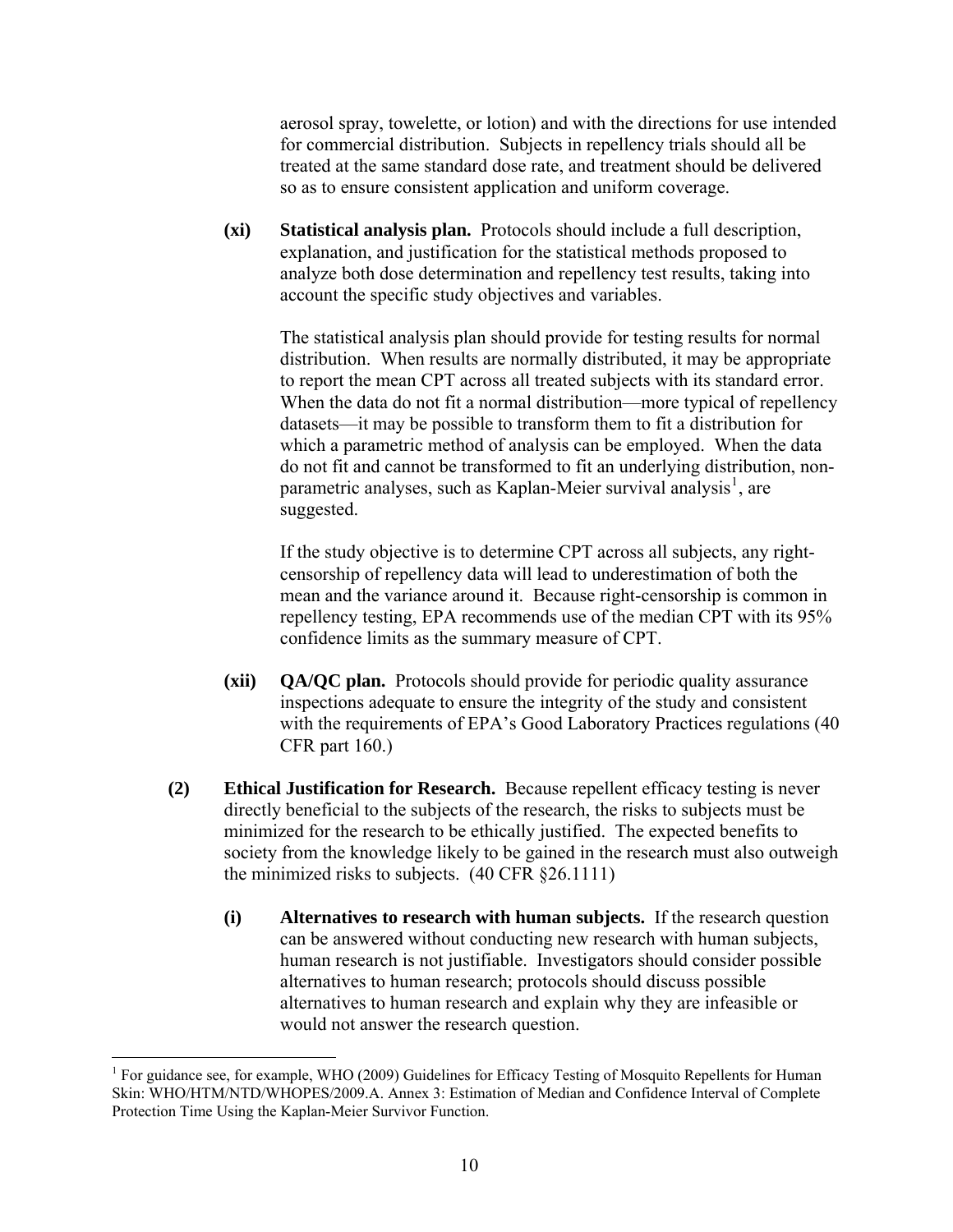- **(ii) Prerequisite research.** Before testing a repellent's efficacy with human subjects, acute toxicity to animals of the active ingredients should be tested and reported in the protocol. Acute dermal toxicity, dermal irritation, eye irritation, and skin sensitization studies are needed to estimate the margin of exposure (MOE) for subjects participating in a repellent test. All additional components in the materials tested should be cleared by EPA for use in repellent formulations.
- **(iii) Risks to subjects.** Protocols should include a complete discussion of risks to subjects associated with their participation in the research, characterizing all risks and their likelihood, and describing steps proposed to minimize each of them.
	- **(A) Risk characterization.** The nature of all risks to subjects should be described and the probabilities of occurrence of each type of risk should be estimated in the protocol. Potential risks in repellent testing typically include (but may not be limited to) reactions to the test substance or to arthropod bites, acquisition of vector-borne illness, physical risks (e.g., stresses imposed by the requirements or conditions of the test), or possible psychological risk associated with a breach of confidentiality in handling the results of pregnancy testing.
	- **(B) Risk minimization.** As a condition of approval of proposed research, an IRB must determine that risks to subjects have been minimized by using procedures which are consistent with sound research design and which do not unnecessarily expose subjects to risk. (See 40 CFR §26.1111(a)(1).) Different actions are effective in minimizing different risks; protocols should identify specific steps taken to minimize each identified risk to subjects.

Protocols should discuss specific steps proposed to *prevent* research-induced harm—for example, by training subjects, using appropriate eligibility criteria, ensuring adequate supervision of subjects, and having a physician on call during testing. In addition, protocols should specify how any research-induced harm will be *reversed*—for example, by the investigator's or sponsor's committing to pay for uninsured costs of medical treatment of subjects for injuries or illnesses resulting from their participation in the research, and for longer-term treatment, if needed, of any arthropod-borne disease contracted during testing.

Study protocols should include procedures for monitoring the safety of subjects, stopping rules specifying conditions under which a subject would be withdrawn from the research or the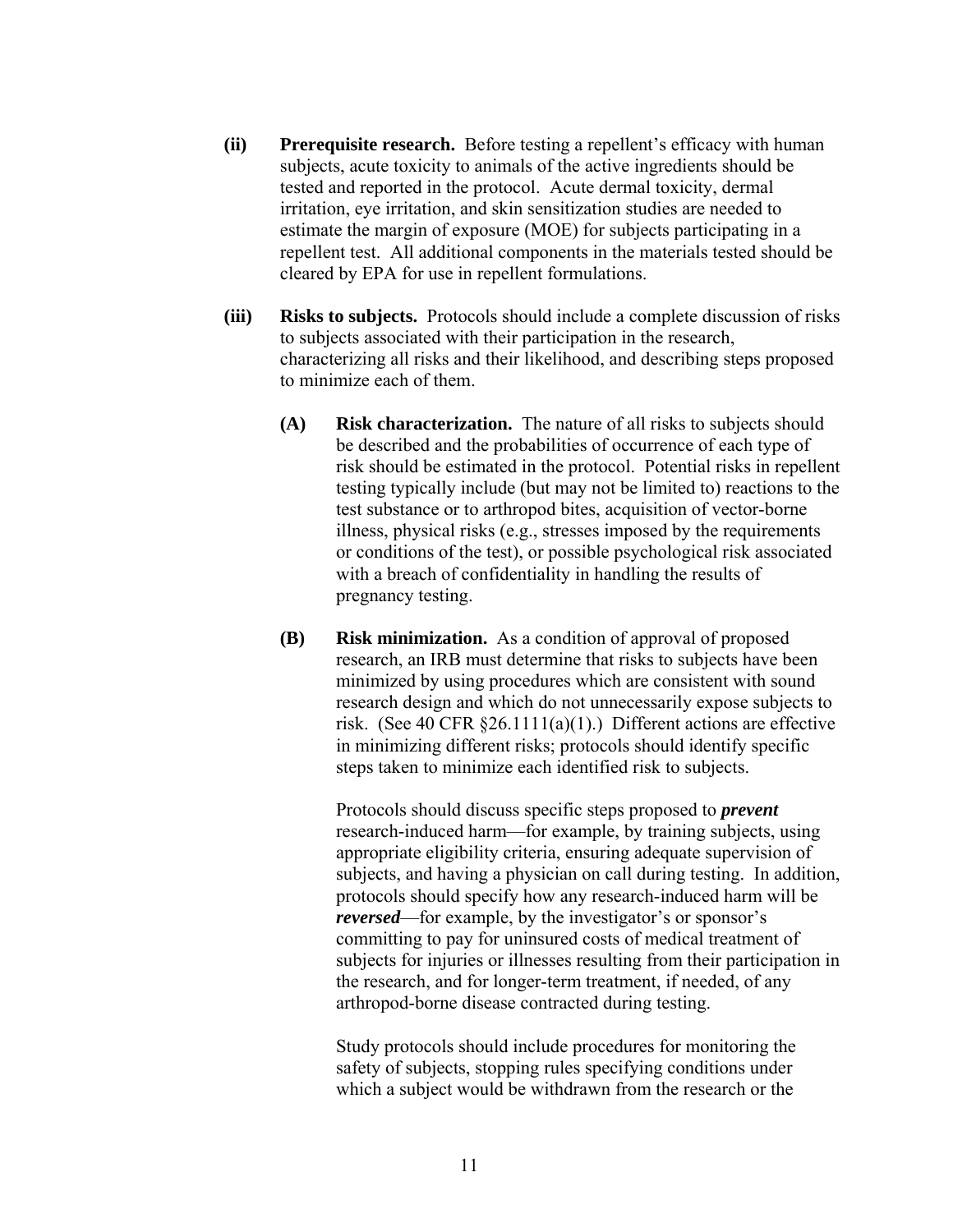research would be terminated to protect subjects, and a medical management plan covering foreseeable contingencies.

Methods of risk minimization are ultimately study-specific, but ensuring that risks to subjects are minimized in repellent testing may involve some or all of the following:

- Monitoring of potential field testing sites for the presence of disease vectors at least weekly during the month before testing. Sites at which infected vectors are known to be present should not be used for field testing;
- Serological or DNA-based assays of insects collected at the site of field testing to determine the presence or absence of disease organisms. Results of such testing should be reported to subjects after completion of the field test;
- Using the minimum number of untreated controls consistent with statistical soundness;
- Exposing untreated control subjects intermittently for only the minimum time required to confirm continued pest pressure;
- Training subjects to use an aspirator to capture landing insects before they have time to bite;
- Using only pathogen-free laboratory-reared insects in laboratory tests;
- Excluding subjects known to be sensitive to repellents or to insect bites;
- Using bites as the endpoint in either field or laboratory studies only when fully justified;
- Ensuring that enough sub-investigators are present at all times so that the Principal Investigator can, if needed, attend to the safety of a subject without compromising the integrity of the research or endangering other subjects;
- Initiating post-study contact with subjects to inquire about any signs of study-related injury or illness.
- **(iv) Expected benefits of research.** Participation as a subject in repellent testing has no direct benefit for individual subjects, yet is not risk-free, even after risks have been minimized. Thus the ethical justification for the research ultimately depends on the expected benefits to society of the information likely to be gained from the research. Protocols should characterize all anticipated benefits of the information to be gained from the research, and to whom or to what segment in society each identified benefit is likely to accrue. In addition, protocols should estimate the likelihood of achieving each identified societal benefit.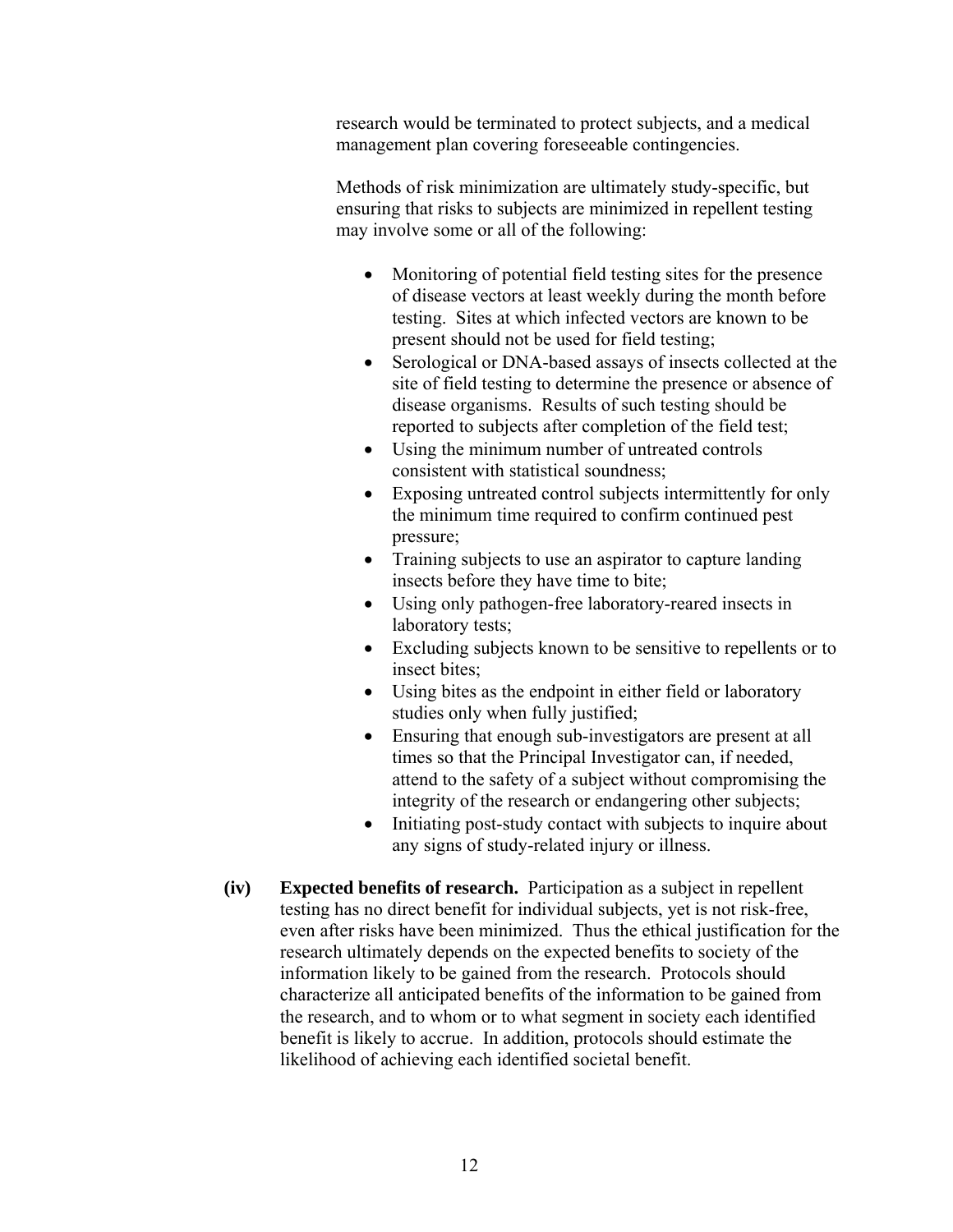Societal benefits include only those directly resulting from the knowledge likely to be gained from the research. Benefits potentially resulting from use of effective repellents should not be attributed to the proposed research. Payments to subjects or other incentives for participation should not be treated as benefits, either to the subjects or to society.

- **(v) Relation of benefits to risks.** As a condition of approval of proposed research, an IRB must also determine that minimized "risks to subjects are reasonable in relation to anticipated benefits, if any, to subjects, and the importance of the knowledge that may reasonably be expected to result. In evaluating risks and benefits, the IRB should consider only those risks and benefits that may result from the research. . . . The IRB should not consider possible long-range effects of applying knowledge gained in the research . . . [to be] within the purview of its responsibility." (See 40 CFR  $§26.1111(a)(2)$ .) The protocol should discuss explicitly the balance of risks to subjects and anticipated societal benefits of the research.
- **(3) Subject selection and informed consent.** Subject selection is important both to the scientific merit of research and to its ethical acceptability. Selection of representative subjects is critical to the generalizability of the results of research, and to be ethically acceptable, subject selection must be equitable. (40 CFR  $§26.1111(a)(3)$ ) Fully informed and fully voluntary consent of subjects is fundamental to ethical human research. (FIFRA  $\S 12(a)(2)(P)$  and 40 CFR §26.1116)
	- **(i) Representative sampling.** The results of repellent testing should be as generalizable as possible to the target population of repellent users. Samples should include adults of various ages, of both sexes, and of a variety of races and ethnicities, and protocols should describe the demographic characteristics of the pool from which subjects will be recruited. Attractiveness of recruited candidates to the target species should be verified before they participate in repellency testing.

Testing with a sample known to be unrepresentative is discouraged; if it is proposed, it should be fully justified. Arguments based on the convenience of the investigators or on the difficulties associated with recruiting a more representative sample do not justify testing with an unrepresentative sample.

**(ii) Inclusion/Exclusion factors.** All exclusion/inclusion criteria proposed should be supported by a clear and explicit rationale. Because testing a topical repellent necessarily involves intentional exposure of subjects, children under 18 and pregnant or nursing women must be excluded. (See 40 CFR §26.1203.) Because older adults are more susceptible to arthropod-borne diseases, candidates over 55 should be excluded as subjects in field testing, or their inclusion should be specifically justified.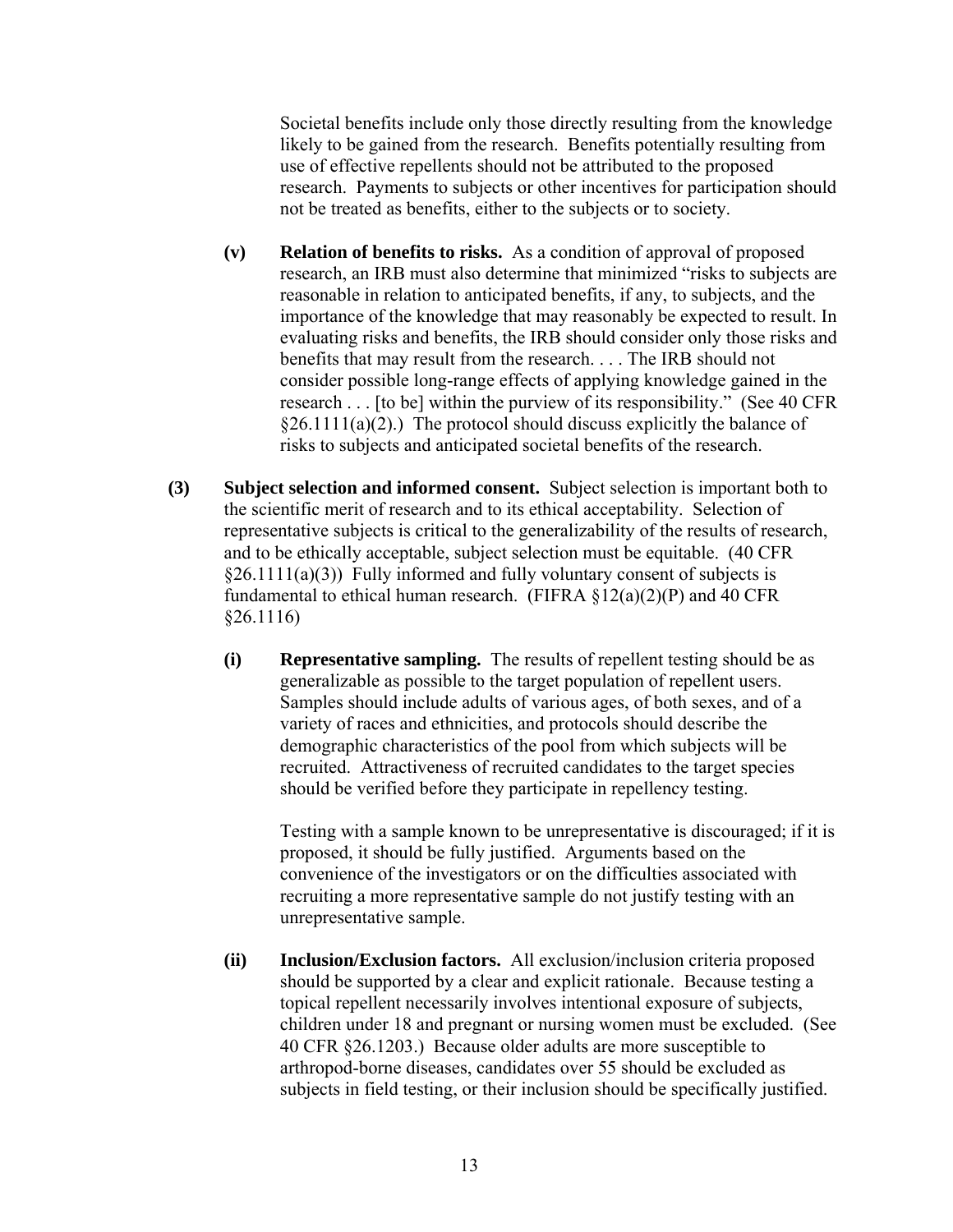Members of certain vulnerable populations, including people of limited mental capacity, those not in good health or with compromised immune systems, those sensitive to chemicals, and students or employees of the investigators or sponsors should always be excluded. Other potential subjects who may be in a vulnerable position, including the educationally or economically disadvantaged, or those who communicate with difficulty because of language differences or disabilities, should not be excluded arbitrarily if appropriate specific provision can be made to ensure their safety and welfare.

Subjects should generally be recruited from populations in the area where testing will be conducted. An offering of distant travel may unduly influence a candidate's choice to enroll, and a subject who has accepted long-distance transportation may feel less than free to withdraw from a study. If it is proposed, transportation of subjects to distant locations should be justified, and specific mechanisms should be proposed to prevent any coercion or undue influence.

- **(iii) Methods of recruiting.** Protocols should describe in detail the proposed recruiting process, from the first contacts with potential candidates through all discussions of the research and the subjects' enrollment. Any advertisements or flyers proposed for use in recruiting should be appended to the protocol, and should reflect IRB review and approval. If recruiting will be done through telephone calls, the script for recruiting calls should be appended to the protocol, and should reflect IRB review and approval. If any candidates may prefer to speak or read a language other than English, procedures for accommodating their needs in the recruiting process and in the conduct of the research itself should be described in detail.
- **(iv) Compensation of subjects.** It is reasonable to compensate participants in repellent efficacy research for their time and trouble. The level of compensation should not be so high as to constitute an undue influence in the choice to participate, nor should it be so low as to make participation in the research attractive only to the economically disadvantaged. Compensation should not be used or administered so as to compromise the freedom guaranteed to subjects to withdraw from participation at any time for any reason, without sacrificing benefits to which they are entitled.
- **(v) Informed consent.** It is a fundamental requirement for ethical research with human subjects that participation of subjects be both fully informed and fully voluntary.
	- **(A) Process.** Informed consent is an extended process, involving much more than simply obtaining a subject's signature on a form.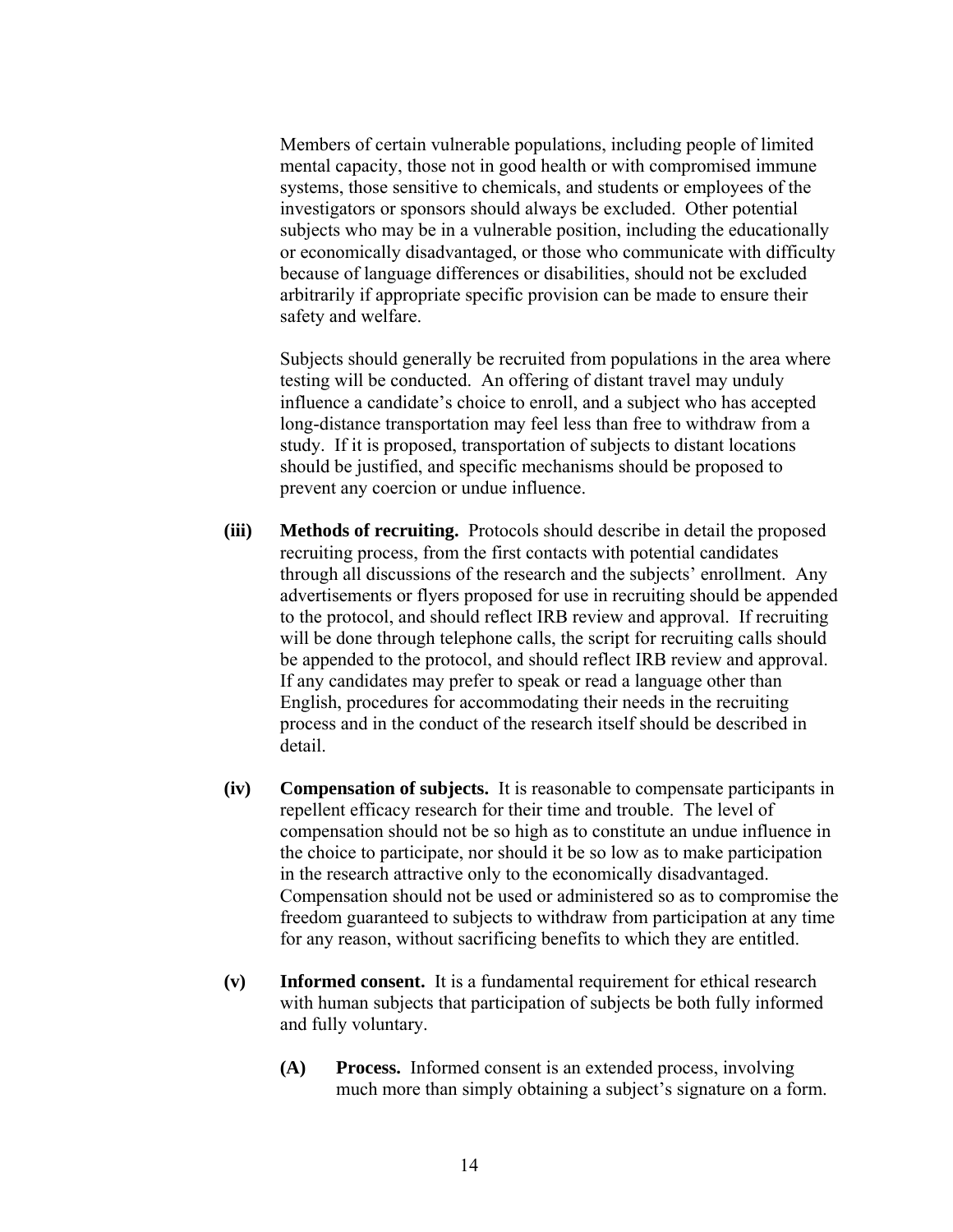It begins with recruiting, and continues after signature of the consent form throughout the conduct of the research. A single discussion in the protocol of the recruiting and consent processes as a continuous whole is recommended.

As a condition of approval of proposed research, an Institutional Review Board (IRB) must determine that informed consent will be sought from each prospective subject in accordance with, and to the extent required by §26.1116, and that informed consent will be appropriately documented, in accordance with and to the extent required by §26.1117. (See 40 CFR §26.1111(a)(4) and (5).)

The rule at §26.1116 requires that consent be sought "only under circumstances that provide the prospective subject . . . sufficient opportunity to consider whether or not to participate and that minimize the possibility of coercion or undue influence. The information that is given to the subject shall be in language understandable to the subject." EPA recommends that consent discussions with individual candidates be conducted in private, and that all consent documents be written at or below an  $8<sup>th</sup>$  grade reading level, as measured by the Flesch-Kincaid Grade Level score or another standard tool for assessing readability. (A tool to calculate the Flesch-Kincaid Grade Level score is a standard feature available to users of MS-Word.) If consent materials are translated into another language, it is important to ensure the translations are also at an appropriate reading level.

The informed consent process should describe how the investigator will confirm each candidate's understanding of the research and of what it will involve before he or she is enrolled.

The rule at §26.1116 further defines the general requirements for informed consent, including at  $\S26.1116(a)$  the basic elements always required, at §26.1116(b) other elements conditionally required, and at  $\S 26.116(e)$  a requirement to identify the pesticide and the nature of its pesticidal function.

**(B) Documentation of informed consent.** The rule at §26.1117 provides two options for documenting informed consent. The first option is a "written consent document that embodies the elements of informed consent required by § 26.1116." The second is "a short form written consent document stating that the elements of informed consent required by § 26.1116 have been presented orally to the subject." The short form requires that a witness be present in the consent interview. In repellent efficacy testing the short form is generally inappropriate; if use of a short form is proposed,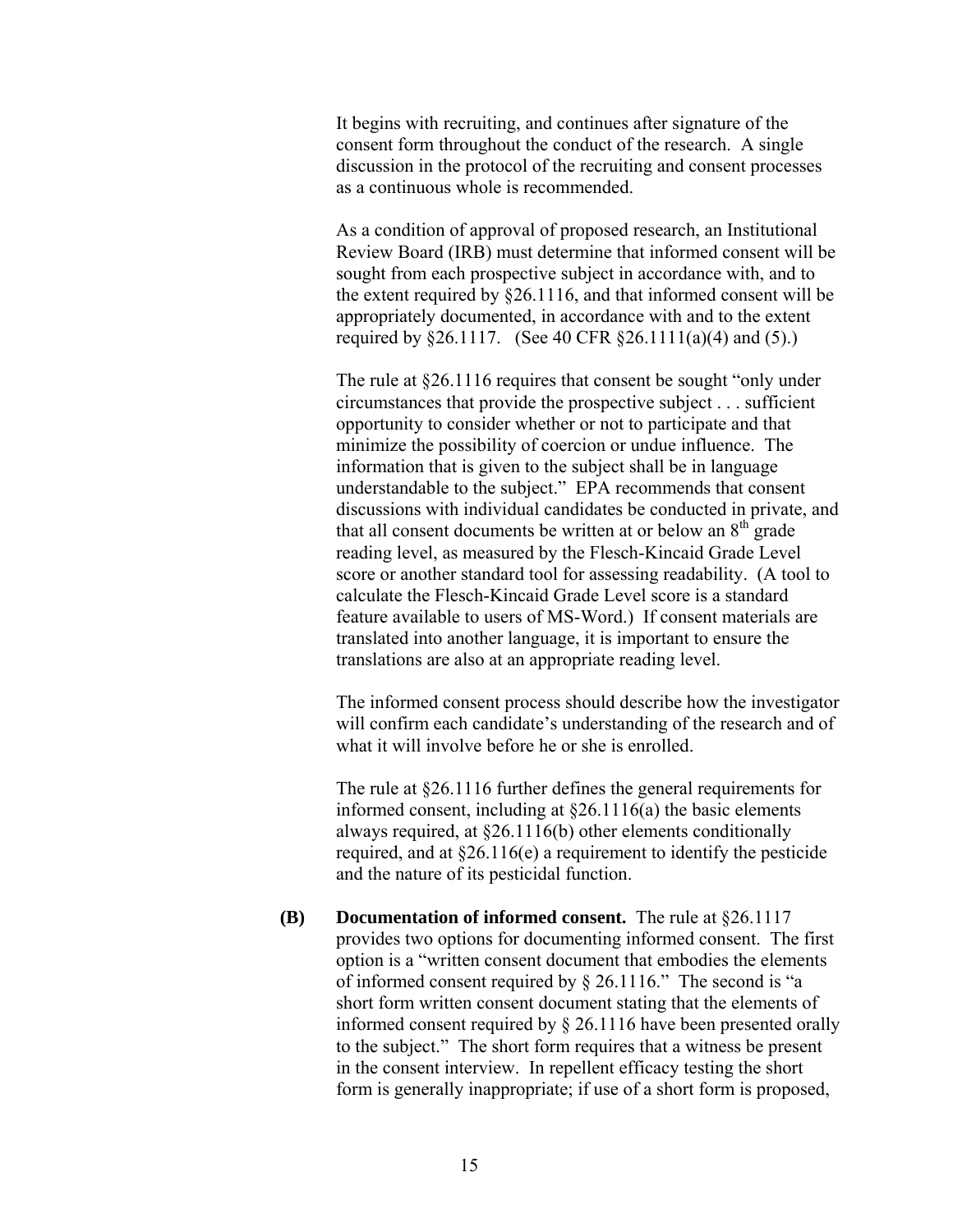it should be justified, and prior discussion with EPA is strongly encouraged.

Ensure that any elements appearing in both the protocol and the consent form are in harmony. Elements common to both documents may include, for example, descriptions of the purpose of the research, subject inclusion/exclusion factors, risks to subjects and how they will be minimized, and what will happen in the course of the research. The protocol and the consent form should be consistent in substance, although the presentations should usually not be the same, because the readers and purposes differ. Consent forms should address candidates consistently in the second person—as "you"—and should present all information from the subject's point of view. By contrast protocols should be written in the third person, and should present all information from the investigators' point of view.

In repellent testing, the consent form should tell subjects how many bites, if any, they are likely to get, and what symptoms of arthropod-borne disease they should be alert for after participating in a field study.

- **(4) Protection of subject privacy and confidentiality.** It is important to protect the privacy and confidentiality of subjects in repellent efficacy research, and to inform candidates in the recruiting and consent processes of the extent, if any, to which confidentiality of records identifying them will be maintained.
	- **(i) Subject identification.** Subjects should not be identified by name in data collection forms or study reports. Subject names unavoidably must appear on consent forms and on administrative documents, but subjects should be identified only by an arbitrary code on other study documents. The key linking identifying codes to subjects should be stored securely, away from other study records.
	- **(ii) Photographic images.** If photographs or videos are made to document the research, care should be taken to minimize making recognizable images of subjects. If faces or identifying marks cannot be excluded from a photograph or video image, the image should be altered to protect the identity of the subject(s).
	- **(iii) Pregnancy testing.** Testing of female candidates for pregnancy should be handled with care and discretion. The investigator is responsible for ensuring that pregnant or nursing women are excluded as subjects (See 40 CFR §26.1203). It is not necessary to meet this responsibility by testing all female candidates for pregnancy. For example, it is neither respectful nor informative to require women who are post-menopausal or surgically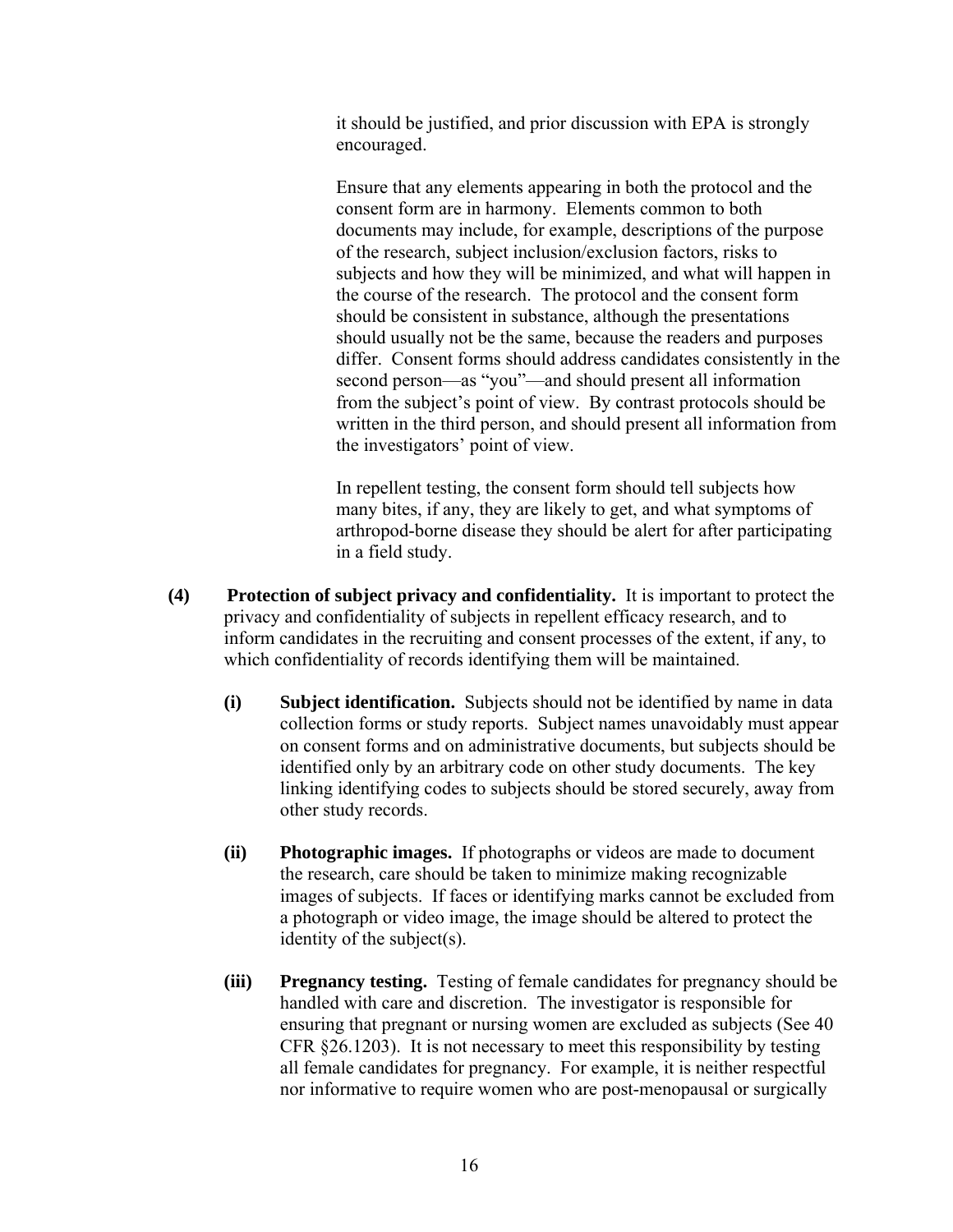incapable of pregnancy to take a pregnancy test. Investigators should consider how best to meet their responsibilities while fully respecting female subjects.

When pregnancy testing is conducted, the circumstances of testing should protect the privacy of the candidate, both during the testing itself and in handling the results. Unexpected news of a pregnancy can cause significant psychological distress, which can be increased by any breach of discretion in handling the information. It is a good practice to recruit more candidates than are required by the study design, so that the design would not be compromised by withdrawal of one or more subjects. This approach permits a candidate with a positive pregnancy test to withdraw without stating a reason. No records of a positive pregnancy test should be retained.

- **(d) Review of protocols for repellent studies.** EPA's Rule for the Protection of Human Subjects of Research requires extensive review of protocols before research is initiated. The rule requires that the complete protocol, consent form, and supporting materials be reviewed and approved by an IRB (See 40 CFR §26.1109), and having been approved by the IRB, that it be submitted, along with specified additional supporting documentation, to EPA for review by EPA and by the HSRB (See 40 CFR §26.1125 and §26.1601.)
	- **(1) Review by IRB.** The membership, functions, general procedures, and decision criteria for IRBs are defined in the rule at 40 CFR §26.1107-§26.1111. Records to be maintained by IRBs are defined at 40 CFR §26.1115. Most IRBs review many other kinds of human research in addition to repellent efficacy studies. Extensive guidance to and about IRBs can be found on the website of the Office of Human Research Protections (OHRP), at [www.hhs.gov/ohrp.](http://www.hhs.gov/ohrp)
		- **(i) Required elements in submission to IRB.** Each IRB has its own application forms and procedures. Typical requirements are for a complete protocol, a consent form, and all materials intended for use in the recruiting process or to be provided to candidates or subjects. A protocol responsive to section (c) of this guideline is likely to satisfactorily address most requirements of a reviewing IRB.
		- **(ii) Criteria for IRB approval.** The criteria for IRB approval of proposed research are defined in the rule at 40 CFR §26.1111. In summary, this passage of the rule requires that the IRB determine that proposed research meets all these criteria:
			- Risks to subjects are minimized;
			- Risks to subjects are reasonable in relation to the importance of the knowledge that may be reasonably expected to result from the research;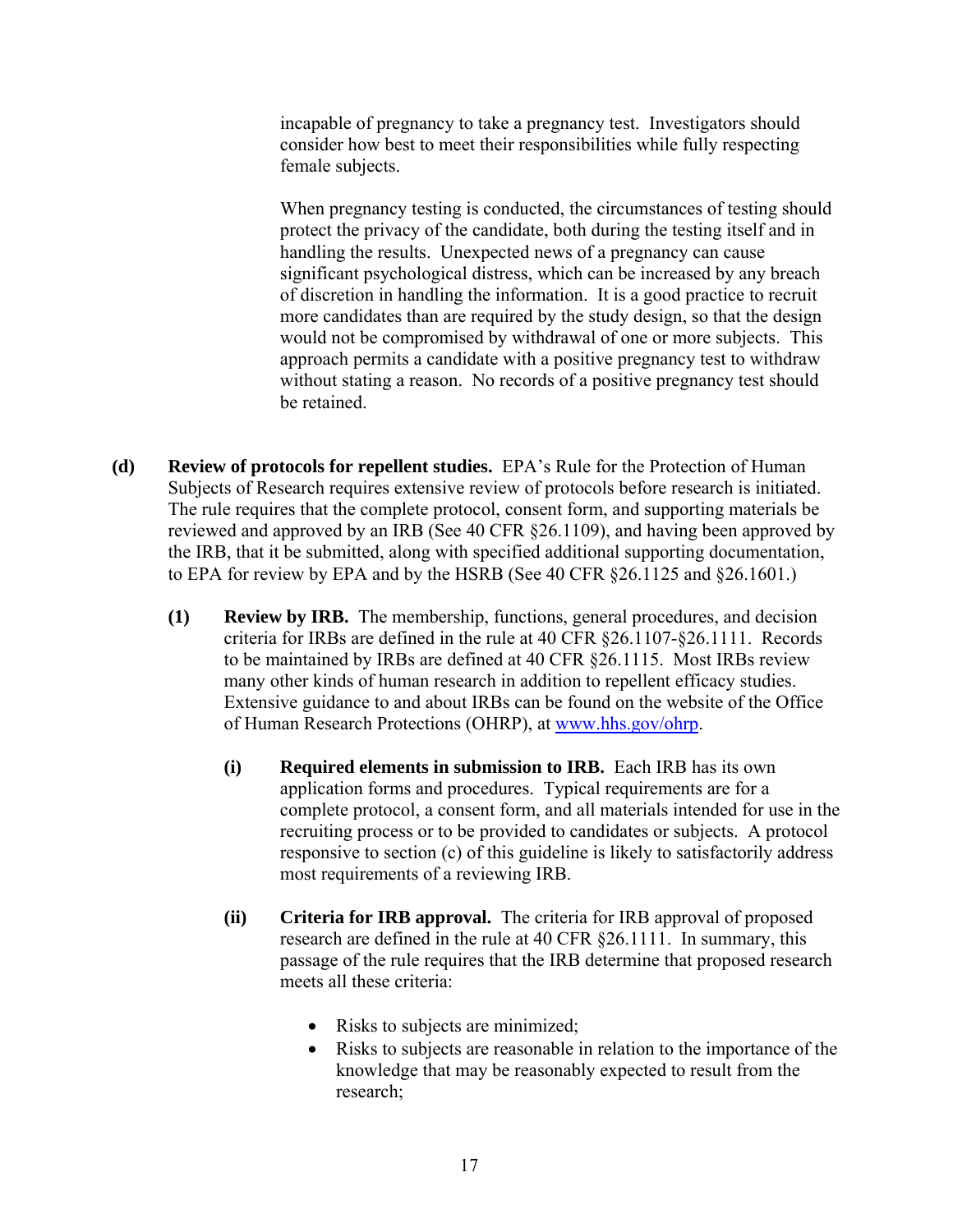- Selection of subjects is equitable;
- Informed consent will be sought from each prospective subject;
- Informed consent will be appropriately documented;
- When appropriate, adequate provision is made for monitoring collected data to ensure the safety of subjects; and
- When appropriate, adequate provision is made to protect the privacy of subjects and to maintain the confidentiality of data.

In addition, the IRB ensures that when any subjects are likely to be vulnerable to coercion or undue influence, additional safeguards are included in the study design to protect their rights and welfare.

- **(iii) Documentation of IRB approval.** IRBs have the authority to approve, require modifications in (to secure approval), or disapprove research proposals. (40 CFR §26.1109.) It is common for IRBs to grant conditional approval subject to the investigator's making specified modifications in the proposal; once required modifications are made, the IRB will issue formal written approval of the research. This letter of approval, along with all other correspondence between the investigators or sponsors and the reviewing IRB, must be included in the subsequent submission to EPA. (See 40 CFR  $\S$  26.1125(e) and (f).)
- **(2) Reviews by EPA and the HSRB.** After receiving approval from an IRB, the protocol and supporting material must be submitted to EPA for review by EPA and by the HSRB. (See 40 CFR § 26.1125.)
	- **(i) Required elements in submission to EPA.** The elements to be included in a protocol submission to EPA are defined in the rule at 40 CFR §26.1125 and summarized in Appendix A to this guideline. Records of two kinds are required.
		- **(A) Records describing the research proposal itself.** 40 CFR sections 26.1125(a)–(d) call for a discussion of the risks and benefits of the proposed research, for the consent forms as submitted to and as approved by the IRB, for information about how subjects will be recruited, and for a description of the circumstances and methods proposed for presenting information to subjects and seeking their consent. A protocol responsive to the guidance in section (c) of this guideline will already include this range of information.

In addition, 40 CFR §26.1125(e) and (f) call for submission of all correspondence between the IRB and the investigators or sponsors (§26.1125(e)) and official notification of IRB review and approval  $(\$26.1125(f))$ . For purposes of  $\$26.1125(e)$ , "correspondence" does not include attachments transmitted by correspondence, such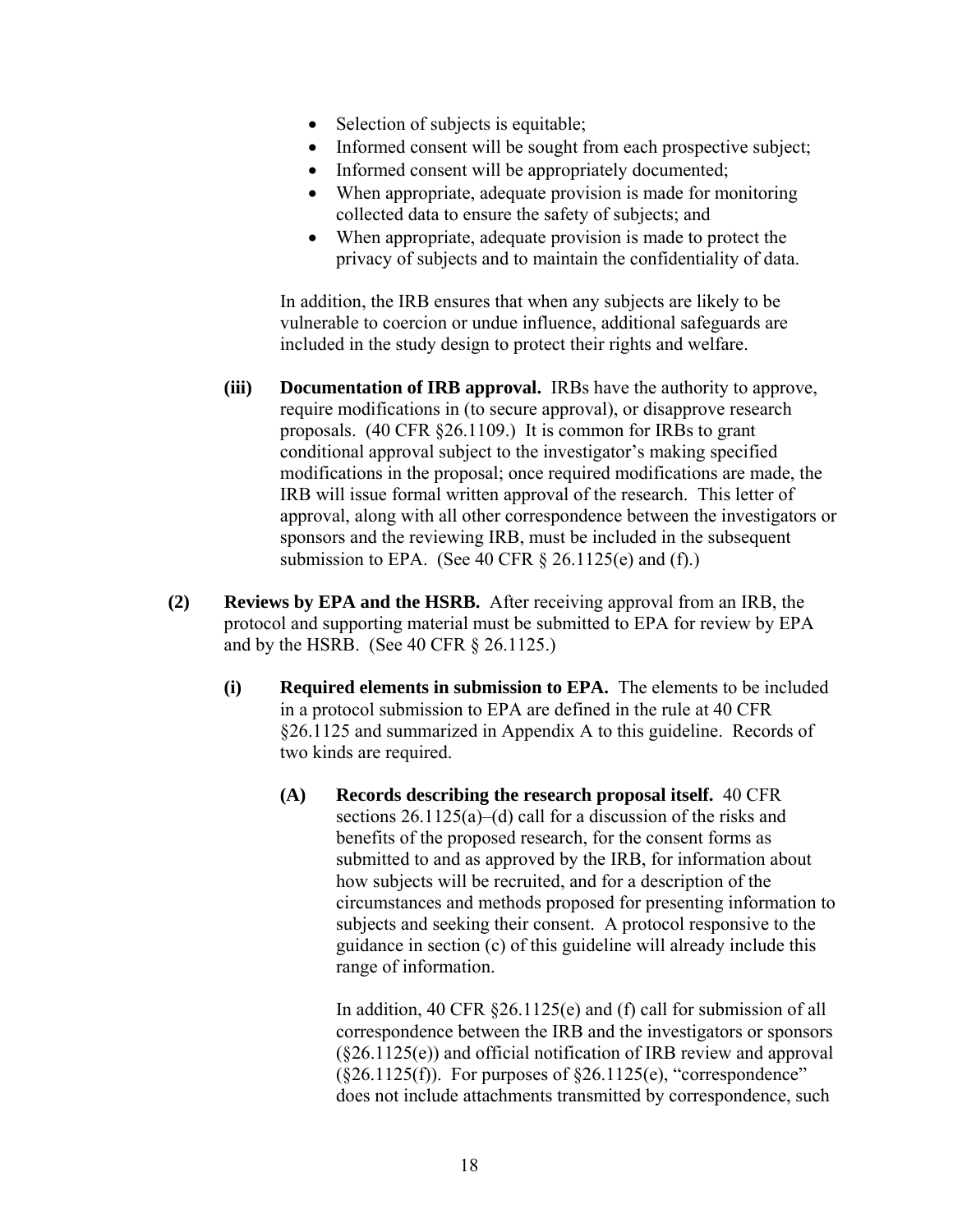as the protocol or consent form, which are otherwise required to be submitted by other provisions of the rule.

- **(B) Records of the IRB review.** 40 CFR §26.1125 also requires submission of copies of records relevant to the proposed research which the IRB is required to maintain by 40 CFR §26.1108(a). There is some overlap between these records and those discussed above, but there are some important differences. 40 CFR §26.1108(a) calls for, among other records:
	- Minutes of IRB meetings, in sufficient detail to show attendance; actions taken; votes for, against, and abstaining; the basis for requiring changes, and summarizing the discussion of controverted issues;
	- A list of IRB members identified by name, earned degrees, representative capacity, indications of experience sufficient to describe each member's chief anticipated contributions to IRB deliberations, and any employment or other relationship between each member and the research institution; and
	- Written procedures for the IRB in the same detail described in §26.1108(a) and §26.1108(b).

These records can only be obtained from the IRB. By prior arrangement, however, an IRB may submit them directly to EPA.

**(ii) EPA Review.** Timely EPA review of submitted proposals for research is required by the rule at 40 CFR §26.1601. EPA will first review submitted proposals for satisfaction of the requirements of 40 CFR §26.1125, and for substantiation of any claims of business confidentiality associated with the submission. If a submission is found to be incomplete, or to include unsubstantiated claims of business confidentiality, the submitter will be promptly notified; the submission will not be reviewed further until these deficiencies are corrected. EPA evaluates complete proposals in a single substantive review addressing both scientific and ethical aspects of the proposal, following the general outline in Appendix B to this guideline.

EPA will provide its completed review to the submitter. EPA's review may call for revision of the proposal before it is reviewed by the HSRB. If EPA determines that the proposal is ready for HSRB review, it will be scheduled for HSRB review at the earliest opportunity. The submitter may respond to EPA's review in writing to the HSRB docket, and may also comment orally at the HSRB meeting.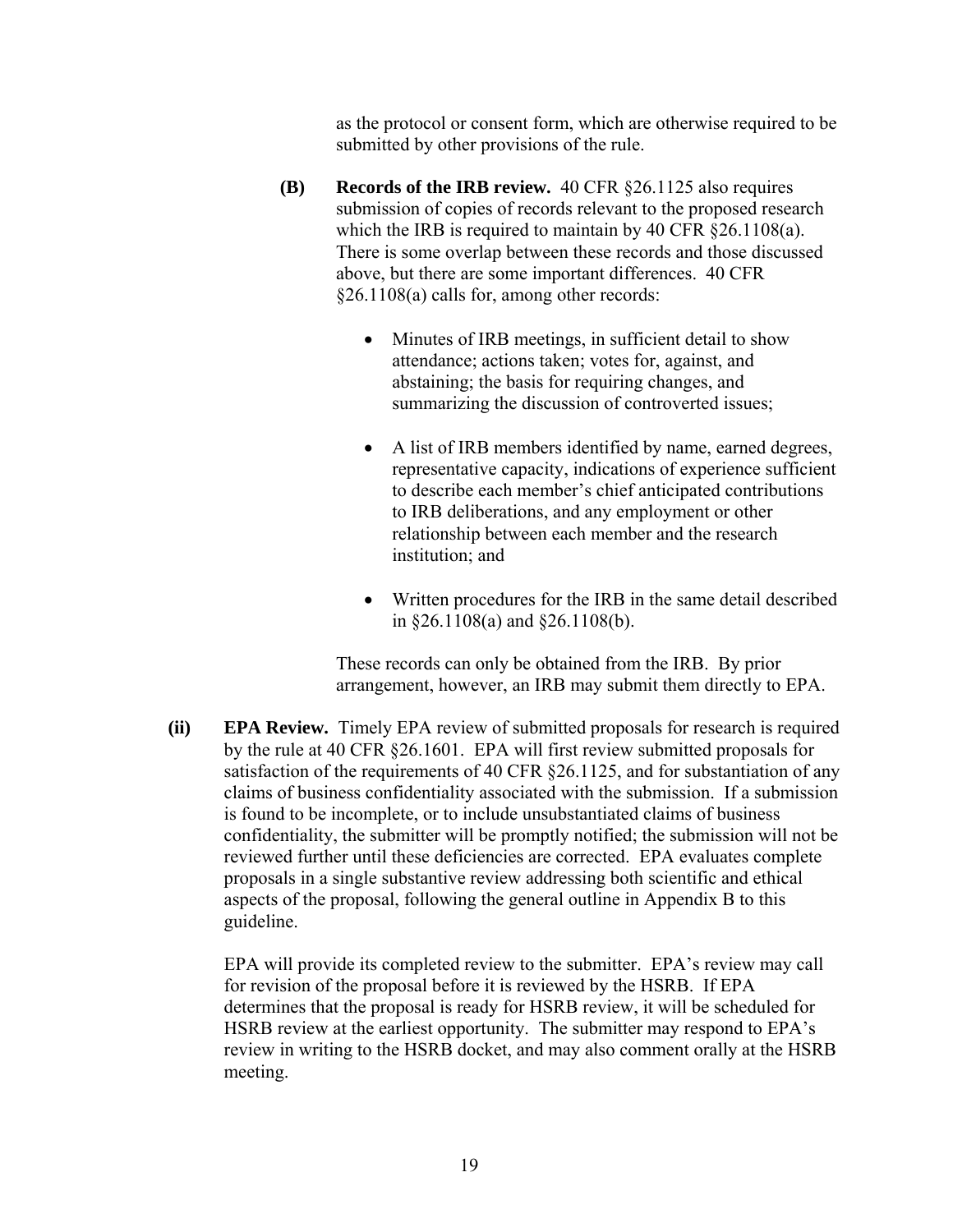- **(iii) HSRB Review.** As provided in 40 CFR §26.1601(d), "following initial evaluation of the protocol by Agency staff, EPA shall submit the protocol and all supporting materials, together with the staff evaluation, to the Human Studies Review Board." The HSRB is an advisory committee, chartered under the Federal Advisory Committee Act, charged with advising EPA on scientific and ethical aspects of proposed and completed research with human subjects. The HSRB meets several times a year in public session, with opportunities for public participation. All materials they consider are kept in a public docket, except any which are subject to a substantiated claim of business confidentiality. HSRB recommendations are documented in a public report of each meeting, prepared as soon as possible after the meeting—typically within 60-90 days. As soon as it is available, EPA will provide a copy of the HSRB's report to submitters of research proposals discussed by the HSRB. Additional information about the HSRB, including agendas and reports from past meetings and schedules of future meetings, can be found at the HSRB website: [www.epa.gov/osa/hsrb.](http://www.epa.gov/osa/hsrb)
- **(e) Changes to IRB-approved research before execution.** After EPA and the HSRB have reviewed and commented on proposed research, revisions to the protocol, consent form or other materials may be needed before the research is executed. When IRB-approved materials are revised prior to initiation of the research to address concerns raised in EPA and/or HSRB reviews or for any other reason, those revised materials must be resubmitted to the IRB for review and approval before the research is initiated. This requirement applies to all changes to an IRB-approved protocol, to all changes to an IRBapproved consent form, and to all changes to any other materials approved by an IRB.  $(40 \text{ CFR } \S 26.1108(a)(4))$ . Although an IRB has the discretion to conclude that some changes do not require review by the full IRB, investigators and sponsors do not have this discretion. EPA will treat as a breach of the regulations any planned changes to proposed research which are implemented without prior approval by the IRB.

#### **(f) Execution of repellent studies**

- **(1) Execution of protocol.** When EPA and HSRB reviews are completed and the IRB has approved any revisions resulting from those reviews, the research can be initiated. Subjects can be recruited and data can be collected as specified in the protocol. Care should be taken to ensure and document that these events occur in the proper sequence. Initiation of subject recruitment before obtaining IRB approval of the final protocol will be treated as a breach of the regulations.
- **(2) Quality Assurance (QA) oversight.** Repellent efficacy testing, whether conducted in the field or in the laboratory, is subject to the Good Laboratory Practices regulations at 40 CFR part 160. These rules require that each testing facility include an independent QA unit to monitor execution of each protocol and document its conduct in accordance with the GLP regulations. (40 CFR §160.35)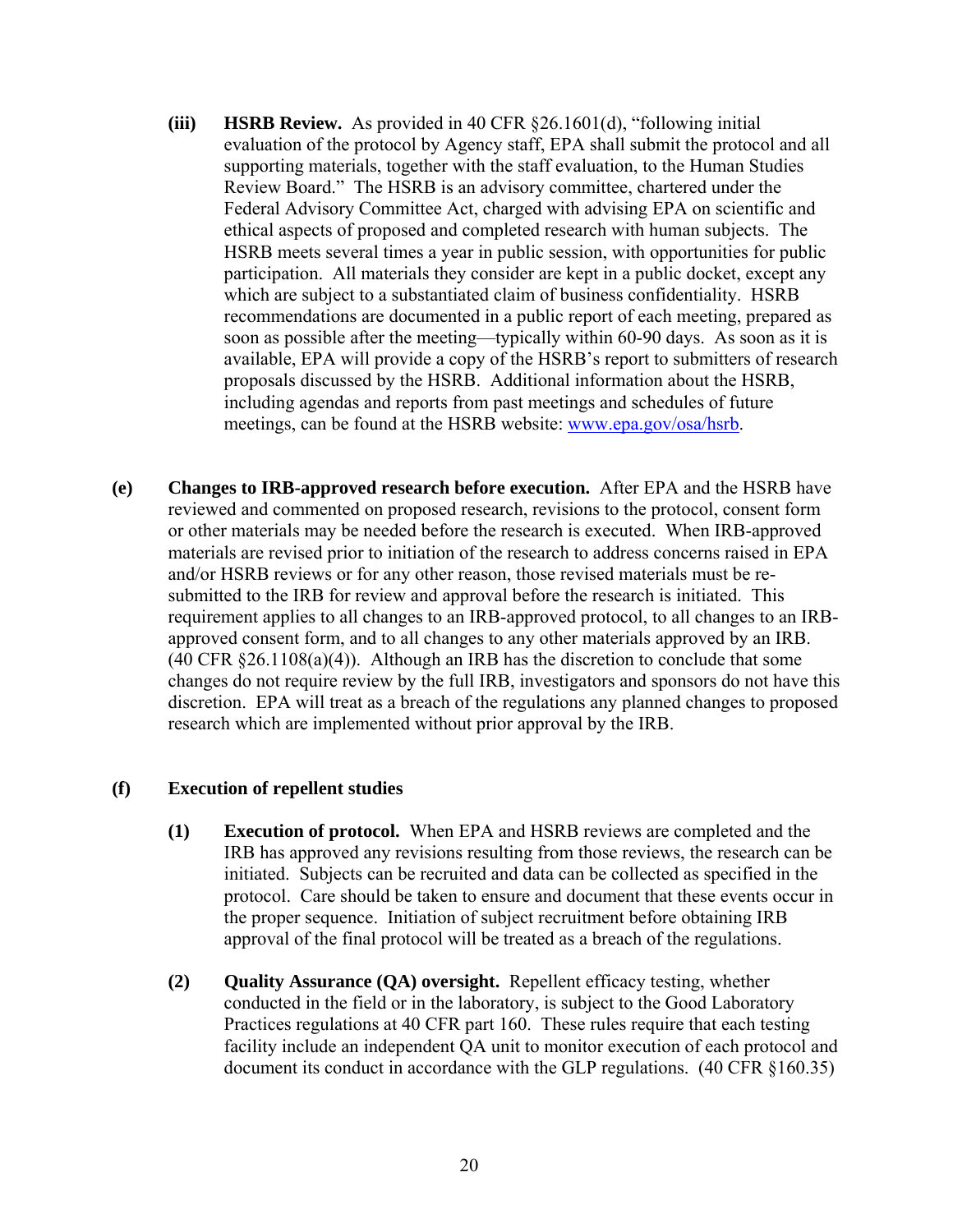- **(3) Deviations from protocol.** In executing even the best designed and most comprehensive protocols, unanticipated deviations from the protocol may occur. All such deviations from the protocol should be promptly and fully reported to the IRB, and both the deviations and their impact on the research should be discussed in the study report submitted to EPA. (40 CFR §160.185) EPA makes a distinction between planned changes to a protocol and deviations from a protocol. Planned changes must be treated as amendments to the protocol, and must be approved by the IRB before they are implemented.  $(40 \text{ CFR } \S 26.1108(a)(4))$
- **(4) Changes in IRB-approved research after initiation.** Any amendment to the protocol, consent form, or other materials approved by the IRB must be submitted to the IRB for review, and must be approved by the IRB before it is implemented, unless immediate implementation is required to avert an imminent hazard to subjects. (40 CFR §26.1108(a)(4))
- **(5) Reports of adverse events.** Any adverse events affecting the subjects of a repellent efficacy test must be promptly reported to both the overseeing IRB and to EPA, including adverse events not established to be related to product exposure or study participation.  $(40 \text{ CFR } \S 26.1108(b)(1))$

#### **(g) Reporting of completed repellent studies**

- **(1) Study report.** In addition to the standard elements required by the GLP regulations at 40 CFR §160.185 and the appendices described below, the primary report of the study should include these elements, as applicable.
	- **(i)** Study identification: Title, identifying study number(s), sponsor, study director, investigators, name and location of the testing facility, and dates of the study.
	- **(ii)** Approved or intended label directions for use.
	- **(iii)** Recruiting and enrollment statistics, including the following:
		- Demographic characteristics of the pool from which subjects were recruited and of the subject sample selected;
		- Numbers of candidates contacted, interviewed, and screened; and
		- Numbers of subjects enrolled, withdrawn voluntarily, withdrawn involuntarily, and completing the research.
	- **(iv)** Test arthropods: Genus, species, subspecies or strain (if information is available) of target pests; and pest pressure in each cage or field site. For laboratory studies, the source of test arthropods, methods used to establish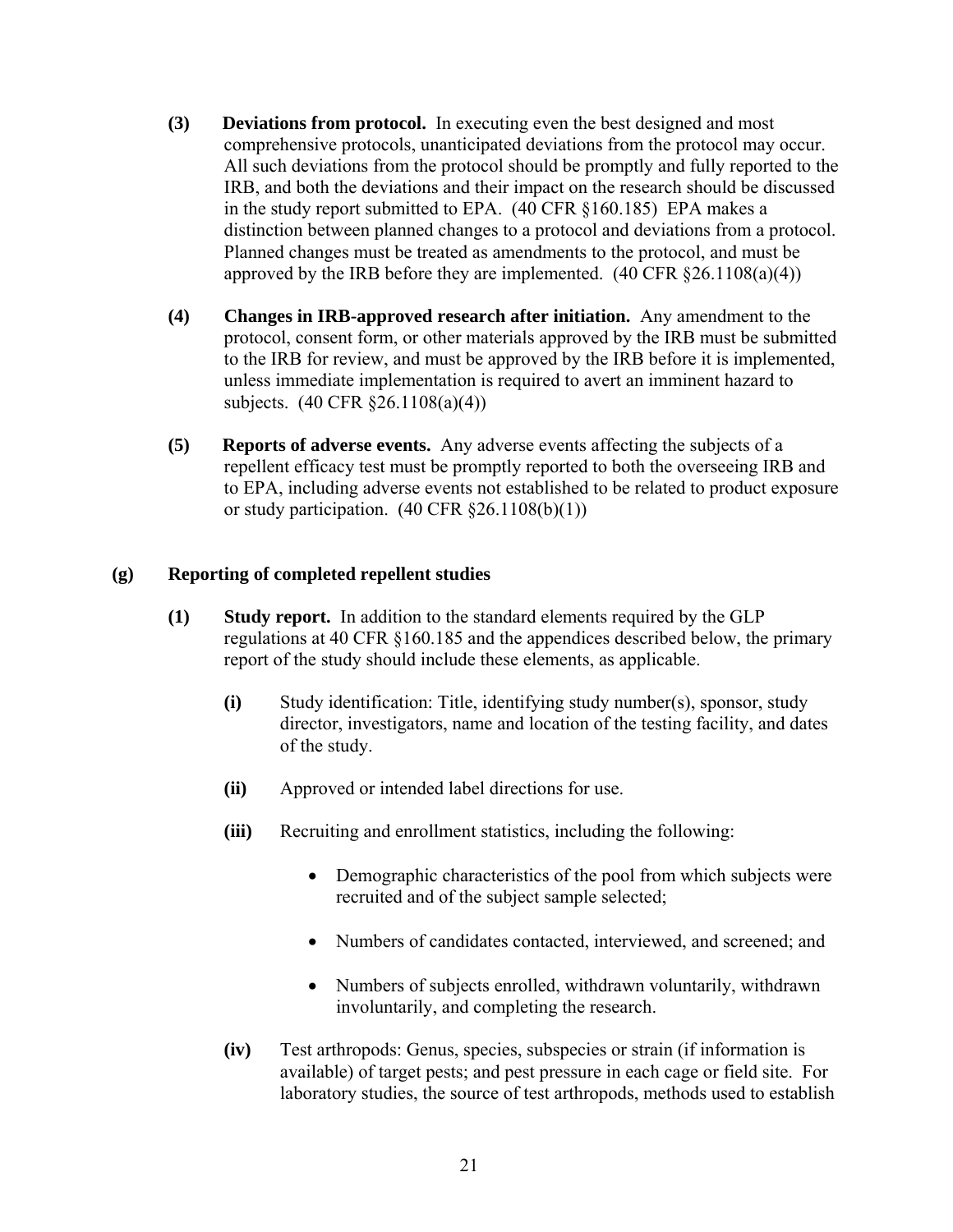and maintain their disease-free status, rearing techniques and conditions, developmental stage, age and sex of target arthropods and methods used to sex them; preparation of arthropods before testing, and density per cage or container.

- **(v)** Test conditions: For field studies, the location and type of habitat, species distribution, climate and environmental conditions. For laboratory studies, a complete description of cages or containers, temperature, relative humidity, ambient light, and air flow.
- **(vi)** Test procedures, including but not limited to:
	- Preparation of subjects: Training, demonstrating attractiveness, clothing and protective equipment worn, calculation of skin area and individual dose, washing, rinsing, and drying of limbs;
	- Allocation of subjects to treatments; number of treatments per subject; blinding key, if used;
	- Method of dose determination;
	- Method of application of repellent to each subject and individual dose applied;
	- Time of application of repellent to each subject;
	- Time of start and end of exposure of each subject.
- **(vii)** Complete accounting for all events during the testing period.
- **(viii)** Results for each subject.
- **(ix)** Reports of all statistical analyses
- **(x)** Conclusions
- **(xi)** Discussion

#### **(2) Appendices.**

- **(i)** Complete protocol as approved by the IRB.
- **(ii)** Consent form and any additional recruiting materials as approved by the IRB.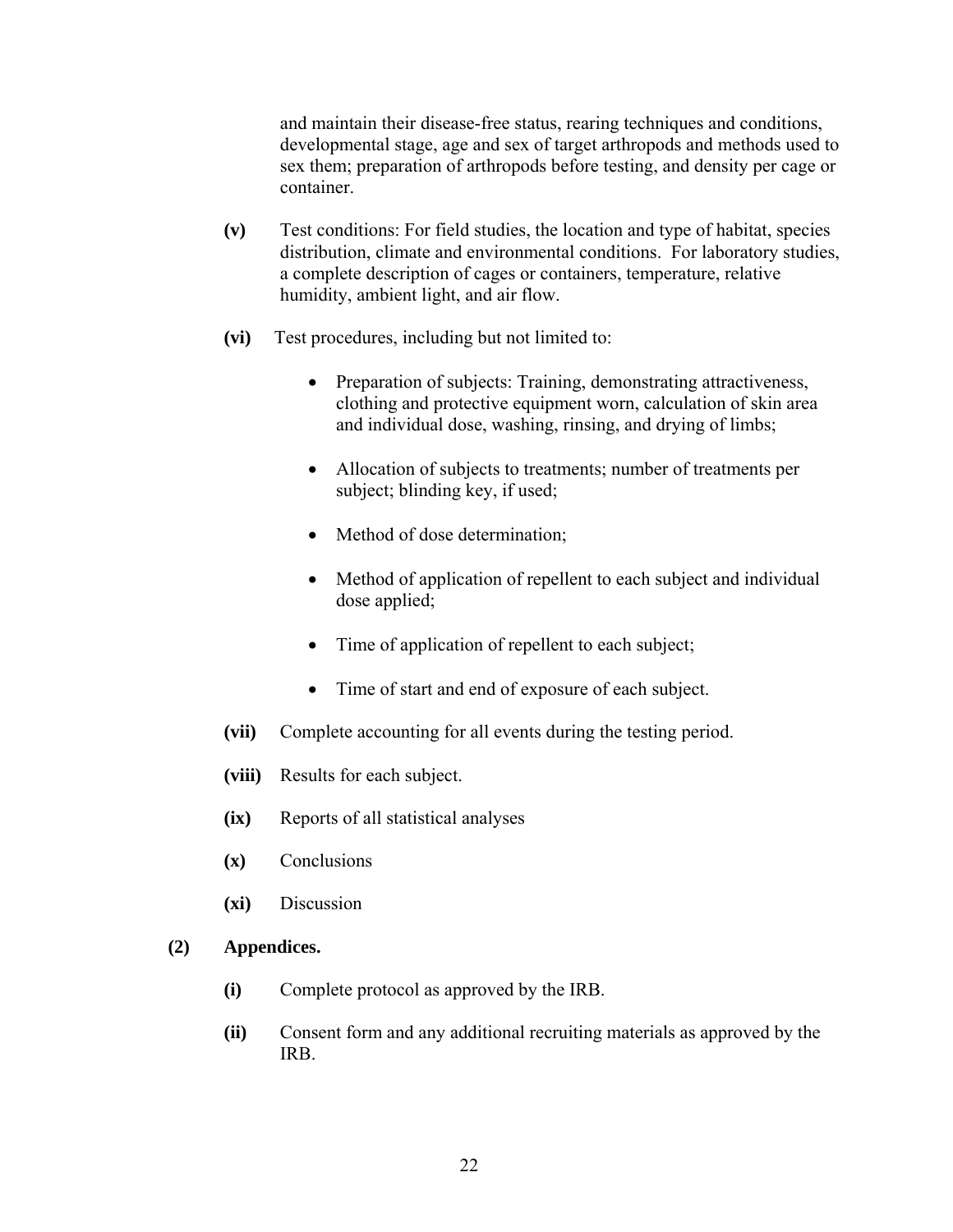- **(iii)** All amendments to the protocol, consent form, or other materials as approved by the IRB.
- **(iv)** Reports of all deviations from the protocol and assessment of their impact on the integrity of the research.
- **(v)** Raw data and data collection sheets.
- **(vi)** Documentation of ethical conduct of the research, as required by 40 CFR §26.1303, including all correspondence with IRB not previously submitted to EPA. The requirements of this section of the rule are summarized in Appendix C to this guideline.
- **(h) Retention of Records.** The following record-keeping requirements apply to some or all records of research covered by this guideline.
	- **(1)** The record-keeping requirements in 40 CFR §26.1115 apply to Institutional Review Boards (IRBs) that review human research conducted under EPA's Human Research Rule.
	- **(2)** The record-keeping requirements of 40 CFR §169.2(j) apply to investigators who conduct pesticide research with humans subject to FIFRA  $\S 12(a)(2)(P)$ .
	- **(3)** The record-keeping requirements of 40 CFR §169.2(k) apply to any person who submits the results of research to EPA in support of a petition for a tolerance or tolerance exemption or in support of registration or an application for registration.
	- **(4)** The record-keeping requirements of 40 CFR §160.190 and §160.195 apply to records of any study conducted under the Good Laboratory Practices rule.
- **(i) Specific guidance for dose-determination studies.** All subjects participating in repellency testing should be treated with the test material at a standard dose rate, expressed by weight of repellent per unit area, mg/cm<sup>2</sup> of treated skin, or volumetrically as ml/cm<sup>2</sup> of treated skin. Recommended methods for choosing the standard dose depend in part on the active ingredient(s) and formulation(s) of the test material. For testing of lotion formulations containing DEET (N,N-diethyl-meta-toluamide) eet, a standard dose rate of 1 g per 600cm<sup>2</sup> (equivalent to 1.67 mg per cm<sup>2</sup>) has been used in many tests of repellency. Repellents in lotion form containing DEET may be tested for repellency at this standard dose rate, or at a "typical consumer dose" rate determined empirically through a dose-determination study. For other ingredients and formulations no comparable standard dose has been identified, and it is recommended that a "typical consumer dose" be estimated through empirical dose-determination testing as described below. The rationale for the dose rate actually used in repellent testing should be documented in all study reports.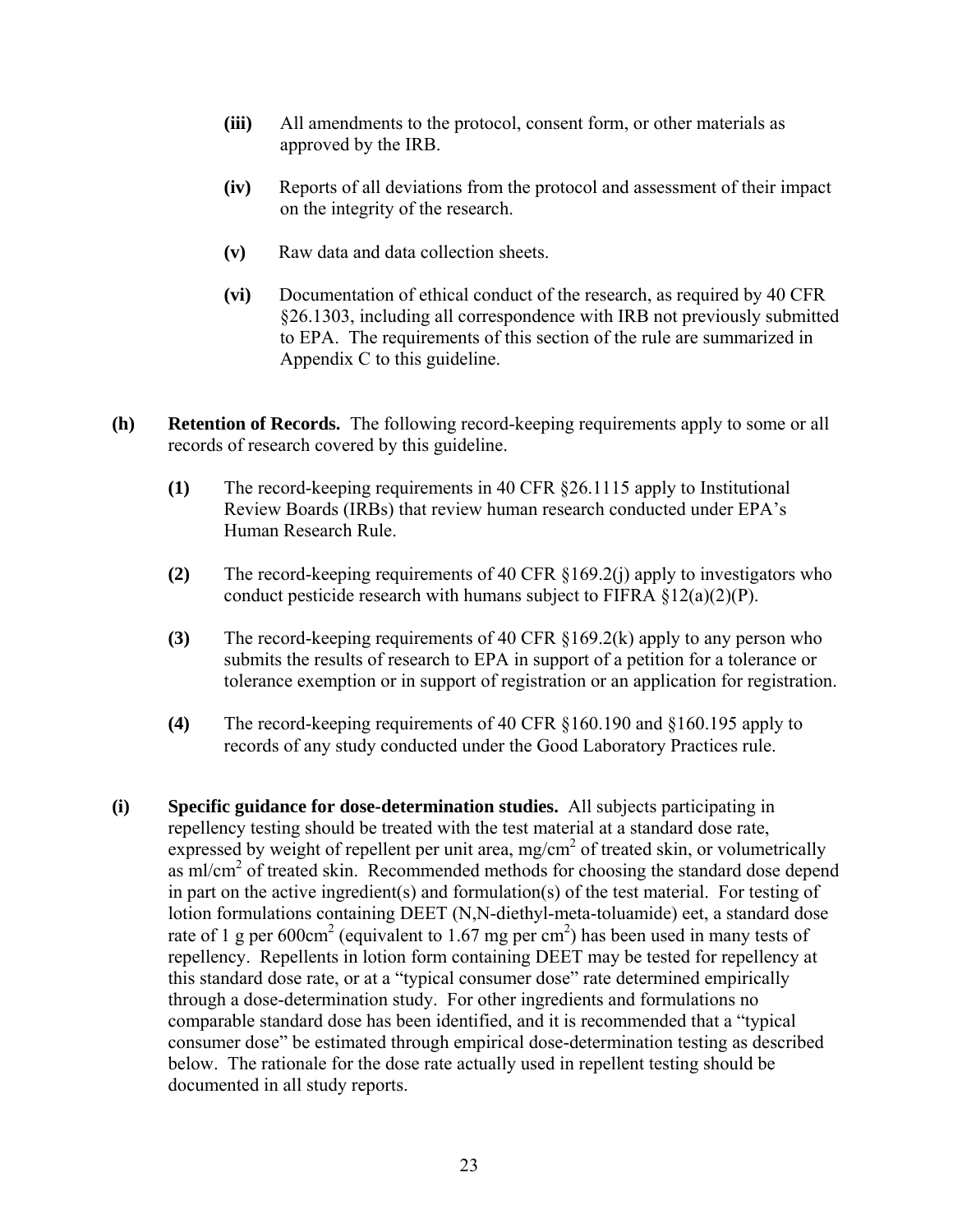- **(1) Test material.** The formulated product should be used as it is or will be marketed, in the same type of container and bearing the same directions for use.
- **(2) Subjects.** Subjects used for dose determination should be recruited and informed as described above, and must provide written informed consent for their participation. The same or very similar eligibility criteria would apply as for repellency testing, although subjects participating only in dose-determination testing would not be exposed to any insects or to any of the risks associated with exposure to insects. The number of subjects used for dose determination should be justified statistically. The sample should include adults of both sexes and varied race, and should be as representative as possible of the repellent user population, consistent with ethical and feasibility constraints.
- **(3)** Measuring subject's skin area. The surface area of subject's limb in  $\text{cm}^2$  can be estimated by measuring the circumference of the forearm in centimeters at the wrist and elbow, or of the leg at the ankle and knee, and in either case at one or two equally spaced intermediate points; then multiplying the average circumference by the length of the limb in centimeters from the wrist to elbow or from the ankle to the knee.
- **(4) Methods.** Each subject should be instructed to apply the test repellent to his or her own limbs—to forearms or lower legs, or both—as they normally would apply a repellent to achieve complete coverage. Once the quantity applied has been measured and recorded, the applied repellent should be washed completely off the limb. This process should be repeated at least 3 times for each limb treated by each subject.

The applied quantity of a lotion or towelette formulation can be determined by weighing the container or towelette before and after use. Because less than all the spray released from a pump-spray or aerosol container will reach the target limb, a different method is needed to estimate the applied quantity of a spray formulation. The target limb should be wrapped in gauze "bracelets" of known area so that the bracelets cover only part of the skin. So long as the area of the bracelets is known, the quantity of a spray formulation applied to the skin per  $cm<sup>2</sup>$ can be estimated by weighing the bracelets before and after application. Skin should be left exposed between bracelets to help subjects determine when they achieve complete coverage. Dose determination with spray formulations should be conducted out-of-doors.

**(5) Calculating standard dose for use in repellency trials.** The mean dose applied by each subject to each limb and the grand mean across all subjects of mean doses applied to forearms and to lower legs should be calculated. The specific gravity of the test material should be used to convert the dose expressed by weight as mg per cm<sup>2</sup> to a volumetric dose expressed as ml per cm<sup>2</sup>; this calculation should be included in the study report. The volumetric dose should be used as the standard dose for repellency testing, scaling it to the treated surface area of each subject's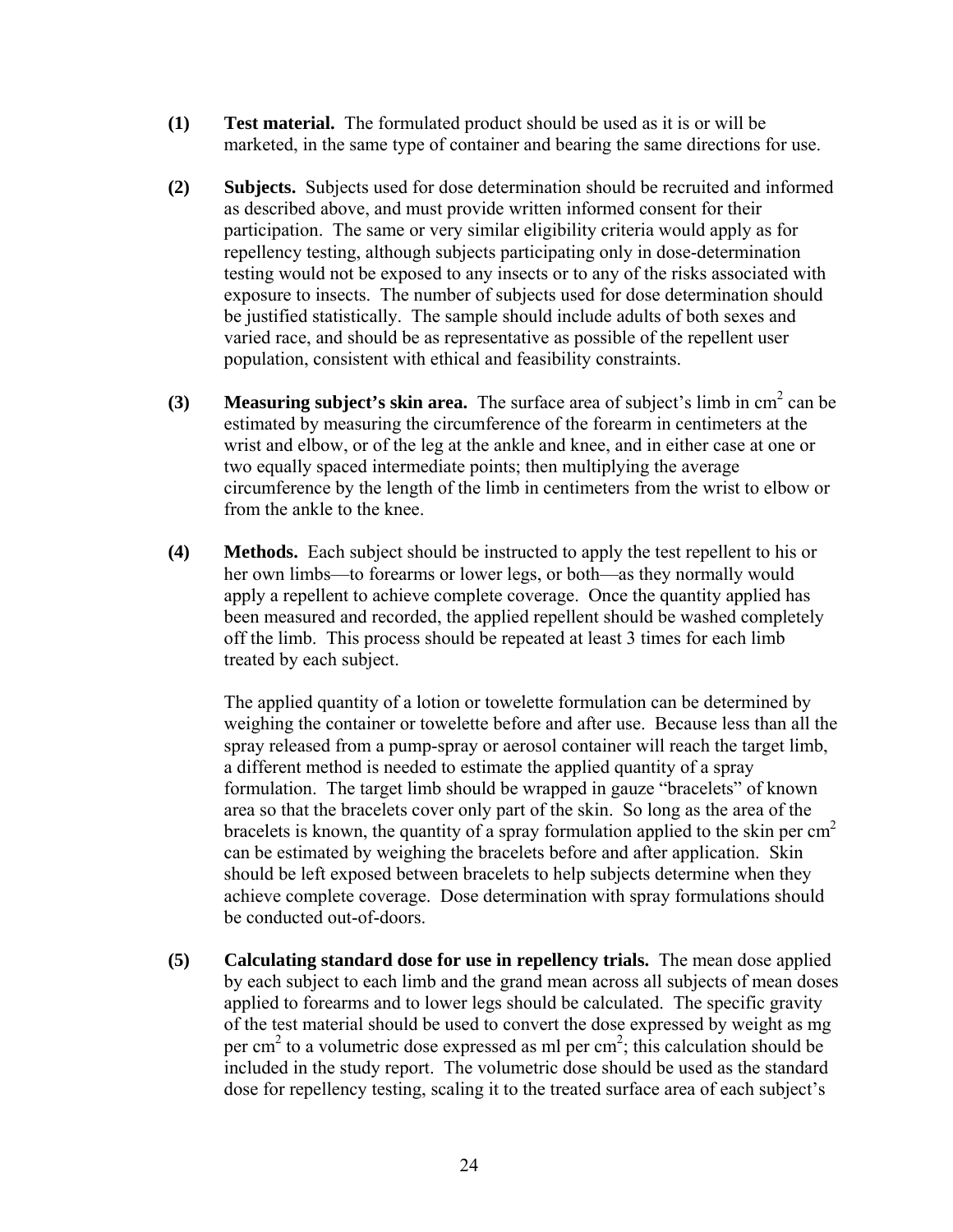limb or limbs. The protocol should include the specific gravity of all test materials and should specify this calculation, and should specify doses both by weight and by volume.

## **(j) Specific guidance for laboratory studies of mosquito or biting fly repellency.**

- **(1) Species.** Mosquito tests should be conducted with *Aedes aegypti*, an *Anopheles* species such as *An. albimanus*, or a *Culex* species, preferably *Cx. quinquefasciatus.* Stable fly tests should be conducted with *Stomoxys calcitrans*. The source of test insects should be reported, and if possible, they should be identified by subspecies or strain.
- **(2) Stage, age, and sex.** Mosquito testing should be conducted with adult females 5- 10 days old; methods of sexing should be reported. Stable flies should be male or female adults 3-10 days old. The age range of test insects should be reported.
- **(3) Rearing techniques.** Mosquito and biting fly larvae should be reared under optimal conditions for the species—typically at  $27^{\circ} \pm 3^{\circ}$ C, relative humidity 80%  $\pm$  10%, and photoperiod 16:8 hours (light:dark). Alternative rearing methods for mosquitoes are discussed by Gerberg et al. (1998). Use of alternative rearing techniques for biting flies and/or mosquitoes should be fully documented and justified.
- **(4) Preparation of insects.** Test mosquitoes should be fed 10% sucrose and no blood meal before use in a test, and starved for 12 to 24 hours immediately before the test. Test stable flies may be fed dry sugar cubes with a separate water source; they should also receive no blood meal before use in a test, and should be starved for 24 hours immediately before the test. Test insects should be established to be free of disease; the source of insects and the methods used to ensure they are disease-free should be reported.
- **(5) Disposition of insects.** Test insects should be used only once and destroyed immediately after the trial.
- **(6) Test cages.** Cage size may vary, but is typically 2' x 2' x 2' (8 cubic feet in volume, roughly equivalent to  $232,000 \text{ cm}^3$ ), square or rectangular in plan, with one or more sleeved openings for the subject's arms. A mirror on the bottom of the cage helps observers see insects landing on the underside of subjects' arms. Larger cages may be used for two subjects at a time, so long as they are treated with the same repellent. Cage dimensions and design should be reported in detail.
- **(7) Insect density.** There should be at least 200 mosquitoes in each 2'x2'x2' cage (equivalent to one for each  $1,160 \text{ cm}^3$ ) or at least 50 stable flies per cage (one for each 4,640 cm<sup>3</sup>.) After each exposure period all stable flies should be removed by vacuuming from each cage, and 50 fresh stable flies should be added to each cage.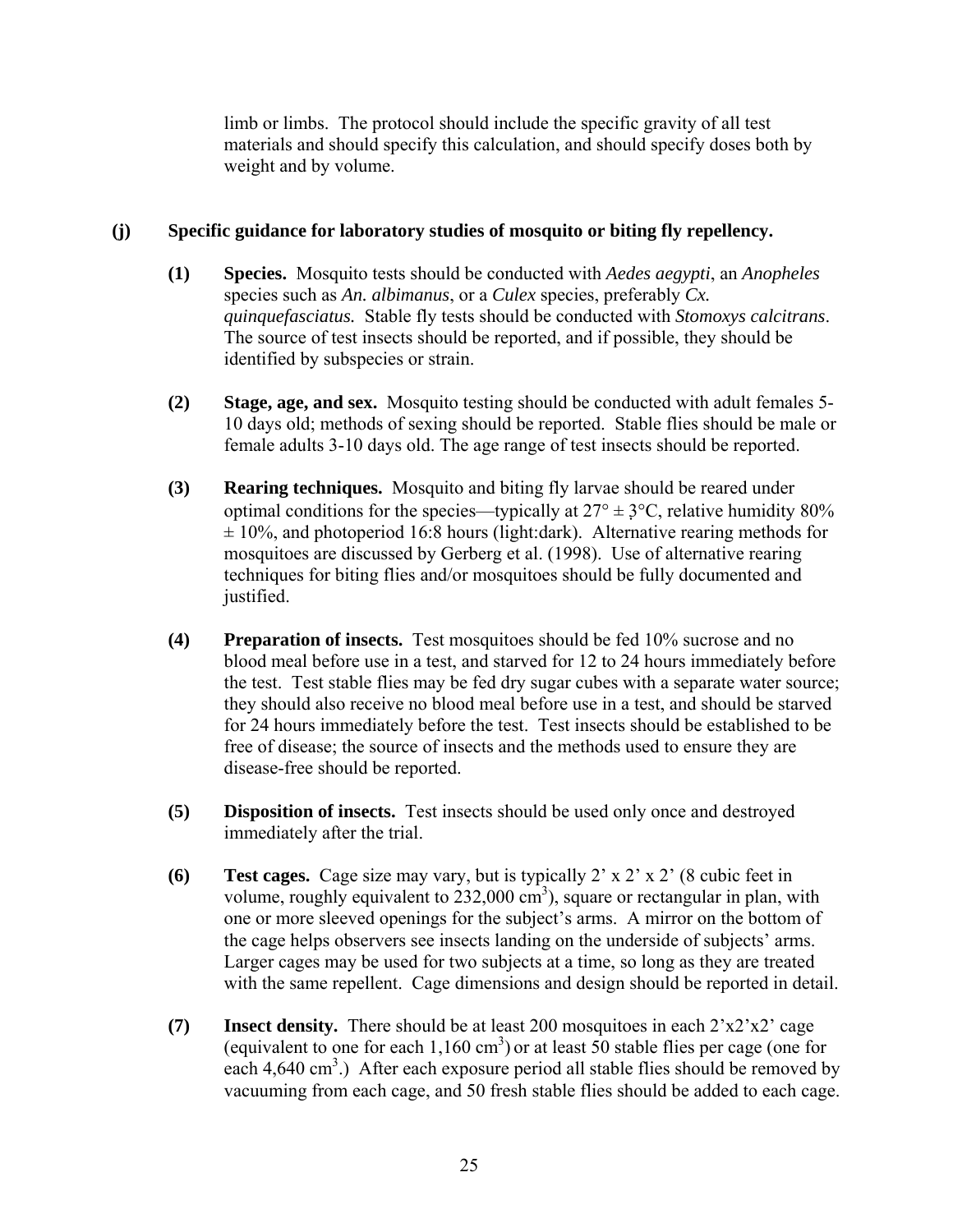- **(8) Testing conditions.** Ambient temperature during the test should be maintained at  $21^{\circ}$  ± 8°C, and relative humidity at 55-85%. Ambient light appropriate to the preferred feeding time for the test species should be provided—e.g., more light for day feeders like *Aedes aegypti*, and less for night feeders like *Anopheles spp.* and *Culex spp.* When testing in subdued light, care should be taken not to compromise the investigators' ability to observe insect activity. Investigators and subjects should avoid exhaling into the test cage; introduction of  $CO<sub>2</sub>$  could bias insects towards biting.
- **(9) Treated area size and preparation.** The recommended treatment area is the subject's forearm (wrist to elbow). This area should be washed with unscented soap, rinsed with a solution of ethanol or isopropyl alcohol in water, and dried with a clean towel. The surface area of each test subject's treated forearm (in  $\text{cm}^2$ ) and the volumetric dose administered to each subject (in ml) should be reported. Skin adjacent to the treated area should be covered with a light-colored material that test insects cannot bite through. Hands should be covered with impenetrable (e.g., latex) gloves.
- **(10) Untreated controls.** One or two untreated control subjects should verify continued landing pressure in tests of CPT. Results for these untreated subjects should not be compared to those for treated subjects; multiple untreated controls should be used as a standard of comparison only in studies of relative protection/percent repellency. To minimize potential interference, untreated subjects should not be treated on their other forearm. Forearms of untreated subjects should be washed, rinsed, and dried exactly like treated forearms.
- **(11) Positive controls.** A positive control group treated at a rate of 1 ml per 600 cm2 with 20% DEET in ethanol is recommended to calibrate the test system.
- **(12) Establishing subject attractiveness to test insects.** Before the test, subjects should expose their untreated forearms to the target insects in a test cage to establish their attractiveness. Five mosquito landings in one minute or less or 2 stable fly landings in two minutes or less are sufficient to establish attractiveness.
- **(13) Establishing and confirming landing pressure.** Before exposing any treated subjects during each exposure period, an untreated subject's forearm should be inserted into each cage to confirm landing pressure. Landing insects should be removed from the subject's arm, by shaking it or by other means, before they have time to bite. The untreated subject should remove his or her forearm from the cage as soon as it has received the requisite number of landings. If at any time fewer than 5 mosquitoes land on the untreated control forearm within one minute, all mosquitoes should be removed from all cages in the study and fresh insects should be added to each cage. If at any time fewer than 2 stable flies land on the untreated control forearm within two minutes, all stable flies should be removed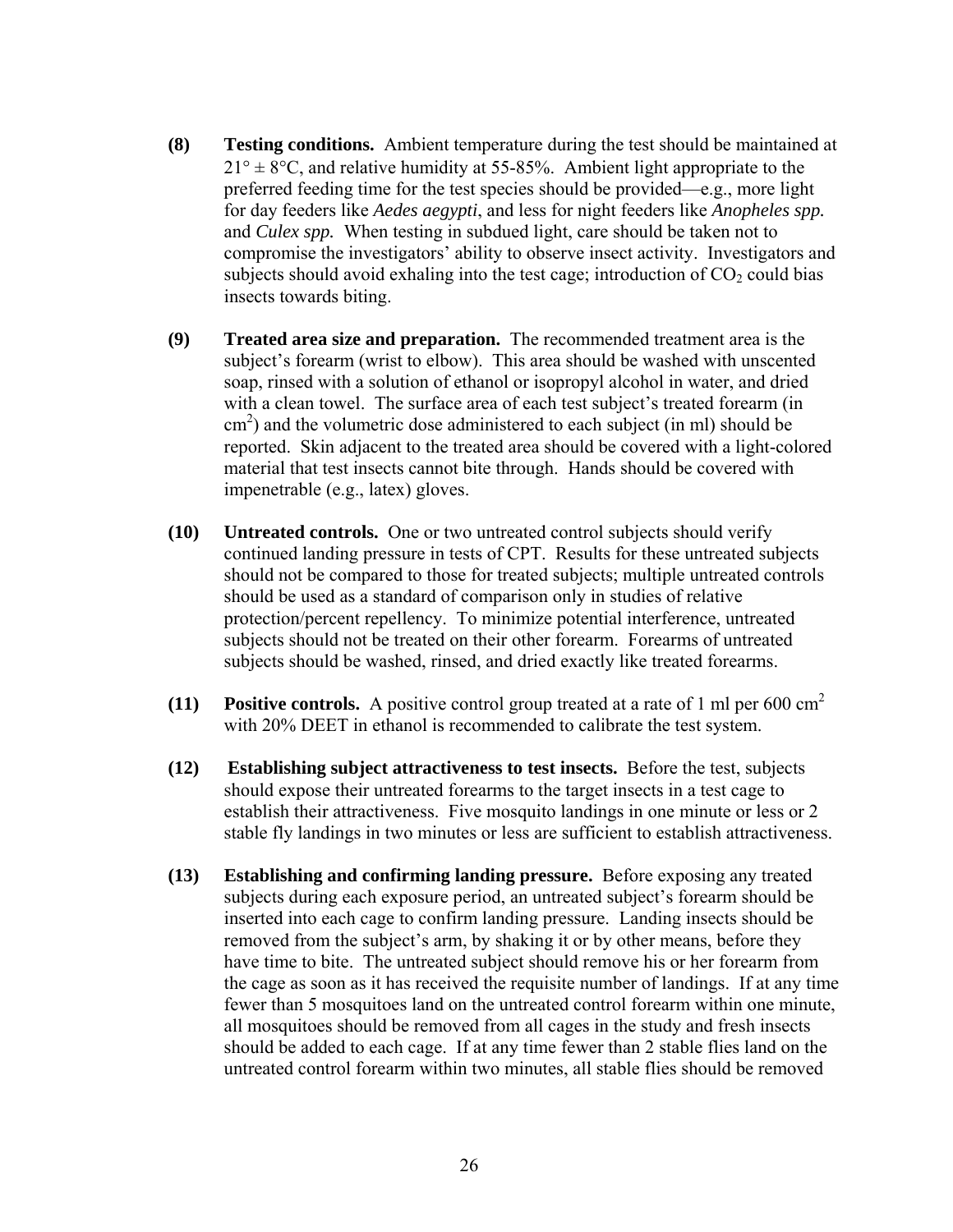from that cage and 50 fresh flies should be added. The aggressiveness of the fresh insects should be confirmed before repellency testing continues.

**(11) Exposure period.** Approximately 30 minutes after treatment with the repellent, test subjects should insert their treated forearms into the cage for the first time. Exposures of pre-defined duration should be repeated at regular intervals—e.g., 5 minute exposures at 30-minute intervals—until efficacy failure for each subject or the end of the study, whichever occurs first. Subjects should avoid rubbing their arms when inserting them into or removing them from the cage and between exposure periods.

#### **(k) Specific Guidance for field studies of mosquito or biting fly repellency.**

- **(1) Pre-test subject preparation.** Subjects in field studies of repellency should be trained in the laboratory to identify landings, probes, and bites of the target species and to use aspirators to collect landing insects before they have time to bite.
- **(2) Choice of field testing sites.** Field tests for mosquito repellency should be conducted in at least two distinct habitats (e.g., forest, grassland, salt marsh, wetland, beach, barns, or urban environments) where the predominant mosquito species differ. So long as the environments and species distribution differ, it is not important for test sites to be widely separated geographically. Repellency against black flies, stable flies, or other biting flies typically occurring in only one habitat may be tested in only one habitat.

Potential sites for testing mosquito repellency should be monitored at least weekly for a month before testing is scheduled. To minimize risks to subjects, field testing should *not* be conducted where West Nile virus (WNV) or other mosquitovectored diseases have been detected within the previous two weeks. Because biting flies are not known to vector human diseases in the USA, no comparable site monitoring is required for studies of repellency to biting flies.

**(3) Species identification.** Mosquito tests should be conducted where more than one species is present. If tests are conducted outside the U.S., the relevance of the study for U.S. regulatory purposes should be justified in the study report. Landing insects should be aspirated or trapped before and during the test, and labeled with the time of collection. After the field study, collected insects should be identified by genus and species, and if possible, by subspecies or strain. The number in each taxon collected in each time period should be reported.

After identification, mosquitoes should be subjected to serological or other analysis to determine the presence or absence of WNV or other disease organisms. The results of these analyses should be reported to subjects and included in the study report.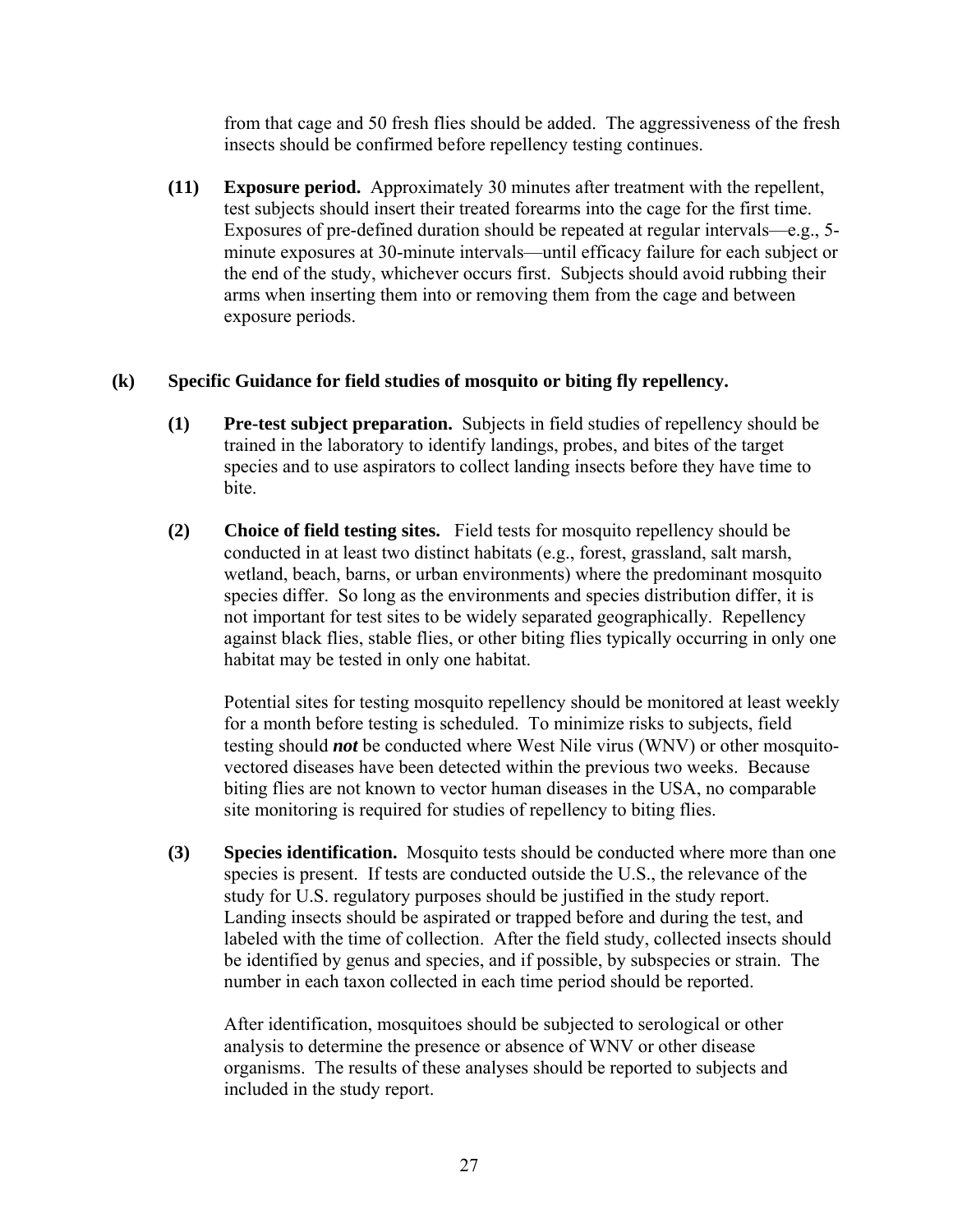**(4) Untreated controls.** Untreated control subjects are necessary in all study designs. To minimize the potential for interference, untreated controls should be subjects who are not treated with a repellent on any limb.

When the objective is to estimate CPT, two untreated control subjects are sufficient. They should expose an untreated arm or leg briefly at regular intervals during the test to confirm continued acceptable landing pressure. Results for the untreated controls should not be compared to results for treated subjects. When the objective is to evaluate relative protection, more untreated control subjects are needed to provide a standard of statistical comparison.

Untreated limbs used as controls should be washed, rinsed, and dried exactly like treated limbs.

- **(5) Positive controls.** A positive control group treated at a rate of 1 ml per 600 cm2 with 20% deet in ethanol is recommended to calibrate the test system.
- **(6) Minimum landing pressure to initiate or continue test.** Landing pressure should be measured before treatment and intermittently throughout the course of the test by untreated control subjects. Testing should not be conducted or continued unless landing pressure of the target species is at least one mosquito landing within one minute, or at least one stable fly, black fly, ceratopogonid or tabanid landing within five minutes. Insects landing on untreated subjects should be collected for later identification, and labeled with the time of collection.
- **(7) Treated area size and preparation.** The recommended treatment area is the subject's forearm (wrist to elbow) or lower leg (ankle to knee), depending on the feeding behavior of the predominant species at the selected test site. A smaller treated area on the appropriate limb of at least  $250 \text{ cm}^2$  is also acceptable. The treated area should be washed with unscented soap, rinsed with a solution of ethanol or isopropyl alcohol in water, and dried with a clean towel. The surface area treated for each test subject limb and the specific dose administered (ml) to each subject should be recorded. With the exception of the treated area, subjects' heads, trunks, and limbs should all be covered with light-colored material through which insects cannot bite.
- **(7) Exposure period.** Exposure of treated subjects may be intermittent—for example, for 1 or 2 minutes at 15-minute intervals, or for 5 minutes at 30-minute intervals—to reduce risks to subjects and allow them to rest between exposures.

When testing a repellent with a long period of effectiveness, it is critical to the reliability of the data to minimize "right-censoring" of the data—i.e., the number of subjects who do not experience a failure of efficacy before the end of the test. Reliable results may be obtained for extended periods of protection by treating subjects up to several hours before the first field exposure, with subsequent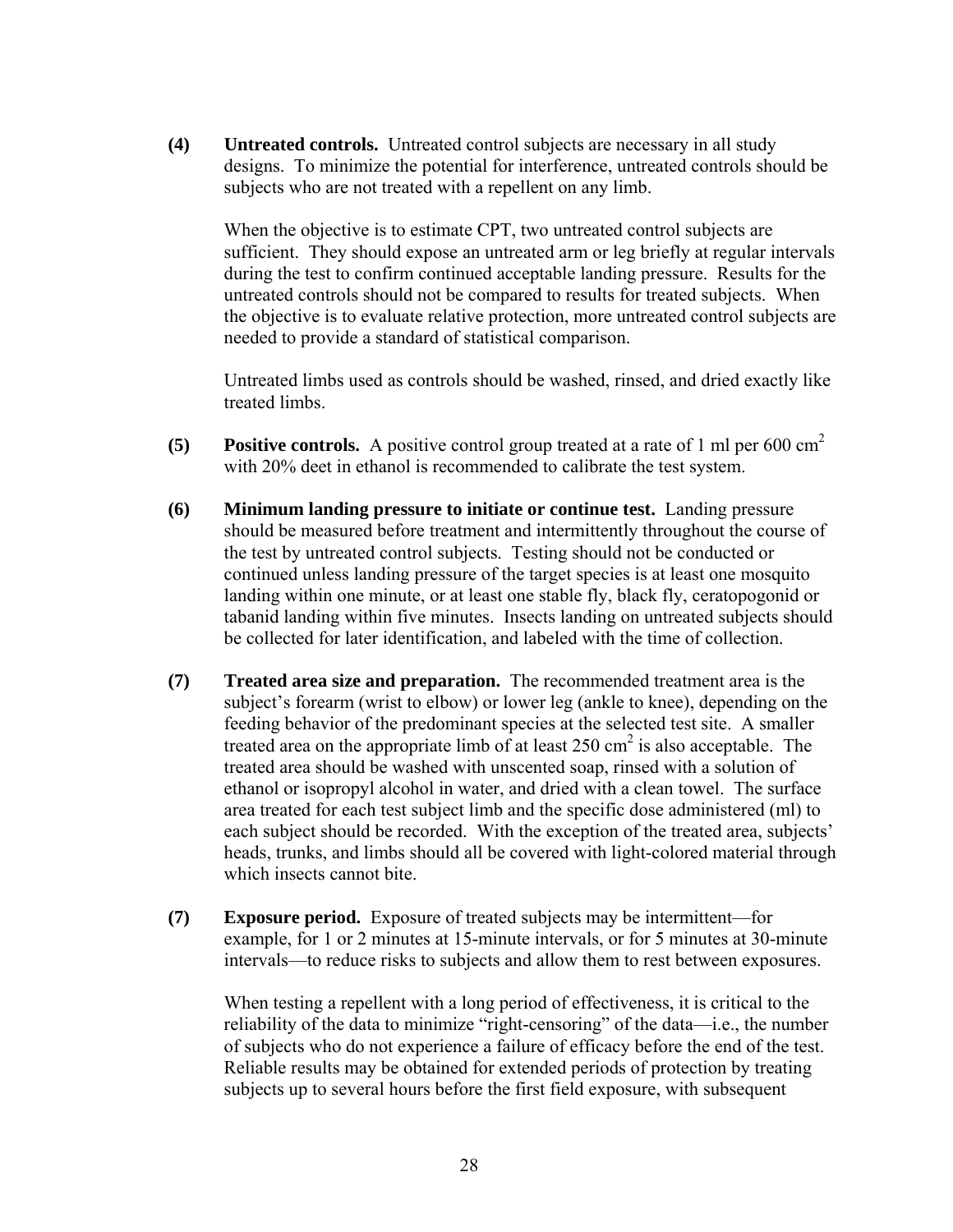exposures timed to coincide with periods of target insect activity. This approach reduces prolonged exposure of subjects to insects in the field, helps to reduce early withdrawal of subjects attributable to excessively long trials, and increases the likelihood that most or all subjects will experience a failure of efficacy.

Another acceptable design for assessing long-term repellency involves treating different subjects at different times (e.g., 2, 4, 6, 8, or 10 hours before exposure) and then exposing all subjects at the same time when target insects are active.

- **(8) Minimizing variation.** Many factors contributing to variability in repellent field studies cannot be controlled, but minimizing variation when possible and designing studies with insect feeding patterns in mind can make a study design more efficient. Standardization is possible for such factors as time of testing, allocation to treatment, subject attractiveness to target insects, etc. Other factors which may be managed to minimize variation include targeting a predominant species in its habitat, synchronizing exposure periods with peak feeding activity of target insects, and treating limbs consistent with the preference of the target species to feed on legs, arms, or both.
- **(9) Environmental conditions.** The time of day at which subjects are treated and at which exposure to target insects begins and ends should be recorded and reported. Weather conditions during testing (including temperature, relative humidity, cloud cover, precipitation, light intensity, and wind speed) should be monitored periodically throughout the study and reported. Testing should be not be conducted or continued if wind speed exceeds 16 kph/10 mph.
- **(10) Test subject placement and behavior.** Subjects may work in pairs to assist each other to identify landings and collect insects. Because clustering of subjects may confound results, at least 3 m/10 ft should be maintained between pairs. Subjects should avoid strenuous exercise and sweating, since these could affect test results.
- **(11) Data collection and reporting.** Under the supervision of the investigator, an associate or another subject should record the number and timing of each landing or bite during each exposure period for each subject. If possible, all landing insects should be collected for identification and labeled with the time of collection.
- **(l) Specific guidance for laboratory studies of tick and chigger repellency.** Because reliable field tests have not been developed, EPA recommends testing for repellency against ticks and chiggers in the laboratory. If field tests are conducted, proposed label directions for re-application frequency should reflect field study results.
	- **(1) Summary of recommended method.** Each subject should place the fingers of one hand on a flat surface, with the elbow above the wrist and the forearm held at an angle of 30° or more to the surface. With a suitable instrument (such as an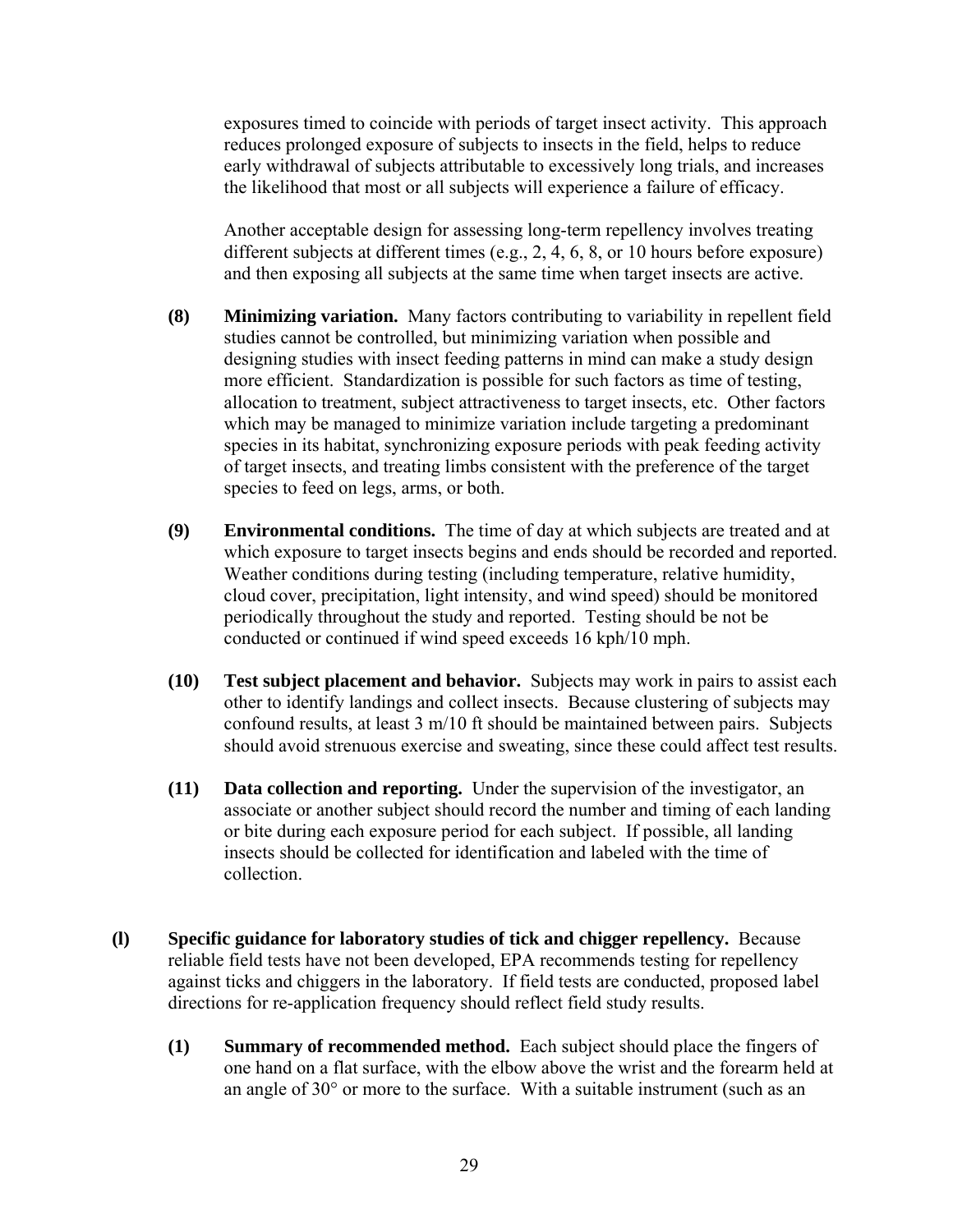artist's paintbrush, forceps, or a cotton swab) the investigator should place a tick or chigger, one at a time, on the subject's wrist, at a release point marked 3 cm below the boundary of the treated area of the forearm. The tick or chigger should be oriented gently (e.g., with paint brush, forceps, or cotton swab) toward the treated area. After its first movement up the arm toward the margin of the treated area, each tick or chigger should be allowed 3 minutes to move across the boundary onto the treated area. A tick or chigger that crosses at least 3 cm into the treated area (toward the elbow) is reported as 'not repelled'. One that does not cross into the treated area, or that crawls into the treated area but immediately turns back or falls off, is reported as 'repelled.' Fresh ticks or chiggers are exposed to the treated area one at a time, at regular intervals for the duration of the test.

While the general definition of a "crossing" is constant, the details of the method of scoring a crossing must be operationalized in each protocol in a way appropriate to the species and life stage of ticks to be tested. A release point 3 cm distant from the treated area and scoring of a crossing when a tick moves at least 3 cm into the treated area have worked effectively in tests with nymphal *Dermicentor variabilis* and *Ixodes scapularis,* and are provided here as examples.

- **(2) Species.** Tick tests should be conducted using laboratory colonies of the tick species the label claims to repel. Common tick species in the United States include the blacklegged tick (deer tick, *Ixodes scapularis*), western blacklegged tick (deer tick, *Ixodes pacificus*), lone star tick *(Amblyomma americanum*), American dog tick *(Dermacentor variabilis*), and relapsing fever tick (softbacked tick, *Ornithodoros turicata*). Chigger tests should be conducted using laboratory colonies of chiggers in the *Trombiculidae* family; *Eutrombicula splendens;* or *E. cinnabarrs*. Test arthropods should be identified by genus and species, and if possible by subspecies or strain. It is permissible to test two species concurrently, alternating so that each subject qualifies and tests a tick or chigger from each species within each exposure period.
- **(3) Stage, age, and sex.** When testing with blacklegged (deer tick), lone star, or softbacked ticks, either adult or nymphal life stages are appropriate for testing. Only the adult American dog tick is recommended, since nymphs of this species do not feed on humans. Tests with chiggers should use immature chiggers. The age or age range of all test arthropods should be reported.
- **(4)** Rearing techniques. Ticks and chiggers should be reared at  $25^{\circ} \pm 3^{\circ}C$ , at high relative humidity (> 90%), and photoperiod of approximately 16:8 hours (light:dark). Any alternative rearing techniques should be fully described and justified.
- **(5) Preparation of test arthropods**. Ticks and chiggers should be disease-free. The source of test animals and the methods used to ensure they are disease-free should be reported.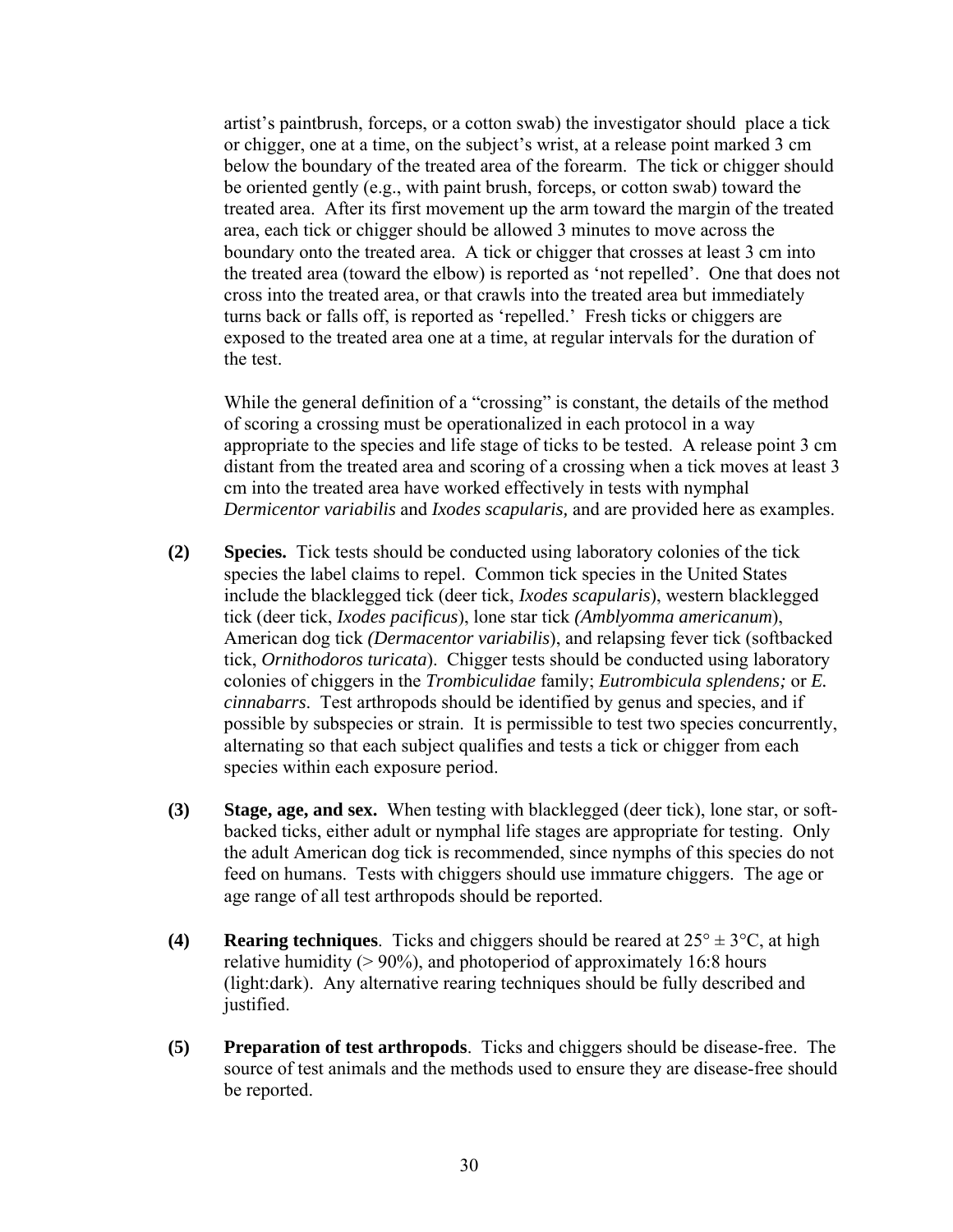- **(6) Disposition of test arthropods**. Each tick or chigger should be used only once and should be destroyed immediately after use.
- **(7) Number of ticks or chiggers.** Ticks or chiggers are tested for questing behavior and for repellency one at a time, according to the study design. Some studies using a single species of tick test 5 ticks in each 30-minute exposure period; other studies test one tick of each of two species in each 15-minute exposure period. Either pattern is acceptable.
- **(8) Testing conditions**. Temperature should be maintained during the test at 20° to 25 $\degree$ C, with relative humidity at  $> 35\%$  and indirect ambient light 50 to 80%. The lights should be kept on.
- **(9) Subject preparation**. Before treatment, both forearms of each subject are washed with unscented detergent and carefully rinsed and dried. One forearm from wrist to elbow is treated with the test material, and two lines are drawn on the subject's wrist: a 'boundary line' at the edge of the treated area, and another line—the 'release line'—3 cm distant from the boundary line, outside the treated area toward the fingers. Similar lines are drawn in the same positions on the wrist of the subject's other, untreated arm—one line at the wrist, and another 3 cm away toward the fingers.
- **(10) Untreated control.** The untreated forearm of each treated subject is used to screen ticks or chiggers for questing behavior; only actively questing ticks or chiggers should be selected for repellency testing. With an appropriate instrument, such as an artist's paint brush, forceps, or a cotton swab, each tick or chigger should be picked up carefully to prevent damaging its body or forelegs and placed on the release line on the wrist of the subject's untreated arm. A tick or chigger that moves steadily from the release line across the boundary line and upward along the subject's untreated forearm is actively questing, and appropriate for use in repellency testing. A tick or chigger failing this test should be immediately destroyed.
- **(11) Positive controls.** A positive control group treated at a rate of 1 ml per 600 cm2 with 20% deet in ethanol is recommended to calibrate the test system.
- **(12) Test procedure.** With the treated forearm held upright above the table, one fresh tick or chigger at a time, immediately after demonstrating active questing on the subject's untreated arm, is placed at the release line on the treated arm. A "crossing" is recorded if the test organism crosses the boundary line at least 3 cm into the treated area within 3 minutes, and remains in the treated area for at least one minute.
- **(13) Exposure period**. At intervals of 15 to 30 minutes according to the study design, fresh ticks or chiggers are placed one at a time at the release point on the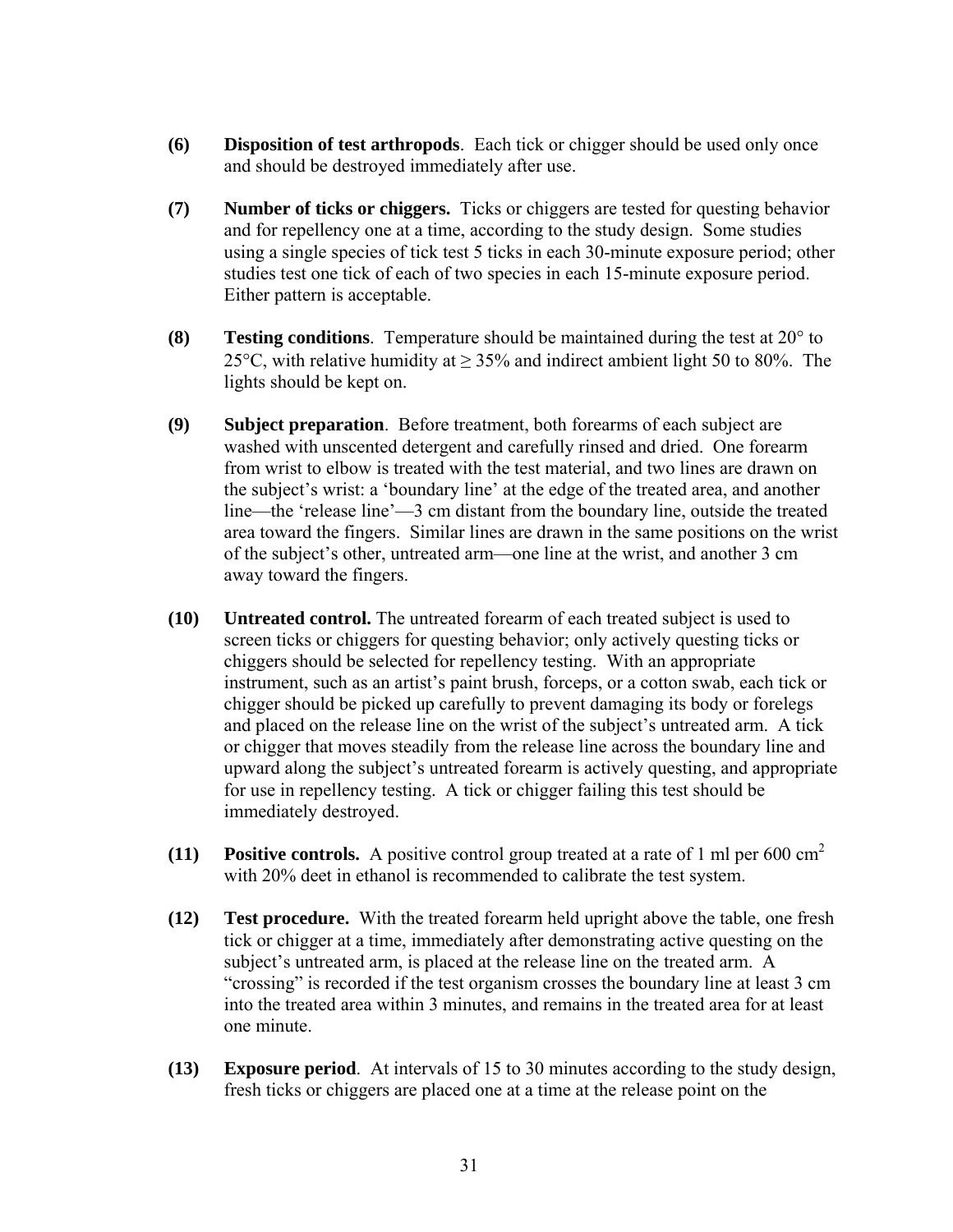untreated arm and tested for active questing. Qualified ticks or chiggers are then placed at the release point on the treated arm and exposed to the treated area. The cycle continues until efficacy failure or the end of the study, whichever occurs first.

- **(14) Data collection and reporting.** Recording of crossings and repelled test ticks or chiggers arthropods during the exposure period should be supervised by investigators. The investigator, an associate, or another subject should record the number and timing of all events occurring during in each exposure period for each subject.
- **(m) References.** The following publications were consulted in developing this guideline.
	- (1) American Society for Testing and Materials. (2006) E 939-94 Standard Test Method of Field Testing Topical Applications of Compounds as Repellents for Medically Important and Pest Arthropods (Including Insects, Ticks and Mites): I Mosquitoes.
	- (2) American Society for Testing and Materials. (2003) E 1488-02 Standard Guide for Statistical procedures to use in Developing and Applying test methods.
	- (3) Barnard, D.R.; Ulrich, R.B.; Xue, R.; and Debboun, M. (2007) Chapter 5: Standard methods for testing mosquito repellents. In *Insect Repellents: Principles, Methods and Uses*. Debboun, Frances, and Strickman, eds. CRC Press. (495 p.)
	- (4) Bernard, D. R., Bernier, U. R., Posey, K. H. and Xue, R-D (2002). Repellency of IR 3535, KBR 3023, para-menthane-3,8,-diol, and deet to Black Salt Marsh Mosquitoes (Diptera:Culicidea) in Everglades National Park. J. Med. Entomology39(6): 895-899
	- (5) Barnard, D.R. (1998) Mediation of Deet repellence in mosquitoes (Diptera: Culicidae) by species, age, and parity. J. Med. Entomol. 35(3): 340-343.
	- (6) Barnard, D.R.; Posey, K.H.; Smith, D.; and Shreck, C.E. (1998) Mosquito density, biting rate and cage size effects on repellent tests. Med. Vet. Entomol. 12:39-45.
	- (7) Carroll, S. P. (2007) Chapter 12: Evaluation of topical insect repellents and factors that affect their performance. In *Insect Repellents: Principles, Methods and Uses*. Debboun, Frances, and Strickman, eds. CRC Press. (495 p.)
	- (8) Frances, S.P. (1994) Response of a chigger, *Eutrombicula hirsti* (Acari: Trombiculidae) to repellent and toxicant compounds in the laboratory. J. Med. Entomol. 31(4): 628-630.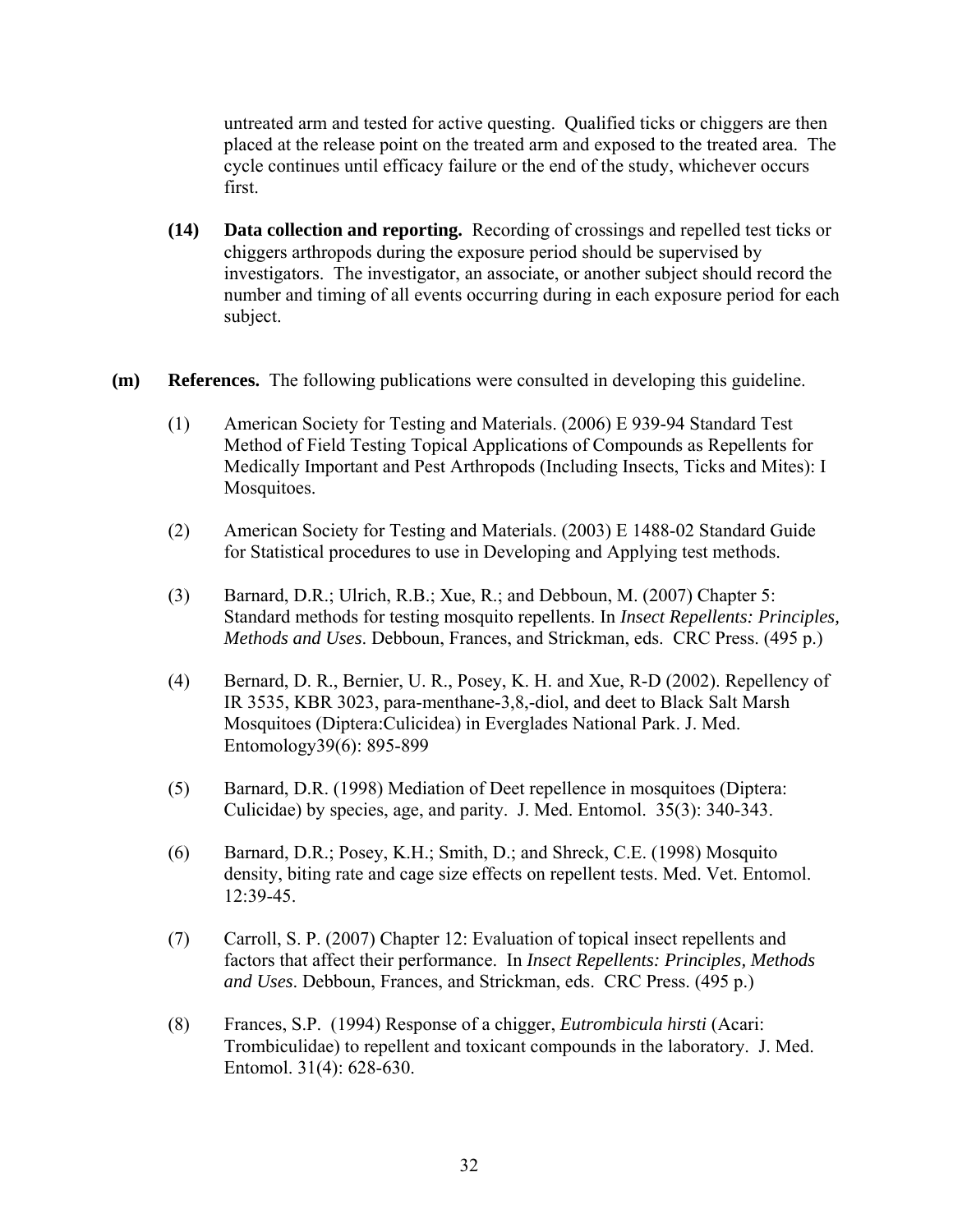- (9) Frances, S.P.; Eikarat, N.; Sripongsai, B.; and Eamsila, C. (1993) Response of *Anopheles dirus* and *Aedes albopictus* to repellents in the laboratory. J. Am. Mos. Con. Assoc. 9(4): 474-476.
- (10) Gerberg, E. J. ; Barnard, D.R.; and Ward, R.A. (1998) Manual for Mosquito Rearing and Experimental Techniques. AMCA Bull. 5.
- (11) Govere, J.M.; and Durrheim, D. N. (2007) Chapter 8: Techniques for evaluating repellents. In *Insect Repellents: Principles, Methods and Uses*. Debboun, Frances, and Strickman, eds. CRC Press. (495 p.)
- (12) Huntsberger, D. and Billingsley, P. (1981) Elements of Statistical Inference. 5<sup>th</sup> edition. Allyn and Bacon. Inc., Boston.
- (13) Klun, J.A. and Debboun, M. (2000) A new module for quantitative evaluation of repellent efficacy using human subjects. J. Med. Entomol. 37(1): 177-181.
- (14) Schofield, S.; Tepper, M.; and Gadawski, R. (2007) Field evaluation against mosquitoes of regular and polymer-based deet formulations in Manitoba, Canada, with comment on methodological issues. J. Med. Entomol. 44: 457-62.
- (15) Smith, C.N. (1955) Insect repellents. Quarterly Report, Entomological Research. Entomology Research Branch, U.S. Department of Agriculture. 8 p.
- (16) Verwey, R.E. (1996) Laboratory method for testing insect repellents on human test subjects against chiggers in the laboratory. Unpublished document prepared by S.C. Johnson & Sons, Inc., Racine, WI. 3 p.
- (17) WHO (2009) Guidelines for Efficacy Testing of Mosquito repellents for Human Skin: CDS/NTD/WHOPES/2009.4.
- (18) WHO (1996) Report of the WHO Informal Consultation on the Evaluation and Testing of Insecticides: CTD/WHOPES/1C/96.1.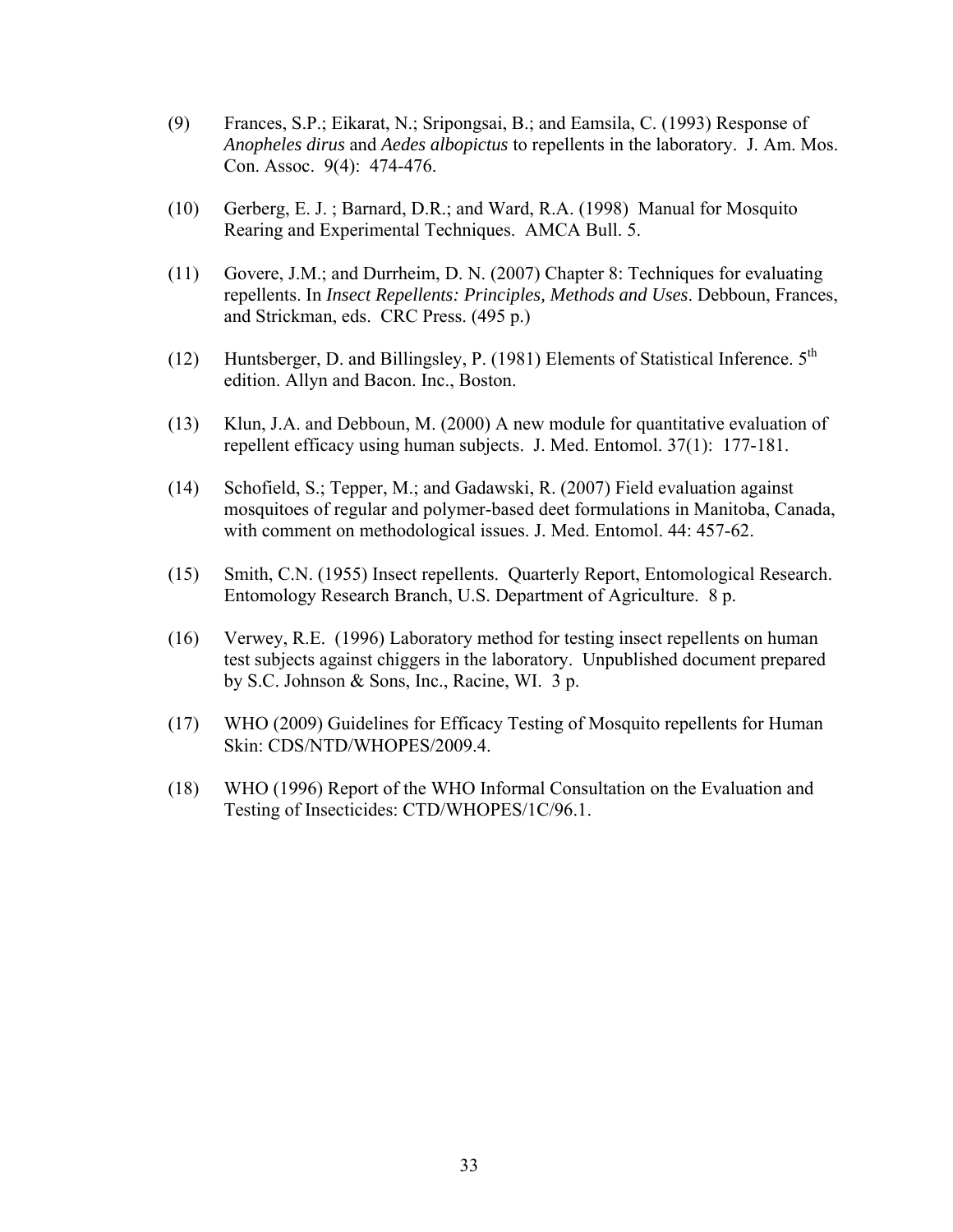#### **Appendix A: Checklist of Elements Required by 40 CFR §26.1125 40 CFR 26.1125 Prior submission of proposed human research for EPA review**

Any person or institution who intends to conduct or sponsor human research covered by §26.1101(a) shall, after receiving approval from all appropriate IRBs, submit to EPA prior to initiating such research all information relevant to the proposed research specified by §26.1115(a), and the following additional information, to the extent not already included:

|                                                                             | <b>Requirement</b>                                                           | Y/N | <b>Comments/Page Refs</b> |
|-----------------------------------------------------------------------------|------------------------------------------------------------------------------|-----|---------------------------|
|                                                                             | (1) Copies of                                                                |     |                           |
|                                                                             | all research proposals reviewed by the IRB,                                  |     |                           |
|                                                                             | scientific evaluations, if any, that accompanied the proposals               |     |                           |
|                                                                             | reviewed by the IRB,                                                         |     |                           |
|                                                                             | approved sample consent documents,                                           |     |                           |
|                                                                             | progress reports submitted by investigators, and reports of injuries         |     |                           |
|                                                                             | to subjects.                                                                 |     |                           |
|                                                                             | (2) Minutes of IRB meetings in sufficient detail to show                     |     |                           |
|                                                                             | attendance at the meetings;                                                  |     |                           |
|                                                                             | actions taken by the IRB;                                                    |     |                           |
|                                                                             | the vote on these actions including the number of members voting             |     |                           |
|                                                                             | for, against, and abstaining;                                                |     |                           |
|                                                                             | the basis for requiring changes in or disapproving research;                 |     |                           |
|                                                                             | a written summary of the discussion of controverted issues and               |     |                           |
|                                                                             | their resolution.                                                            |     |                           |
|                                                                             | (3) Records of continuing review activities.                                 |     |                           |
|                                                                             | (4) Copies of all correspondence between the IRB and the investigators.      |     |                           |
|                                                                             | (5)                                                                          |     |                           |
|                                                                             | A list of IRB members identified by name; earned degrees;                    |     |                           |
|                                                                             | representative capacity; indications of experience such as board             |     |                           |
|                                                                             | certifications, licenses, etc., sufficient to describe each member's         |     |                           |
|                                                                             | chief anticipated contributions to IRB deliberations;                        |     |                           |
|                                                                             | any employment or other relationship between each member and                 |     |                           |
|                                                                             | the institution, for example, full-time employee, a member of                |     |                           |
|                                                                             | governing panel or board, stockholder, paid or unpaid consultant.            |     |                           |
|                                                                             | (6) Written procedures for the IRB in the same detail as described in        |     |                           |
| All information relevant to the proposed research specified by § 26.1115(a) | §26.1108(a) and §26.1108(b).                                                 |     |                           |
|                                                                             | (7) Statements of significant new findings provided to subjects, as required |     |                           |
|                                                                             | by §26.1116(b)(5).                                                           |     |                           |
|                                                                             | (1) The potential risks to human subjects                                    |     |                           |
|                                                                             | ₽<br>(2) The measures proposed to minimize risks to the human                |     |                           |
|                                                                             | subjects;                                                                    |     |                           |
| The following Information, to the<br>extent not already included:           | (3) The nature and magnitude of all expected benefits of such                |     |                           |
|                                                                             | discussion<br>\$1125(a)<br>research, and to whom they would accrue           |     |                           |
|                                                                             | (4) Alternative means of obtaining information comparable to what            |     |                           |
|                                                                             | would be collected through the proposed research; and<br>α                   |     |                           |
|                                                                             | (5) The balance of risks and benefits of the proposed research.              |     |                           |
|                                                                             | §1125(b): All information for subjects and written informed consent          |     |                           |
|                                                                             | agreements as originally provided to the IRB, and as approved by the IRB.    |     |                           |
|                                                                             | §1125(c): Information about how subjects will be recruited, including any    |     |                           |
|                                                                             | advertisements proposed to be used.                                          |     |                           |
|                                                                             | §1125(d): A description of the circumstances and methods proposed for        |     |                           |
|                                                                             | presenting information to potential human subjects for the purpose of        |     |                           |
|                                                                             | obtaining their informed consent.                                            |     |                           |
|                                                                             | §1125(e): All correspondence between the IRB and the investigators or        |     |                           |
|                                                                             | sponsors.                                                                    |     |                           |
|                                                                             | §1125(f): Official notification to the sponsor or investigator that          |     |                           |
|                                                                             | research involving human subjects has been reviewed and approved by          |     |                           |
|                                                                             | an IRB.                                                                      |     |                           |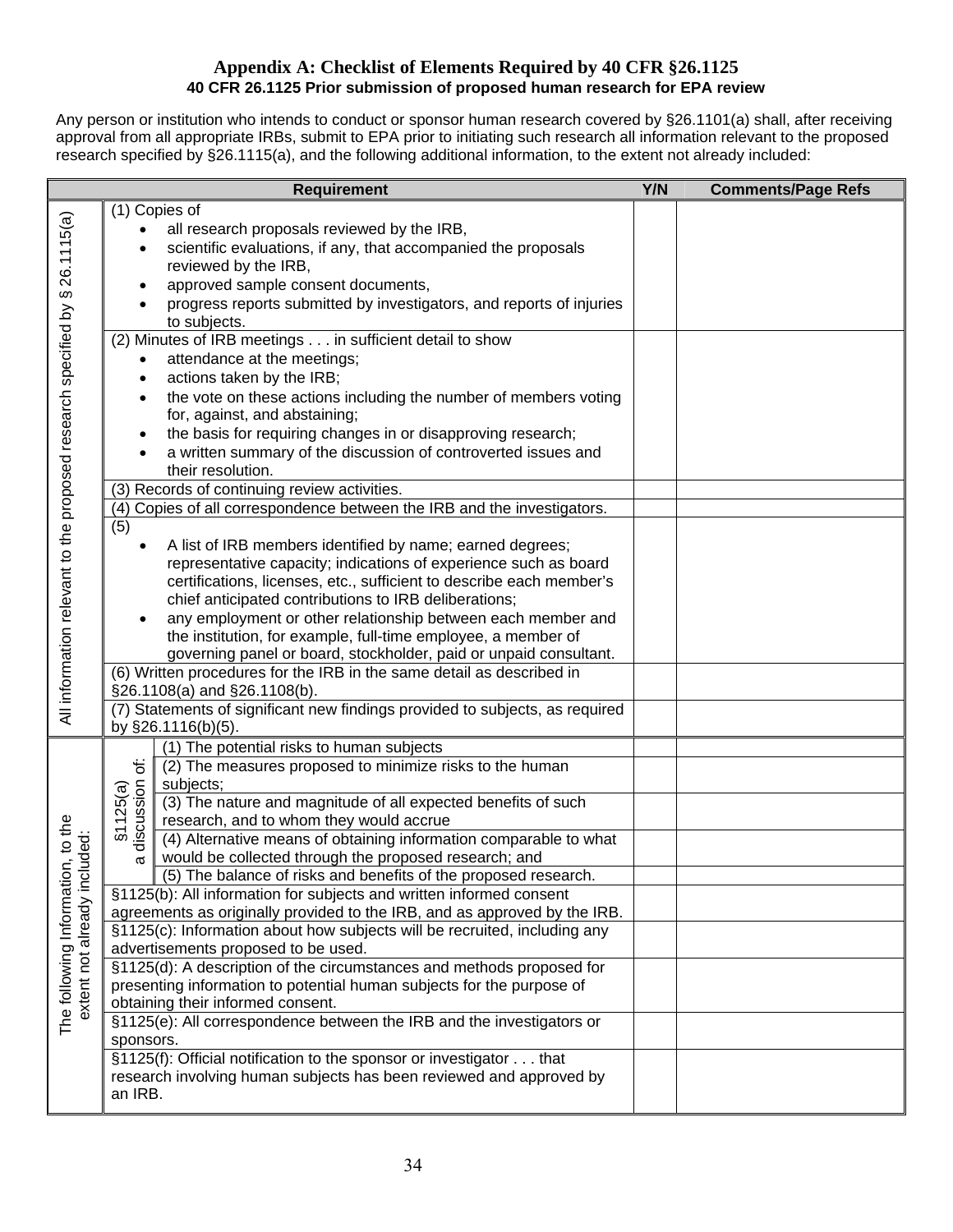#### **Appendix B: Framework for Science and Ethics Reviews of Proposed Human Research**

#### **Questions to be Addressed in EPA Protocol Review**

#### **Protocol Identification**

- (a) Title
- (b) Date
- (c) Principal Investigator and any sub-investigators
- (d) Participating Laboratories
- (e) Sponsor
- (f) Reviewing IRB

#### **1. Societal Value of Proposed Research**

- (a) What is the stated purpose of the proposed research?
- (b) What research question does it address? Why is this question important? Would the research fill an important gap in understanding?
- (c) How would the study be used by EPA?
- (d) Could the research question be answered with existing data? If so, how?
- (e) Could the question be answered without newly exposing human subjects? If so, how?

#### **2. Study Design**

- (a) What is the scientific objective of the study? If there is an explicit hypothesis, what is it?
- (b) Can the study as proposed achieve that objective or test this hypothesis?

#### **2.1 Statistical Design**

- (a) What is the rationale for the choice of sample size?
- (b) What negative and positive controls are proposed? Are proposed controls appropriate for the study design and statistical analysis plan?
- (c) How is the study blinded?
- (d) What is the plan for allocating individuals to treatment or control groups?
- (e) Can the data be statistically analyzed?
- (f) What is the plan for statistical analysis of the data?
- (g) Are proposed statistical methods appropriate to answer the research question?
- (h) Does the proposed design have adequate statistical power to definitively answer the research question?

#### **2.2 How and to what will human subjects be exposed?**

- (a) To what will subjects be exposed?
- (b) What is the rationale for the choice of test material and formulation?
- (c) What is the rationale for the choice of dose/exposure levels and the staging of dose administration?
- (d) What duration of exposure is proposed?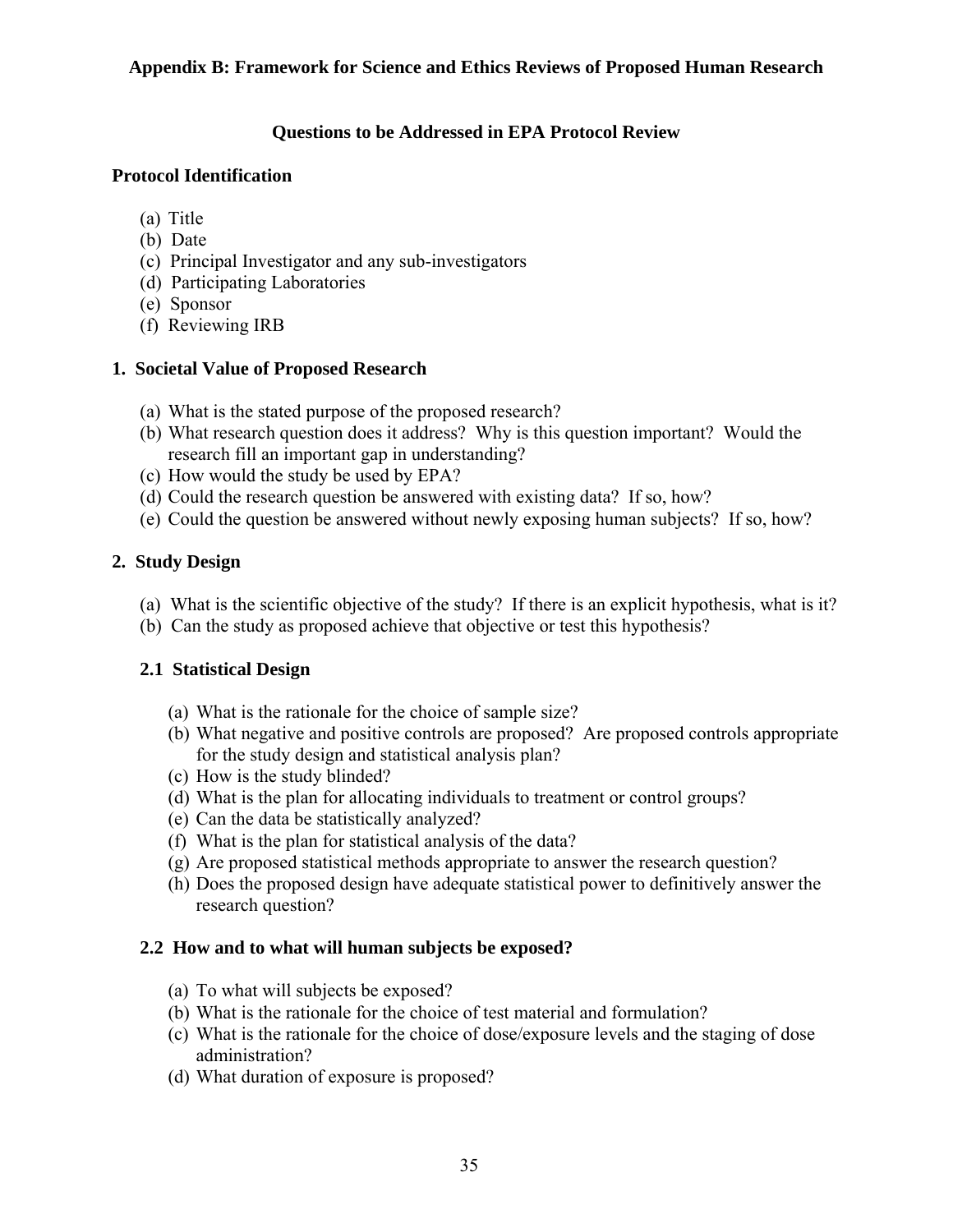## **2.3 Endpoints and Measures**

- (a) What endpoints will be measured? Are they appropriate to the question(s) being asked?
- (b) What steps are proposed to ensure measurements are accurate and reliable?
- (c) What QA methods are proposed?
- (d) How will uncertainty be addressed? Will reported point values be accompanied by measures of uncertainty?

#### **3. Subject Selection**

## **3.1 Representativeness of Sample**

- (a) What is the population of concern? How was it identified?
- (b) From what populations will subjects be recruited?
- (c) Are expected participants representative of the population of concern? If not, why not?
- (d) Can the findings from the proposed study be generalized beyond the study sample?

# **3.2 Equitable Selection of Subjects**

- (a) What are the inclusion/exclusion criteria? Are they complete and appropriate?
- (b) What, if any, is the relationship between the investigator and the subjects?
- (c) If any potential subjects are from a vulnerable population, what is the justification for including them?
- (d) What process is proposed for recruiting and informing potential subjects?
- (e) If any subjects are potentially subject to coercion or undue influence, what specific safeguards are proposed to protect their rights and welfare?

# **3.3 Remuneration of Subjects**

- (a) What remuneration, if any, is proposed for the subjects?
- (b) Is proposed remuneration so high as to be an undue inducement?
- (c) Is proposed remuneration so low that it will only be attractive to economically disadvantaged subjects?
- (d) How and when would subjects be paid?

# **4. Risks to Subjects**

# **4.1 Risk characterization**

- (a) Have all appropriate prerequisite studies been performed? What do they show about the hazards of the test materials?
- (b) What is the nature of the risks to subjects of the proposed research?
- (c) What is the probability of each risk associated with the research? How was this probability estimated?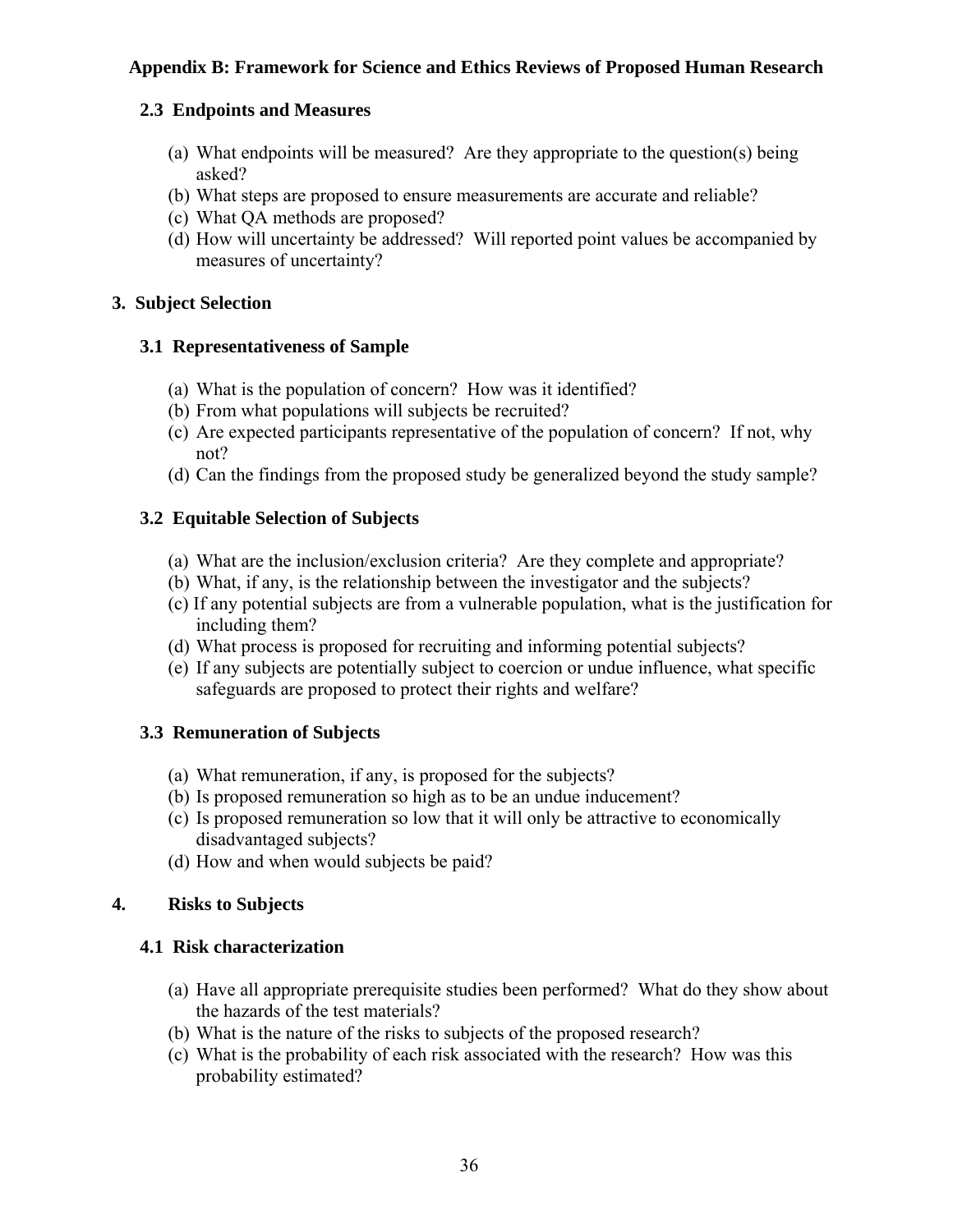## **Appendix B: Framework for Science and Ethics Reviews of Proposed Human Research**

#### **4.2 Risk minimization**

- (a) What specific steps are proposed to minimize risks to subjects?
- (b) How do proposed dose/exposure levels compare to established NOELs/NOAELs for the test materials?
- (c) What stopping rules are proposed in the protocol?
- (d) How does the protocol provide for medical management of potential illness or injury to subjects?
- (e) How does the protocol provide for safety monitoring?
- (f) How does the protocol provide for post-exposure monitoring or follow-up? Is it of long enough duration to discover adverse events which might occur?
- (g) How and by whom will medical care for research-related injuries to subjects be paid for?

## **5. Benefits**

- (a) What benefits of the proposed research, if any, would accrue to individual subjects?
- (b) What benefits to society are anticipated from the information likely to be gained through the research?
- (c) How would societal benefits be distributed? Who would benefit from the proposed research?
- (d) What is the likelihood that each identified societal benefits would be realized?

## **6. Risk/Benefit Balance**

(a) How do the risks to subjects weigh against the anticipated benefits of the research, to subjects or to society?

# **7. Independent Ethics Review**

- (a) What Institutional Review Board (IRB) reviewed the proposed research?
- (b) Is this IRB independent of the investigators and sponsors of the research?
- (c) Is this IRB registered with OHRP?
- (d) Is this IRB accredited? If so, by whom?
- (e) Does this IRB hold a Federal-Wide Assurance from OHRP?
- (f) Are complete records of the IRB review as required by 40 CFR §26.1125 provided?
- (g) What standard(s) of ethical conduct would govern the work?

#### **8. Informed Consent**

- (a) Will informed consent be obtained from each prospective subject?
- (b) Will informed consent be appropriately documented, consistent with the requirements of 40 CFR §26.1117?
- (c) Do the informed consent materials meet the requirements of 40 CFR §26.1116, including adequate characterization of the risks and discomforts to subjects from participation in the research, the potential benefits to the subject or others, and the right to withdraw from the research?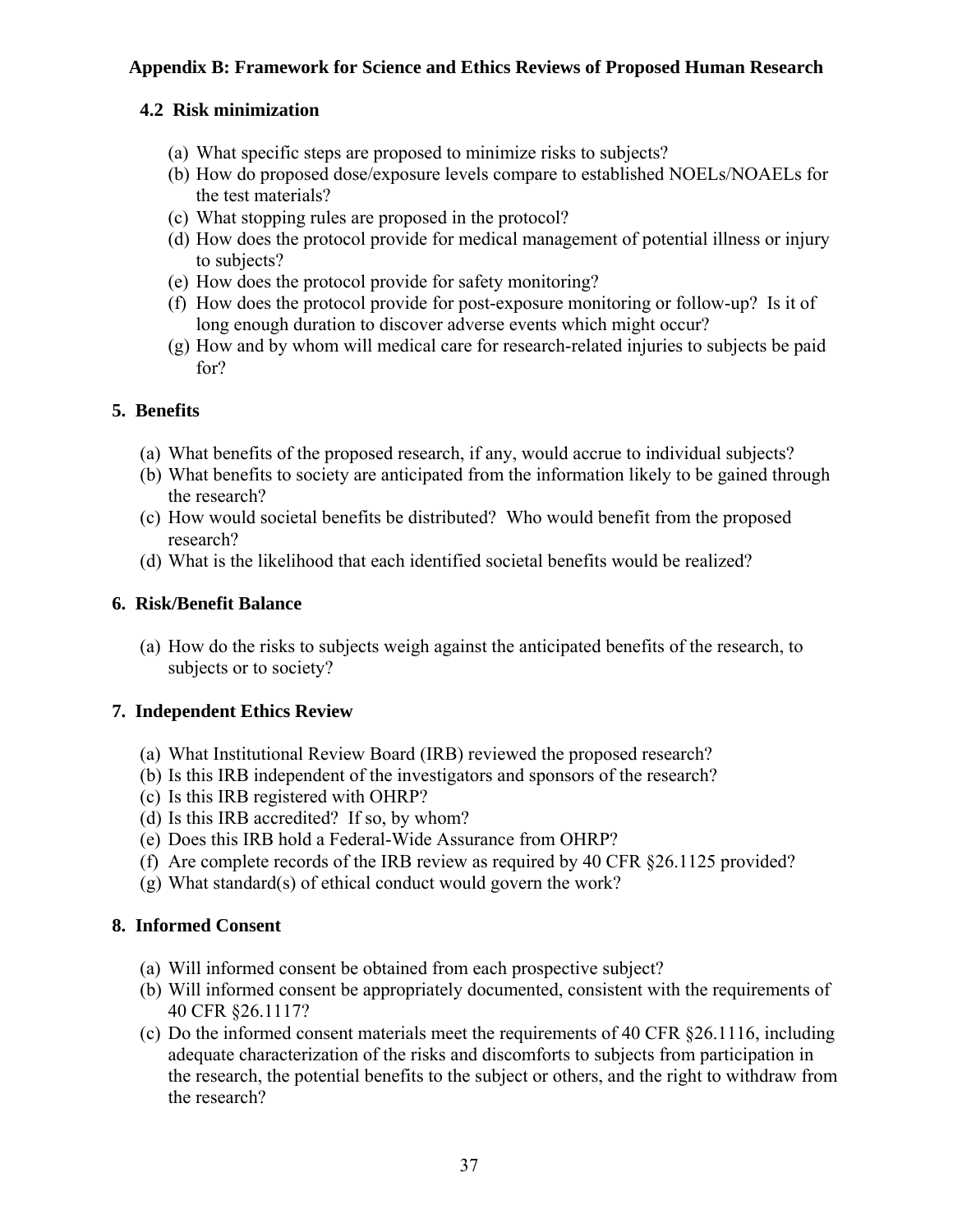#### **Appendix B: Framework for Science and Ethics Reviews of Proposed Human Research**

- (d) What is the literacy rate in English or other languages among the intended research subjects?
- (e) What measures are proposed to overcome language differences, if any, between investigators and subjects?
- (f) What measures are proposed to ensure subject comprehension of risks and discomforts?
- (g) What specific procedure will be followed to inform prospective subjects and to seek and obtain their consent?
- (h) What measures are proposed to ensure fully voluntary participation and to avoid coercion or undue influence?

## **9. Respect for Subjects**

- (a) How will information about prospective and enrolled subjects be managed to ensure their privacy?
- (b) How will subjects be informed of their freedom to withdraw from the research at any time without penalty?
- (c) How will subjects who decline to participate or who withdraw from the research be dealt with?